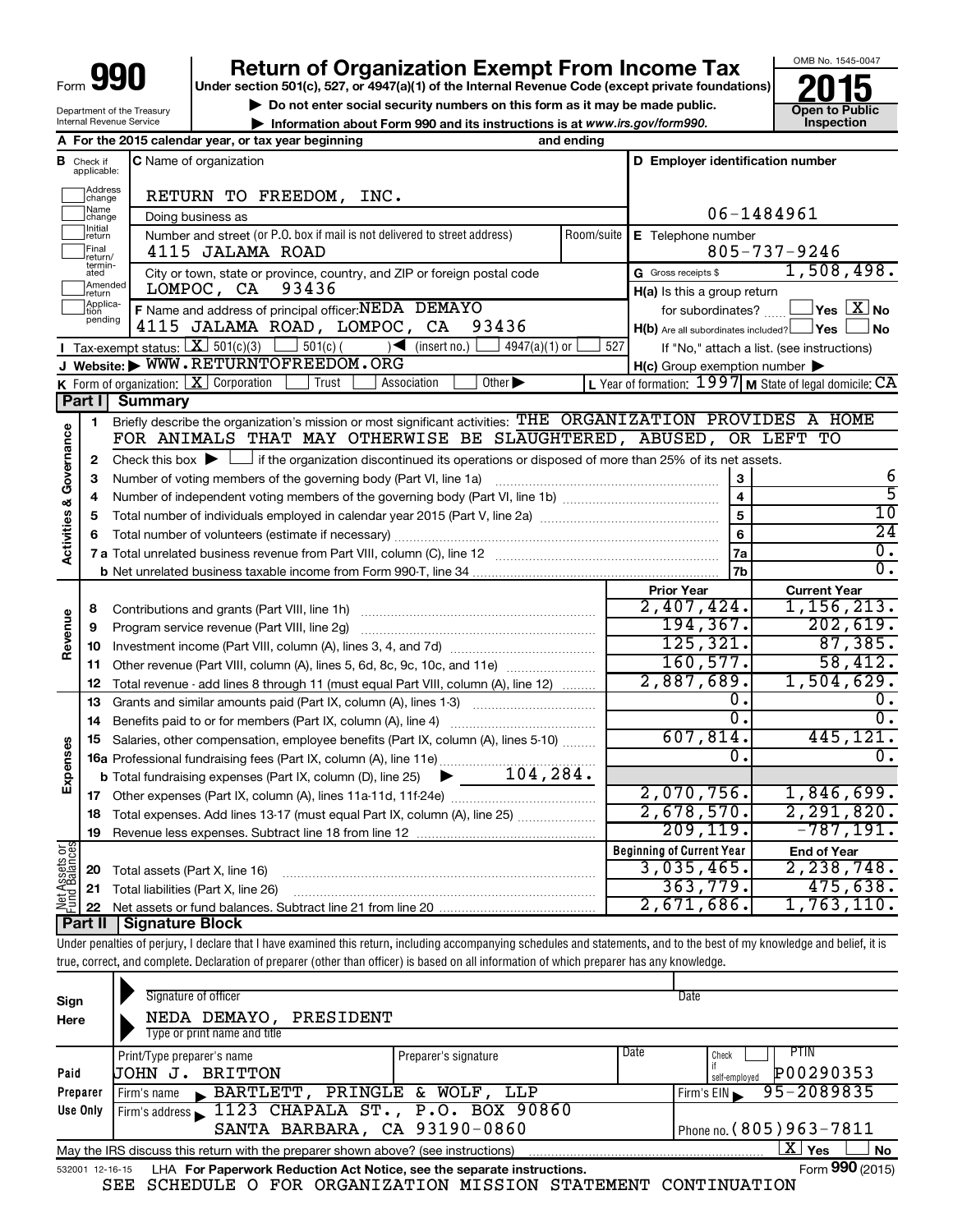|                          | RETURN TO FREEDOM, INC.<br>Form 990 (2015)                                                                                                                                                                                                                                           | 06-1484961 |                                           | Page 2 |
|--------------------------|--------------------------------------------------------------------------------------------------------------------------------------------------------------------------------------------------------------------------------------------------------------------------------------|------------|-------------------------------------------|--------|
|                          | Part III   Statement of Program Service Accomplishments                                                                                                                                                                                                                              |            |                                           |        |
|                          |                                                                                                                                                                                                                                                                                      |            |                                           |        |
| 1                        | Briefly describe the organization's mission:<br>THE ORGANIZATION PROVIDES A HOME FOR ANIMALS THAT MAY OTHERWISE BE                                                                                                                                                                   |            |                                           |        |
|                          | SLAUGHTERED, ABUSED, OR LEFT TO ROAM WITHOUT FOOD OR WATER. THE FOCUS                                                                                                                                                                                                                |            |                                           |        |
|                          | OF THE ORGANIZATION IS WILD HORSE RESCUE AND SANCTUARY, EDUCATION AND                                                                                                                                                                                                                |            |                                           |        |
|                          | PRESERVATION OF DIVERSE NATURAL HERD GROUPS.                                                                                                                                                                                                                                         |            |                                           |        |
| $\mathbf{2}$             | Did the organization undertake any significant program services during the year which were not listed on                                                                                                                                                                             |            |                                           |        |
|                          | the prior Form 990 or 990-EZ?                                                                                                                                                                                                                                                        |            | $\exists$ Yes $\sqrt{\mathrm{X}}$ No      |        |
|                          | If "Yes," describe these new services on Schedule O.                                                                                                                                                                                                                                 |            |                                           |        |
| 3                        | Did the organization cease conducting, or make significant changes in how it conducts, any program services?                                                                                                                                                                         |            | $\overline{\ }$ Yes $\overline{\ \ X}$ No |        |
|                          | If "Yes," describe these changes on Schedule O.                                                                                                                                                                                                                                      |            |                                           |        |
| 4                        | Describe the organization's program service accomplishments for each of its three largest program services, as measured by expenses.<br>Section 501(c)(3) and 501(c)(4) organizations are required to report the amount of grants and allocations to others, the total expenses, and |            |                                           |        |
|                          | revenue, if any, for each program service reported.                                                                                                                                                                                                                                  |            |                                           |        |
|                          | 1,952,971.<br>including grants of \$<br>) (Revenue \$<br>4a (Code:<br>) (Expenses \$                                                                                                                                                                                                 |            | 241, 160.                                 |        |
|                          | THE ORGANIZATION PROVIDED A SAFE HAVEN TO OVER 400 WILD HORSES AND                                                                                                                                                                                                                   |            |                                           |        |
|                          | BURROS, PROVIDED EDUCATION TOURS AND CLINICS THROUGHOUT THE YEAR AND                                                                                                                                                                                                                 |            |                                           |        |
|                          | CONTINUED TO PRESERVE SEVERAL RARE AND DISTINCT BLOODLINES AT OUR                                                                                                                                                                                                                    |            |                                           |        |
|                          | CALIFORNIA SANCTUARY.                                                                                                                                                                                                                                                                |            |                                           |        |
|                          |                                                                                                                                                                                                                                                                                      |            |                                           |        |
|                          |                                                                                                                                                                                                                                                                                      |            |                                           |        |
|                          |                                                                                                                                                                                                                                                                                      |            |                                           |        |
|                          |                                                                                                                                                                                                                                                                                      |            |                                           |        |
|                          |                                                                                                                                                                                                                                                                                      |            |                                           |        |
|                          |                                                                                                                                                                                                                                                                                      |            |                                           |        |
|                          |                                                                                                                                                                                                                                                                                      |            |                                           |        |
| 4b                       | including grants of \$<br>) (Revenue \$<br>(Expenses \$<br>(Code:                                                                                                                                                                                                                    |            |                                           |        |
|                          |                                                                                                                                                                                                                                                                                      |            |                                           |        |
|                          |                                                                                                                                                                                                                                                                                      |            |                                           |        |
|                          |                                                                                                                                                                                                                                                                                      |            |                                           |        |
|                          |                                                                                                                                                                                                                                                                                      |            |                                           |        |
|                          |                                                                                                                                                                                                                                                                                      |            |                                           |        |
|                          |                                                                                                                                                                                                                                                                                      |            |                                           |        |
|                          |                                                                                                                                                                                                                                                                                      |            |                                           |        |
|                          |                                                                                                                                                                                                                                                                                      |            |                                           |        |
|                          |                                                                                                                                                                                                                                                                                      |            |                                           |        |
|                          |                                                                                                                                                                                                                                                                                      |            |                                           |        |
| 4с                       | ) (Expenses \$<br>including grants of \$<br>) (Revenue \$<br>$\left(\text{Code:}\right)$                                                                                                                                                                                             |            |                                           |        |
|                          |                                                                                                                                                                                                                                                                                      |            |                                           |        |
|                          |                                                                                                                                                                                                                                                                                      |            |                                           |        |
|                          |                                                                                                                                                                                                                                                                                      |            |                                           |        |
|                          |                                                                                                                                                                                                                                                                                      |            |                                           |        |
|                          |                                                                                                                                                                                                                                                                                      |            |                                           |        |
|                          |                                                                                                                                                                                                                                                                                      |            |                                           |        |
|                          |                                                                                                                                                                                                                                                                                      |            |                                           |        |
|                          |                                                                                                                                                                                                                                                                                      |            |                                           |        |
|                          |                                                                                                                                                                                                                                                                                      |            |                                           |        |
|                          |                                                                                                                                                                                                                                                                                      |            |                                           |        |
|                          |                                                                                                                                                                                                                                                                                      |            |                                           |        |
| 4d                       | Other program services (Describe in Schedule O.)<br>(Revenue \$                                                                                                                                                                                                                      |            |                                           |        |
| 4е                       | (Expenses \$<br>including grants of \$<br>1,952,971.<br>Total program service expenses                                                                                                                                                                                               |            |                                           |        |
|                          |                                                                                                                                                                                                                                                                                      |            | Form 990 (2015)                           |        |
| 532002<br>$12 - 16 - 15$ |                                                                                                                                                                                                                                                                                      |            |                                           |        |
|                          | 2                                                                                                                                                                                                                                                                                    |            |                                           |        |
|                          | 09371108 759163 14028<br>2015.04030 RETURN TO FREEDOM, INC.                                                                                                                                                                                                                          |            | 14028                                     | - 1    |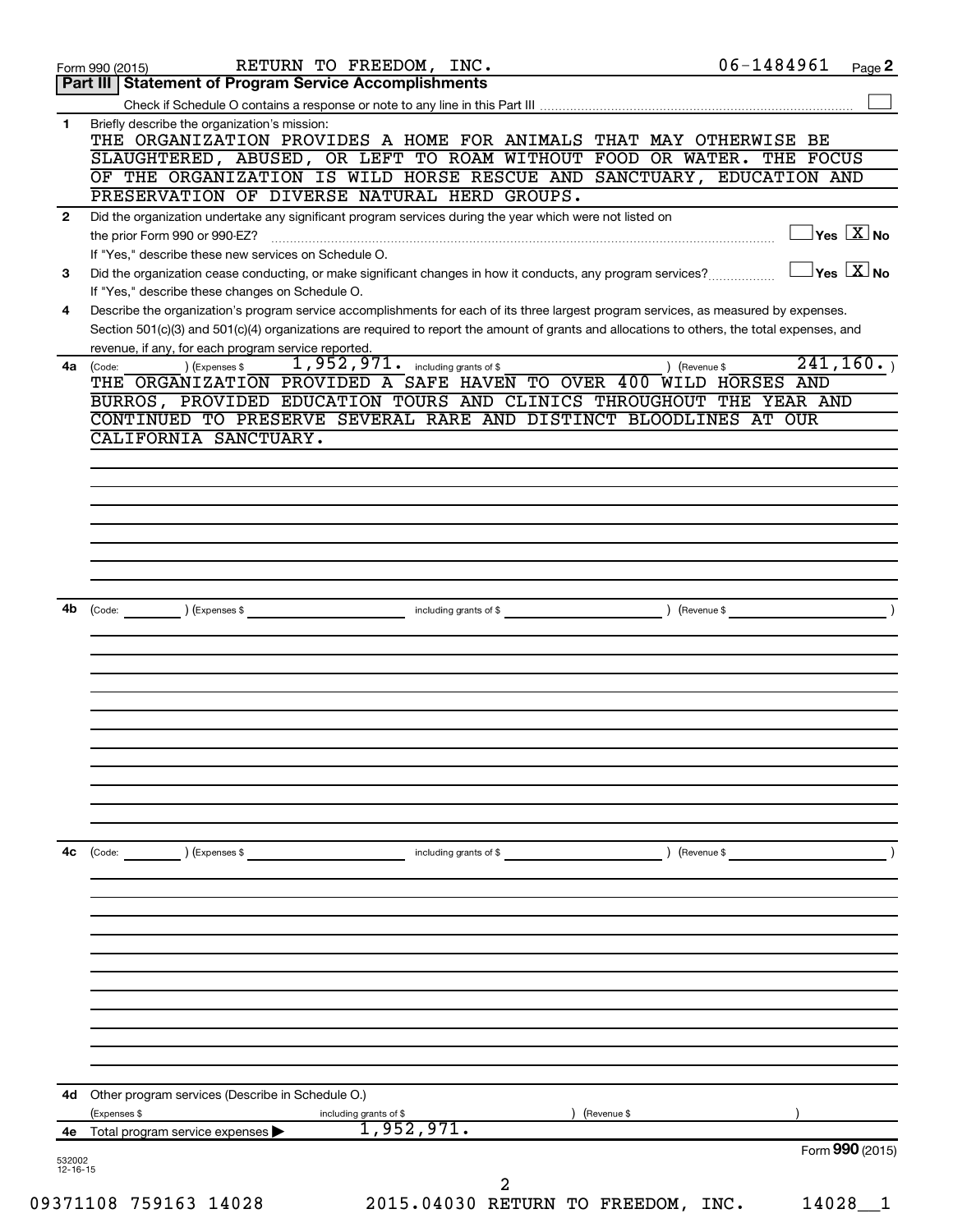$\frac{1}{100}$  Form 990 (2015) RETURN TO FREEDOM, INC RETURN TO FREEDOM,  $INC.$   $06-1484961$ 

|    | Part IV   Checklist of Required Schedules                                                                                            |                 |                         |                         |
|----|--------------------------------------------------------------------------------------------------------------------------------------|-----------------|-------------------------|-------------------------|
|    |                                                                                                                                      |                 | Yes                     | No.                     |
| 1. | Is the organization described in section 501(c)(3) or $4947(a)(1)$ (other than a private foundation)?                                |                 |                         |                         |
|    |                                                                                                                                      | 1               | х                       |                         |
| 2  |                                                                                                                                      | $\mathbf{2}$    | $\overline{\textbf{x}}$ |                         |
| 3  | Did the organization engage in direct or indirect political campaign activities on behalf of or in opposition to candidates for      |                 |                         |                         |
|    |                                                                                                                                      | з               |                         | х                       |
| 4  | Section 501(c)(3) organizations. Did the organization engage in lobbying activities, or have a section 501(h) election in effect     |                 |                         |                         |
|    |                                                                                                                                      | 4               |                         | х                       |
| 5  | Is the organization a section 501(c)(4), 501(c)(5), or 501(c)(6) organization that receives membership dues, assessments, or         |                 |                         |                         |
|    |                                                                                                                                      | 5               |                         | х                       |
| 6  | Did the organization maintain any donor advised funds or any similar funds or accounts for which donors have the right to            |                 |                         |                         |
|    | provide advice on the distribution or investment of amounts in such funds or accounts? If "Yes," complete Schedule D, Part I         | 6               |                         | х                       |
|    |                                                                                                                                      |                 |                         |                         |
| 7  | Did the organization receive or hold a conservation easement, including easements to preserve open space,                            |                 |                         | х                       |
|    | the environment, historic land areas, or historic structures? If "Yes," complete Schedule D, Part II                                 | $\overline{7}$  |                         |                         |
| 8  | Did the organization maintain collections of works of art, historical treasures, or other similar assets? If "Yes," complete         |                 |                         | x                       |
|    |                                                                                                                                      | 8               |                         |                         |
| 9  | Did the organization report an amount in Part X, line 21, for escrow or custodial account liability, serve as a custodian for        |                 |                         |                         |
|    | amounts not listed in Part X; or provide credit counseling, debt management, credit repair, or debt negotiation services?            |                 |                         |                         |
|    | If "Yes," complete Schedule D, Part IV                                                                                               | 9               |                         | х                       |
| 10 | Did the organization, directly or through a related organization, hold assets in temporarily restricted endowments, permanent        |                 |                         |                         |
|    |                                                                                                                                      | 10              | х                       |                         |
| 11 | If the organization's answer to any of the following questions is "Yes," then complete Schedule D, Parts VI, VII, VIII, IX, or X     |                 |                         |                         |
|    | as applicable.                                                                                                                       |                 |                         |                         |
|    | a Did the organization report an amount for land, buildings, and equipment in Part X, line 10? If "Yes," complete Schedule D,        |                 |                         |                         |
|    | Part VI                                                                                                                              | 11a             | X                       |                         |
|    | <b>b</b> Did the organization report an amount for investments - other securities in Part X, line 12 that is 5% or more of its total |                 |                         |                         |
|    |                                                                                                                                      | 11 <sub>b</sub> |                         | x                       |
|    | c Did the organization report an amount for investments - program related in Part X, line 13 that is 5% or more of its total         |                 |                         |                         |
|    |                                                                                                                                      | 11c             |                         | х                       |
|    | d Did the organization report an amount for other assets in Part X, line 15 that is 5% or more of its total assets reported in       |                 |                         |                         |
|    |                                                                                                                                      | 11d             |                         | x                       |
|    | e Did the organization report an amount for other liabilities in Part X, line 25? If "Yes," complete Schedule D, Part X              | 11e             | X                       |                         |
| f  | Did the organization's separate or consolidated financial statements for the tax year include a footnote that addresses              |                 |                         |                         |
|    | the organization's liability for uncertain tax positions under FIN 48 (ASC 740)? If "Yes," complete Schedule D, Part X               | 11f             | X                       |                         |
|    | 12a Did the organization obtain separate, independent audited financial statements for the tax year? If "Yes," complete              |                 |                         |                         |
|    | Schedule D, Parts XI and XII                                                                                                         | 12a             |                         | x                       |
|    | b Was the organization included in consolidated, independent audited financial statements for the tax year?                          |                 |                         |                         |
|    | If "Yes," and if the organization answered "No" to line 12a, then completing Schedule D, Parts XI and XII is optional                | 12b             |                         | х                       |
| 13 | Is the organization a school described in section 170(b)(1)(A)(ii)? If "Yes," complete Schedule E [[[[[[[[[[[[                       | 13              |                         | $\overline{\textbf{X}}$ |
|    | 14a Did the organization maintain an office, employees, or agents outside of the United States?                                      | 14a             |                         | х                       |
|    | <b>b</b> Did the organization have aggregate revenues or expenses of more than \$10,000 from grantmaking, fundraising, business,     |                 |                         |                         |
|    | investment, and program service activities outside the United States, or aggregate foreign investments valued at \$100,000           |                 |                         |                         |
|    |                                                                                                                                      | 14b             |                         | х                       |
| 15 | Did the organization report on Part IX, column (A), line 3, more than \$5,000 of grants or other assistance to or for any            |                 |                         |                         |
|    |                                                                                                                                      | 15              |                         | х                       |
| 16 | Did the organization report on Part IX, column (A), line 3, more than \$5,000 of aggregate grants or other assistance to             |                 |                         |                         |
|    |                                                                                                                                      | 16              |                         | х                       |
| 17 | Did the organization report a total of more than \$15,000 of expenses for professional fundraising services on Part IX,              |                 |                         |                         |
|    |                                                                                                                                      | 17              |                         | х                       |
| 18 | Did the organization report more than \$15,000 total of fundraising event gross income and contributions on Part VIII, lines         |                 |                         |                         |
|    |                                                                                                                                      | 18              | х                       |                         |
| 19 | Did the organization report more than \$15,000 of gross income from gaming activities on Part VIII, line 9a? If "Yes,"               |                 |                         |                         |
|    |                                                                                                                                      | 19              |                         | x                       |

Form **990** (2015)

532003 12-16-15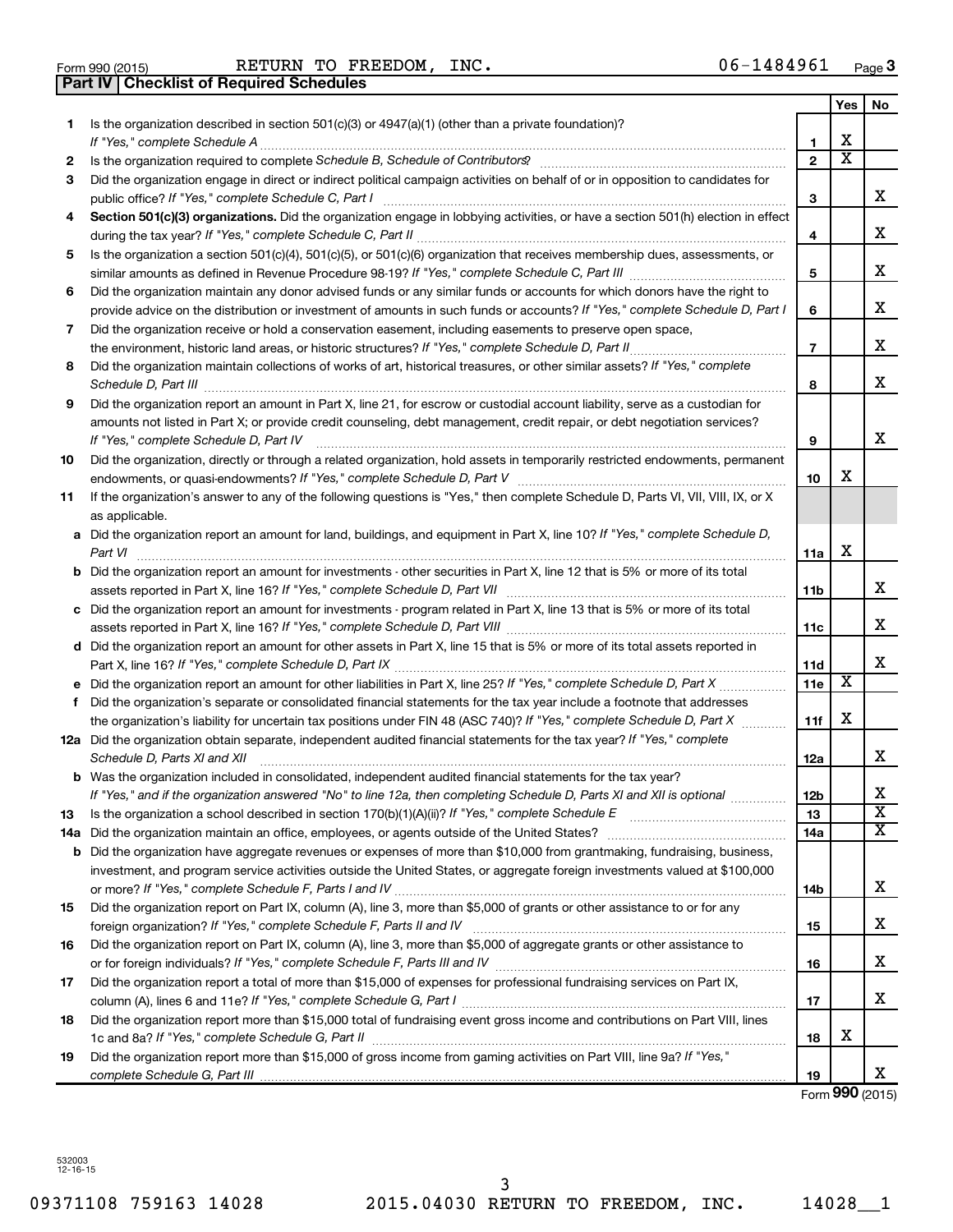|  | Form 990 (2015) |
|--|-----------------|
|  |                 |

Form 990 (2015) Page RETURN TO FREEDOM, INC. 06-1484961

*(continued)* **Part IV Checklist of Required Schedules**

|    |                                                                                                                                                                                                                             |                 | Yes | No                           |
|----|-----------------------------------------------------------------------------------------------------------------------------------------------------------------------------------------------------------------------------|-----------------|-----|------------------------------|
|    | 20a Did the organization operate one or more hospital facilities? If "Yes," complete Schedule H                                                                                                                             | 20a             |     | x                            |
|    |                                                                                                                                                                                                                             | 20 <sub>b</sub> |     |                              |
| 21 | Did the organization report more than \$5,000 of grants or other assistance to any domestic organization or                                                                                                                 |                 |     |                              |
|    |                                                                                                                                                                                                                             | 21              |     | x                            |
| 22 | Did the organization report more than \$5,000 of grants or other assistance to or for domestic individuals on                                                                                                               | 22              |     | X                            |
| 23 | Did the organization answer "Yes" to Part VII, Section A, line 3, 4, or 5 about compensation of the organization's current                                                                                                  |                 |     |                              |
|    | and former officers, directors, trustees, key employees, and highest compensated employees? If "Yes," complete                                                                                                              |                 |     |                              |
|    | Schedule J                                                                                                                                                                                                                  | 23              |     | x                            |
|    | 24a Did the organization have a tax-exempt bond issue with an outstanding principal amount of more than \$100,000 as of the                                                                                                 |                 |     |                              |
|    | last day of the year, that was issued after December 31, 2002? If "Yes," answer lines 24b through 24d and complete                                                                                                          |                 |     |                              |
|    | Schedule K. If "No", go to line 25a                                                                                                                                                                                         | 24a             |     | x                            |
| b  | Did the organization invest any proceeds of tax-exempt bonds beyond a temporary period exception?                                                                                                                           | 24 <sub>b</sub> |     |                              |
| с  | Did the organization maintain an escrow account other than a refunding escrow at any time during the year to defease                                                                                                        |                 |     |                              |
|    |                                                                                                                                                                                                                             | 24c             |     |                              |
|    |                                                                                                                                                                                                                             | 24d             |     |                              |
|    | 25a Section 501(c)(3), 501(c)(4), and 501(c)(29) organizations. Did the organization engage in an excess benefit                                                                                                            |                 |     |                              |
|    |                                                                                                                                                                                                                             | 25a             |     | x                            |
|    | <b>b</b> Is the organization aware that it engaged in an excess benefit transaction with a disqualified person in a prior year, and                                                                                         |                 |     |                              |
|    | that the transaction has not been reported on any of the organization's prior Forms 990 or 990-EZ? If "Yes," complete<br>Schedule L, Part I                                                                                 | 25b             |     | X                            |
| 26 | Did the organization report any amount on Part X, line 5, 6, or 22 for receivables from or payables to any current or                                                                                                       |                 |     |                              |
|    | former officers, directors, trustees, key employees, highest compensated employees, or disqualified persons? If "Yes,"                                                                                                      |                 |     |                              |
|    |                                                                                                                                                                                                                             | 26              |     | x                            |
| 27 | Did the organization provide a grant or other assistance to an officer, director, trustee, key employee, substantial                                                                                                        |                 |     |                              |
|    | contributor or employee thereof, a grant selection committee member, or to a 35% controlled entity or family member                                                                                                         |                 |     |                              |
|    |                                                                                                                                                                                                                             | 27              |     | х                            |
| 28 | Was the organization a party to a business transaction with one of the following parties (see Schedule L, Part IV                                                                                                           |                 |     |                              |
|    | instructions for applicable filing thresholds, conditions, and exceptions):                                                                                                                                                 |                 |     |                              |
| а  | A current or former officer, director, trustee, or key employee? If "Yes," complete Schedule L, Part IV                                                                                                                     | 28a             |     | x<br>$\overline{\mathtt{x}}$ |
| b  | A family member of a current or former officer, director, trustee, or key employee? If "Yes," complete Schedule L, Part IV                                                                                                  | 28 <sub>b</sub> |     |                              |
|    | c An entity of which a current or former officer, director, trustee, or key employee (or a family member thereof) was an officer,<br>director, trustee, or direct or indirect owner? If "Yes," complete Schedule L, Part IV | 28c             |     | х                            |
| 29 |                                                                                                                                                                                                                             | 29              |     | $\overline{\mathtt{x}}$      |
| 30 | Did the organization receive contributions of art, historical treasures, or other similar assets, or qualified conservation                                                                                                 |                 |     |                              |
|    |                                                                                                                                                                                                                             | 30              |     | X                            |
| 31 | Did the organization liquidate, terminate, or dissolve and cease operations?                                                                                                                                                |                 |     |                              |
|    |                                                                                                                                                                                                                             | 31              |     | х                            |
| 32 | Did the organization sell, exchange, dispose of, or transfer more than 25% of its net assets? If "Yes," complete                                                                                                            |                 |     |                              |
|    | Schedule N, Part II                                                                                                                                                                                                         | 32              |     | x                            |
| 33 | Did the organization own 100% of an entity disregarded as separate from the organization under Regulations                                                                                                                  |                 |     |                              |
|    |                                                                                                                                                                                                                             | 33              |     | х                            |
| 34 | Was the organization related to any tax-exempt or taxable entity? If "Yes," complete Schedule R, Part II, III, or IV, and                                                                                                   | 34              |     | х                            |
|    | Part V, line 1                                                                                                                                                                                                              | 35a             |     | $\overline{\mathtt{x}}$      |
|    | b If "Yes" to line 35a, did the organization receive any payment from or engage in any transaction with a controlled entity                                                                                                 |                 |     |                              |
|    |                                                                                                                                                                                                                             | 35 <sub>b</sub> |     |                              |
| 36 | Section 501(c)(3) organizations. Did the organization make any transfers to an exempt non-charitable related organization?                                                                                                  |                 |     |                              |
|    |                                                                                                                                                                                                                             | 36              |     | x                            |
| 37 | Did the organization conduct more than 5% of its activities through an entity that is not a related organization                                                                                                            |                 |     |                              |
|    |                                                                                                                                                                                                                             | 37              |     | x                            |
| 38 | Did the organization complete Schedule O and provide explanations in Schedule O for Part VI, lines 11b and 19?                                                                                                              |                 |     |                              |
|    |                                                                                                                                                                                                                             | 38              | х   |                              |

Form **990** (2015)

532004 12-16-15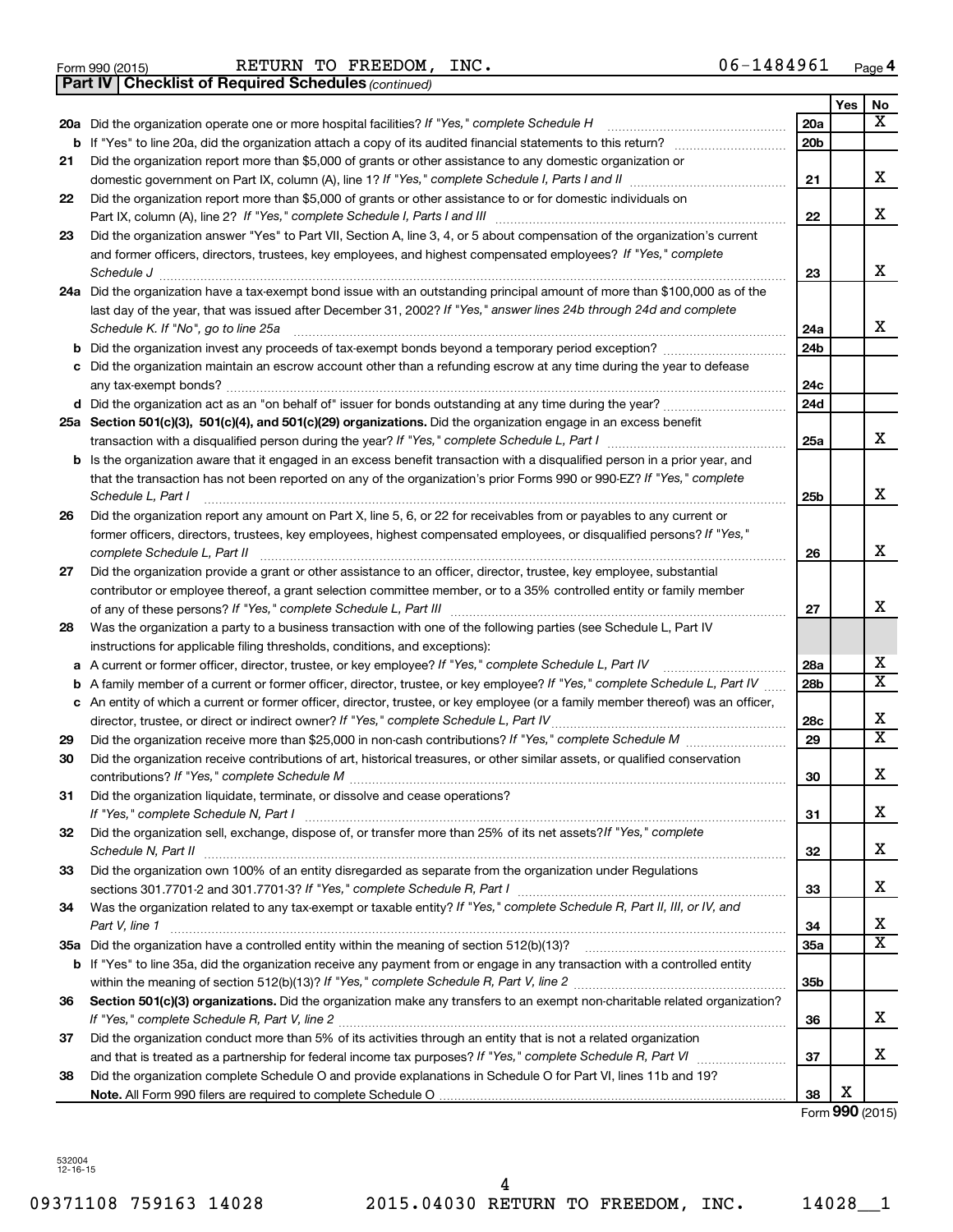|    | 06-1484961<br>RETURN TO FREEDOM, INC.<br>Form 990 (2015)                                                                                        |                 |                 | Page 5 |
|----|-------------------------------------------------------------------------------------------------------------------------------------------------|-----------------|-----------------|--------|
|    | <b>Statements Regarding Other IRS Filings and Tax Compliance</b><br><b>Part V</b>                                                               |                 |                 |        |
|    | Check if Schedule O contains a response or note to any line in this Part V                                                                      |                 |                 |        |
|    |                                                                                                                                                 |                 | Yes             | No     |
|    | 15<br>1a                                                                                                                                        |                 |                 |        |
| b  | $\overline{0}$<br>1 <sub>b</sub><br>Enter the number of Forms W-2G included in line 1a. Enter -0- if not applicable                             |                 |                 |        |
|    | c Did the organization comply with backup withholding rules for reportable payments to vendors and reportable gaming                            |                 |                 |        |
|    |                                                                                                                                                 | 1c              |                 |        |
|    | 2a Enter the number of employees reported on Form W-3, Transmittal of Wage and Tax Statements,                                                  |                 |                 |        |
|    | 10 <sub>l</sub><br>filed for the calendar year ending with or within the year covered by this return<br>2a                                      |                 |                 |        |
|    |                                                                                                                                                 | 2 <sub>b</sub>  | X               |        |
|    |                                                                                                                                                 |                 |                 |        |
|    | 3a Did the organization have unrelated business gross income of \$1,000 or more during the year?                                                | За              |                 | х      |
|    |                                                                                                                                                 | 3 <sub>b</sub>  |                 |        |
|    | 4a At any time during the calendar year, did the organization have an interest in, or a signature or other authority over, a                    |                 |                 |        |
|    | financial account in a foreign country (such as a bank account, securities account, or other financial account)?                                | 4a              |                 | x      |
|    | <b>b</b> If "Yes," enter the name of the foreign country: $\blacktriangleright$                                                                 |                 |                 |        |
|    | See instructions for filing requirements for FinCEN Form 114, Report of Foreign Bank and Financial Accounts (FBAR).                             |                 |                 |        |
|    |                                                                                                                                                 | 5a              |                 | х      |
|    |                                                                                                                                                 | 5 <sub>b</sub>  |                 | X      |
|    |                                                                                                                                                 | 5 <sub>c</sub>  |                 |        |
|    | 6a Does the organization have annual gross receipts that are normally greater than \$100,000, and did the organization solicit                  |                 |                 |        |
|    |                                                                                                                                                 | 6a              |                 | x      |
|    | <b>b</b> If "Yes," did the organization include with every solicitation an express statement that such contributions or gifts                   |                 |                 |        |
|    |                                                                                                                                                 | 6b              |                 |        |
| 7  | Organizations that may receive deductible contributions under section 170(c).                                                                   |                 |                 |        |
| a  | Did the organization receive a payment in excess of \$75 made partly as a contribution and partly for goods and services provided to the payor? | 7a              |                 | x      |
|    |                                                                                                                                                 | 7b              |                 |        |
|    | c Did the organization sell, exchange, or otherwise dispose of tangible personal property for which it was required                             |                 |                 |        |
|    |                                                                                                                                                 | 7с              |                 | х      |
|    | 7d                                                                                                                                              |                 |                 |        |
|    | e Did the organization receive any funds, directly or indirectly, to pay premiums on a personal benefit contract?                               | 7e              |                 | х      |
| f. | Did the organization, during the year, pay premiums, directly or indirectly, on a personal benefit contract?                                    | 7f              |                 | X      |
|    | If the organization received a contribution of qualified intellectual property, did the organization file Form 8899 as required?                | 7g              |                 |        |
|    | h If the organization received a contribution of cars, boats, airplanes, or other vehicles, did the organization file a Form 1098-C?            | 7h              |                 |        |
| 8  | Sponsoring organizations maintaining donor advised funds. Did a donor advised fund maintained by the                                            |                 |                 |        |
|    |                                                                                                                                                 | 8               |                 |        |
|    | Sponsoring organizations maintaining donor advised funds.                                                                                       |                 |                 |        |
| а  | Did the sponsoring organization make any taxable distributions under section 4966?                                                              | 9а              |                 |        |
| b  |                                                                                                                                                 | 9b              |                 |        |
| 10 | Section 501(c)(7) organizations. Enter:                                                                                                         |                 |                 |        |
| a  | 10a<br>10 <sub>b</sub>                                                                                                                          |                 |                 |        |
| b  | Gross receipts, included on Form 990, Part VIII, line 12, for public use of club facilities<br>Section 501(c)(12) organizations. Enter:         |                 |                 |        |
| 11 | 11a                                                                                                                                             |                 |                 |        |
| а  | <b>b</b> Gross income from other sources (Do not net amounts due or paid to other sources against                                               |                 |                 |        |
|    | 11b                                                                                                                                             |                 |                 |        |
|    | 12a Section 4947(a)(1) non-exempt charitable trusts. Is the organization filing Form 990 in lieu of Form 1041?                                  | 12a             |                 |        |
|    | 12b<br><b>b</b> If "Yes," enter the amount of tax-exempt interest received or accrued during the year                                           |                 |                 |        |
| 13 | Section 501(c)(29) qualified nonprofit health insurance issuers.                                                                                |                 |                 |        |
|    | a Is the organization licensed to issue qualified health plans in more than one state?                                                          | 13a             |                 |        |
|    | Note. See the instructions for additional information the organization must report on Schedule O.                                               |                 |                 |        |
|    | <b>b</b> Enter the amount of reserves the organization is required to maintain by the states in which the                                       |                 |                 |        |
|    | 13b                                                                                                                                             |                 |                 |        |
|    | 13 <sub>c</sub>                                                                                                                                 |                 |                 |        |
|    | 14a Did the organization receive any payments for indoor tanning services during the tax year?                                                  | 14a             |                 | x      |
|    |                                                                                                                                                 | 14 <sub>b</sub> |                 |        |
|    |                                                                                                                                                 |                 | Form 990 (2015) |        |

09371108 759163 14028 2015.04030 RETURN TO FREEDOM, INC. 14028\_1 5

| RETURN TO FREEDOM. |
|--------------------|
|--------------------|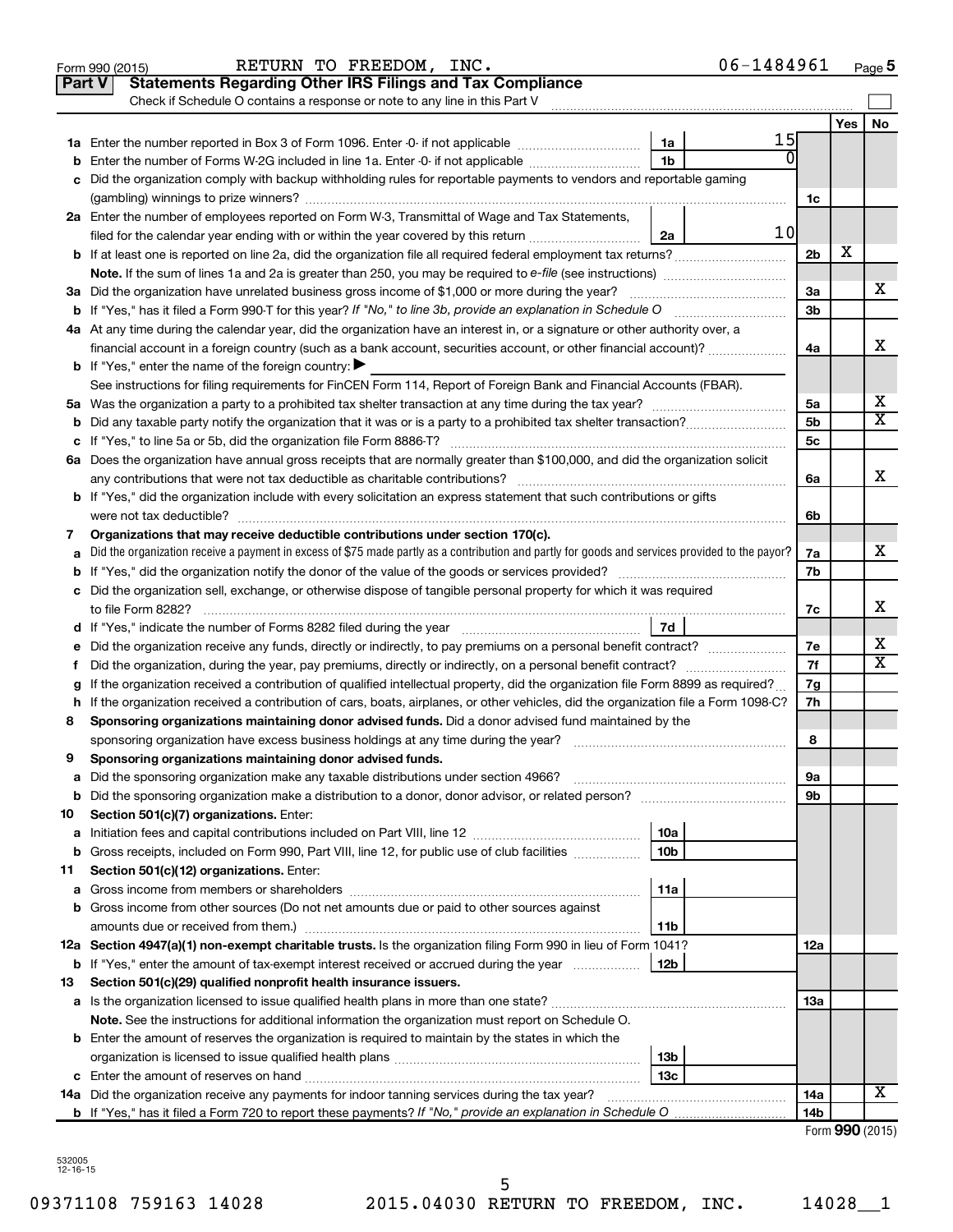| Form 990 (2015) |  |
|-----------------|--|
|-----------------|--|

Form 990 (2015) Page RETURN TO FREEDOM, INC. 06-1484961

**Part VI** Governance, Management, and Disclosure For each "Yes" response to lines 2 through 7b below, and for a "No" response *to line 8a, 8b, or 10b below, describe the circumstances, processes, or changes in Schedule O. See instructions.*

|     |                                                                                                                                           |                               |                 |                         | $\mathbf{X}$            |
|-----|-------------------------------------------------------------------------------------------------------------------------------------------|-------------------------------|-----------------|-------------------------|-------------------------|
|     | <b>Section A. Governing Body and Management</b>                                                                                           |                               |                 |                         |                         |
|     |                                                                                                                                           |                               |                 | Yes                     | No                      |
|     | 1a Enter the number of voting members of the governing body at the end of the tax year manuscom                                           | 1a                            | 61              |                         |                         |
|     | If there are material differences in voting rights among members of the governing body, or if the governing                               |                               |                 |                         |                         |
|     | body delegated broad authority to an executive committee or similar committee, explain in Schedule O.                                     |                               |                 |                         |                         |
| b   | Enter the number of voting members included in line 1a, above, who are independent                                                        | 1b                            |                 |                         |                         |
| 2   | Did any officer, director, trustee, or key employee have a family relationship or a business relationship with any other                  |                               |                 |                         |                         |
|     |                                                                                                                                           |                               | $\overline{2}$  | X                       |                         |
| 3   | Did the organization delegate control over management duties customarily performed by or under the direct supervision                     |                               |                 |                         |                         |
|     |                                                                                                                                           |                               | 3               |                         | х                       |
| 4   | Did the organization make any significant changes to its governing documents since the prior Form 990 was filed?                          |                               | 4               |                         | $\overline{\text{x}}$   |
| 5   |                                                                                                                                           |                               | 5               |                         | $\overline{\textbf{x}}$ |
| 6   |                                                                                                                                           |                               | 6               |                         | $\overline{\textbf{X}}$ |
| 7a  | Did the organization have members, stockholders, or other persons who had the power to elect or appoint one or                            |                               |                 |                         |                         |
|     |                                                                                                                                           |                               | 7a              |                         | X                       |
| b   | Are any governance decisions of the organization reserved to (or subject to approval by) members, stockholders, or                        |                               |                 |                         |                         |
|     |                                                                                                                                           |                               | 7b              |                         | x                       |
| 8   | Did the organization contemporaneously document the meetings held or written actions undertaken during the year by the following:         |                               |                 |                         |                         |
| а   |                                                                                                                                           |                               | 8а              | х                       |                         |
|     |                                                                                                                                           |                               | 8b              | $\overline{\mathbf{x}}$ |                         |
| 9   | Is there any officer, director, trustee, or key employee listed in Part VII, Section A, who cannot be reached at the                      |                               |                 |                         |                         |
|     |                                                                                                                                           |                               | 9               |                         | X.                      |
|     | Section B. Policies (This Section B requests information about policies not required by the Internal Revenue Code.)                       |                               |                 |                         |                         |
|     |                                                                                                                                           |                               |                 | Yes                     | No                      |
|     |                                                                                                                                           |                               | 10a             |                         | x                       |
|     | <b>b</b> If "Yes," did the organization have written policies and procedures governing the activities of such chapters, affiliates,       |                               |                 |                         |                         |
|     |                                                                                                                                           |                               | 10 <sub>b</sub> |                         |                         |
|     | 11a Has the organization provided a complete copy of this Form 990 to all members of its governing body before filing the form?           |                               | 11a             | х                       |                         |
|     | Describe in Schedule O the process, if any, used by the organization to review this Form 990.                                             |                               |                 |                         |                         |
| 12a | Did the organization have a written conflict of interest policy? If "No," go to line 13                                                   |                               | 12a             | х                       |                         |
|     | Were officers, directors, or trustees, and key employees required to disclose annually interests that could give rise to conflicts?       |                               | 12 <sub>b</sub> | $\overline{\textbf{x}}$ |                         |
| с   | Did the organization regularly and consistently monitor and enforce compliance with the policy? If "Yes," describe                        |                               |                 |                         |                         |
|     | in Schedule O how this was done manufactured and contain an account of the was done                                                       |                               | 12c             | х                       |                         |
| 13  |                                                                                                                                           |                               | 13              | $\overline{\textbf{x}}$ |                         |
| 14  |                                                                                                                                           |                               | 14              | $\overline{\mathbf{X}}$ |                         |
| 15  | Did the process for determining compensation of the following persons include a review and approval by independent                        |                               |                 |                         |                         |
|     | persons, comparability data, and contemporaneous substantiation of the deliberation and decision?                                         |                               |                 |                         |                         |
| а   |                                                                                                                                           |                               | 15a             | х                       |                         |
|     |                                                                                                                                           |                               | 15b             | $\overline{\textbf{x}}$ |                         |
|     | If "Yes" to line 15a or 15b, describe the process in Schedule O (see instructions).                                                       |                               |                 |                         |                         |
|     | <b>16a</b> Did the organization invest in, contribute assets to, or participate in a joint venture or similar arrangement with a          |                               |                 |                         |                         |
|     | taxable entity during the year?                                                                                                           |                               | 16a             |                         | х                       |
|     | b If "Yes," did the organization follow a written policy or procedure requiring the organization to evaluate its participation            |                               |                 |                         |                         |
|     | in joint venture arrangements under applicable federal tax law, and take steps to safeguard the organization's                            |                               |                 |                         |                         |
|     | exempt status with respect to such arrangements?                                                                                          |                               | 16b             |                         |                         |
|     | <b>Section C. Disclosure</b>                                                                                                              |                               |                 |                         |                         |
| 17  | List the states with which a copy of this Form 990 is required to be filed $\blacktriangleright$ CA                                       |                               |                 |                         |                         |
| 18  | Section 6104 requires an organization to make its Forms 1023 (or 1024 if applicable), 990, and 990-T (Section 501(c)(3)s only) available  |                               |                 |                         |                         |
|     | for public inspection. Indicate how you made these available. Check all that apply.                                                       |                               |                 |                         |                         |
|     | $\lfloor x \rfloor$ Upon request<br>  X   Own website<br>Another's website                                                                | Other (explain in Schedule O) |                 |                         |                         |
| 19  | Describe in Schedule O whether (and if so, how) the organization made its governing documents, conflict of interest policy, and financial |                               |                 |                         |                         |
|     | statements available to the public during the tax year.                                                                                   |                               |                 |                         |                         |
| 20  | State the name, address, and telephone number of the person who possesses the organization's books and records:                           |                               |                 |                         |                         |
|     | THE ORGANIZATION - 805-737-9246                                                                                                           |                               |                 |                         |                         |
|     | 4115 JALAMA ROAD, LOMPOC, CA<br>93436                                                                                                     |                               |                 |                         |                         |
|     | 532006 12-16-15                                                                                                                           |                               |                 | Form 990 (2015)         |                         |
|     | 6                                                                                                                                         |                               |                 |                         |                         |
|     | 09371108 759163 14028<br>2015.04030 RETURN TO FREEDOM, INC.                                                                               |                               |                 | 14028                   |                         |
|     |                                                                                                                                           |                               |                 |                         |                         |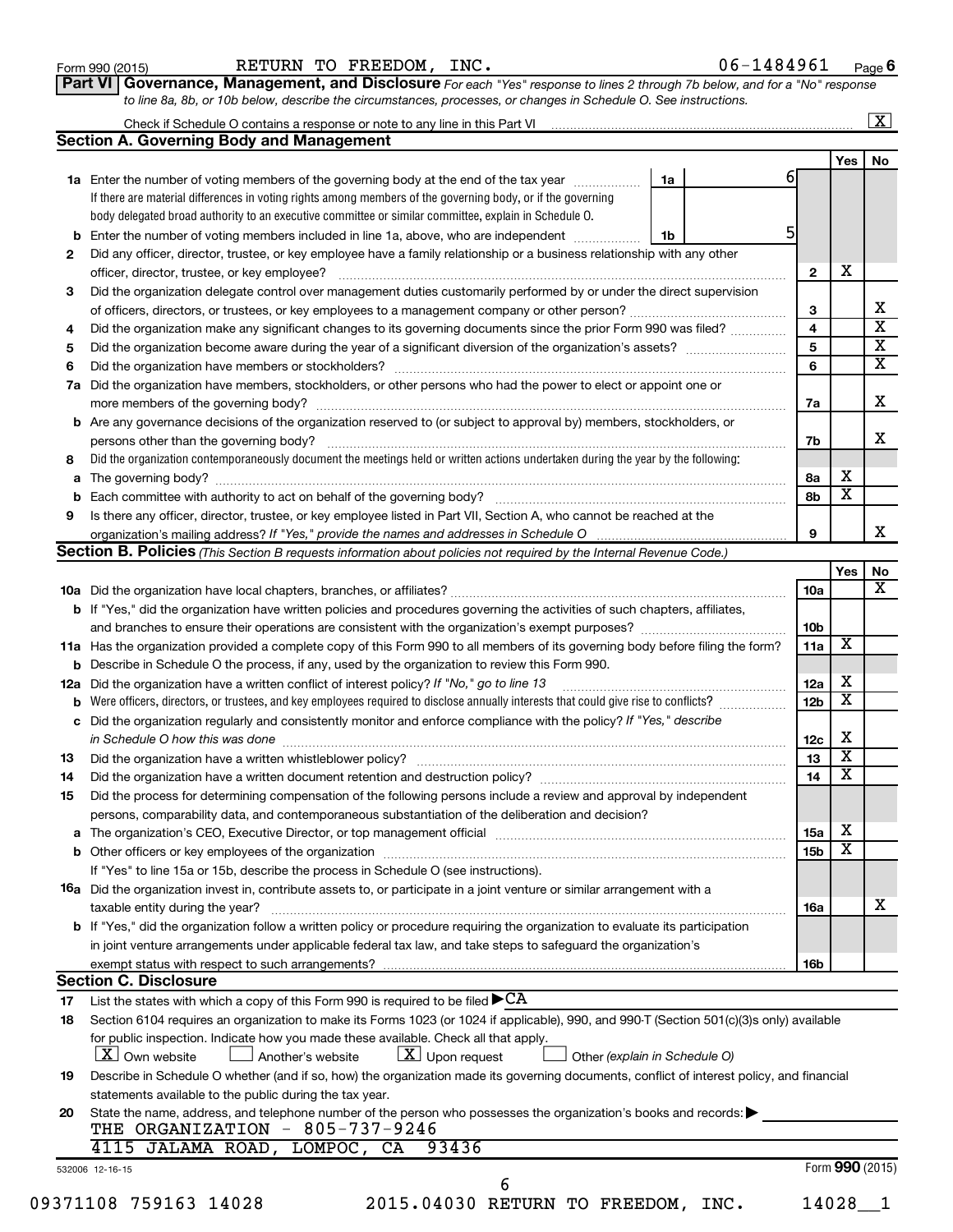$\Box$ 

| Part VII Compensation of Officers, Directors, Trustees, Key Employees, Highest Compensated |  |
|--------------------------------------------------------------------------------------------|--|
| <b>Employees, and Independent Contractors</b>                                              |  |

Check if Schedule O contains a response or note to any line in this Part VII

**Section A. Officers, Directors, Trustees, Key Employees, and Highest Compensated Employees**

**1a**  Complete this table for all persons required to be listed. Report compensation for the calendar year ending with or within the organization's tax year.

**•** List all of the organization's current officers, directors, trustees (whether individuals or organizations), regardless of amount of compensation. Enter -0- in columns  $(D)$ ,  $(E)$ , and  $(F)$  if no compensation was paid.

**•** List all of the organization's **current** key employees, if any. See instructions for definition of "key employee."

**•** List the organization's five current highest compensated employees (other than an officer, director, trustee, or key employee) who received reportable compensation (Box 5 of Form W-2 and/or Box 7 of Form 1099-MISC) of more than \$100,000 from the organization and any related organizations.

**•** List all of the organization's former officers, key employees, and highest compensated employees who received more than \$100,000 of reportable compensation from the organization and any related organizations.

**•** List all of the organization's former directors or trustees that received, in the capacity as a former director or trustee of the organization, more than \$10,000 of reportable compensation from the organization and any related organizations.

List persons in the following order: individual trustees or directors; institutional trustees; officers; key employees; highest compensated employees; and former such persons.

Check this box if neither the organization nor any related organization compensated any current officer, director, or trustee.  $\overline{a}$ 

| (A)                    | (B)                  |                                |                                                                  | (C)         |              |                                 |        | (D)                             | (E)             | (F)                         |
|------------------------|----------------------|--------------------------------|------------------------------------------------------------------|-------------|--------------|---------------------------------|--------|---------------------------------|-----------------|-----------------------------|
| Name and Title         | Average              |                                | (do not check more than one                                      | Position    |              |                                 |        | Reportable                      | Reportable      | Estimated                   |
|                        | hours per            |                                | box, unless person is both an<br>officer and a director/trustee) |             |              |                                 |        | compensation                    | compensation    | amount of                   |
|                        | week                 |                                |                                                                  |             |              |                                 |        | from                            | from related    | other                       |
|                        | (list any            |                                |                                                                  |             |              |                                 |        | the                             | organizations   | compensation                |
|                        | hours for<br>related |                                |                                                                  |             |              |                                 |        | organization<br>(W-2/1099-MISC) | (W-2/1099-MISC) | from the                    |
|                        | organizations        |                                |                                                                  |             |              |                                 |        |                                 |                 | organization<br>and related |
|                        | below                |                                |                                                                  |             |              |                                 |        |                                 |                 | organizations               |
|                        | line)                | Individual trustee or director | Institutional trustee                                            | Officer     | Key employee | Highest compensated<br>employee | Former |                                 |                 |                             |
| (1) TONY STROMBERG     | 1.00                 |                                |                                                                  |             |              |                                 |        |                                 |                 |                             |
| <b>DIRECTOR</b>        |                      | $\mathbf X$                    |                                                                  |             |              |                                 |        | 0.                              | 0.              | $\mathbf 0$ .               |
| (2) KEVIN BECKMEN      | 3.00                 |                                |                                                                  |             |              |                                 |        |                                 |                 |                             |
| <b>DIRECTOR</b>        |                      | $\mathbf X$                    |                                                                  |             |              |                                 |        | $\mathbf 0$ .                   | 0.              | $\mathbf 0$ .               |
| (3) ANGELA KELLY       | 1.00                 |                                |                                                                  |             |              |                                 |        |                                 |                 |                             |
| <b>DIRECTOR</b>        |                      | $\mathbf X$                    |                                                                  |             |              |                                 |        | $\mathbf 0$ .                   | 0.              | $\mathbf 0$ .               |
| (4) DIANA DEMAYO-BROWN | 1.00                 |                                |                                                                  |             |              |                                 |        |                                 |                 |                             |
| <b>DIRECTOR</b>        |                      | $\mathbf X$                    |                                                                  |             |              |                                 |        | 0.                              | 0.              | $\mathbf 0$ .               |
| (5) NEDA DEMAYO        | 1.00                 |                                |                                                                  |             |              |                                 |        |                                 |                 |                             |
| PRESIDENT              |                      |                                |                                                                  | $\mathbf X$ |              |                                 |        | 58,455.                         | 0.              | $\mathbf 0$ .               |
| (6) JACK CARONE        | 1.00                 |                                |                                                                  |             |              |                                 |        |                                 |                 |                             |
| VICE PRESIDENT         |                      |                                |                                                                  | $\mathbf X$ |              |                                 |        | $\mathbf 0$ .                   | 0.              | $\mathbf 0$ .               |
| (7) LIZ HINES          | 2.00                 |                                |                                                                  |             |              |                                 |        |                                 |                 |                             |
| SECRETARY              |                      |                                |                                                                  | X           |              |                                 |        | $\mathbf 0$ .                   | $\mathbf 0$     | $\mathbf 0$ .               |
|                        |                      |                                |                                                                  |             |              |                                 |        |                                 |                 |                             |
|                        |                      |                                |                                                                  |             |              |                                 |        |                                 |                 |                             |
|                        |                      |                                |                                                                  |             |              |                                 |        |                                 |                 |                             |
|                        |                      |                                |                                                                  |             |              |                                 |        |                                 |                 |                             |
|                        |                      |                                |                                                                  |             |              |                                 |        |                                 |                 |                             |
|                        |                      |                                |                                                                  |             |              |                                 |        |                                 |                 |                             |
|                        |                      |                                |                                                                  |             |              |                                 |        |                                 |                 |                             |
|                        |                      |                                |                                                                  |             |              |                                 |        |                                 |                 |                             |
|                        |                      |                                |                                                                  |             |              |                                 |        |                                 |                 |                             |
|                        |                      |                                |                                                                  |             |              |                                 |        |                                 |                 |                             |
|                        |                      |                                |                                                                  |             |              |                                 |        |                                 |                 |                             |
|                        |                      |                                |                                                                  |             |              |                                 |        |                                 |                 |                             |
|                        |                      |                                |                                                                  |             |              |                                 |        |                                 |                 |                             |
|                        |                      |                                |                                                                  |             |              |                                 |        |                                 |                 |                             |
|                        |                      |                                |                                                                  |             |              |                                 |        |                                 |                 |                             |
|                        |                      |                                |                                                                  |             |              |                                 |        |                                 |                 |                             |
|                        |                      |                                |                                                                  |             |              |                                 |        |                                 |                 |                             |
|                        |                      |                                |                                                                  |             |              |                                 |        |                                 |                 |                             |
|                        |                      |                                |                                                                  |             |              |                                 |        |                                 |                 |                             |
|                        |                      |                                |                                                                  |             |              |                                 |        |                                 |                 | $\overline{22}$             |

7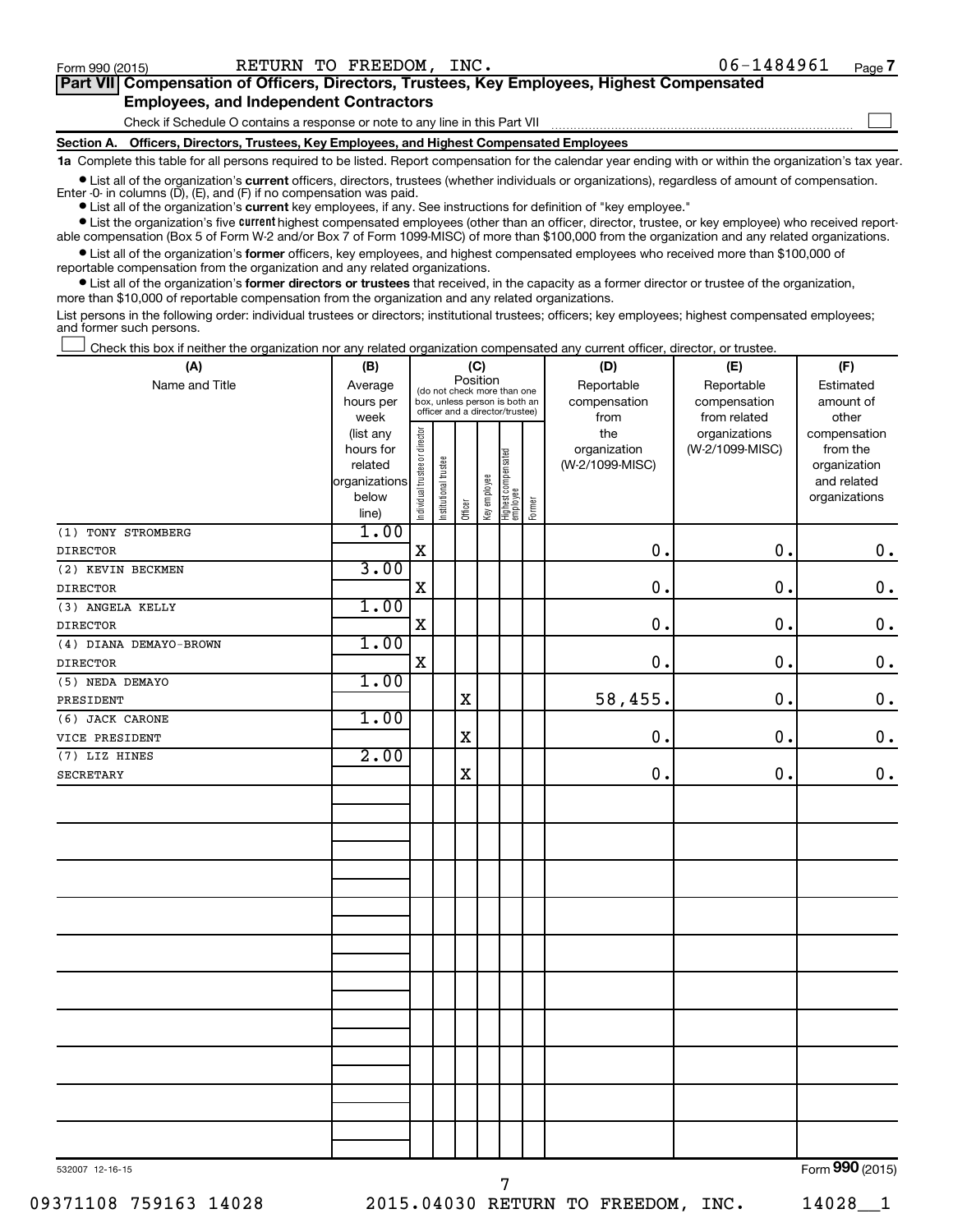|                    | Form 990 (2015)                                                                                                                                                                                                                                                                                     |                                  | RETURN TO FREEDOM, INC.                                              |                                |                       |                 |              |                                                                                                 |        |                                           | 06-1484961                                        |                                      |                     |                                                                          | Page 8                               |
|--------------------|-----------------------------------------------------------------------------------------------------------------------------------------------------------------------------------------------------------------------------------------------------------------------------------------------------|----------------------------------|----------------------------------------------------------------------|--------------------------------|-----------------------|-----------------|--------------|-------------------------------------------------------------------------------------------------|--------|-------------------------------------------|---------------------------------------------------|--------------------------------------|---------------------|--------------------------------------------------------------------------|--------------------------------------|
|                    | Part VII Section A. Officers, Directors, Trustees, Key Employees, and Highest Compensated Employees (continued)                                                                                                                                                                                     |                                  |                                                                      |                                |                       |                 |              |                                                                                                 |        |                                           |                                                   |                                      |                     |                                                                          |                                      |
|                    | (A)<br>Name and title                                                                                                                                                                                                                                                                               |                                  | (B)<br>Average<br>hours per<br>week                                  |                                |                       | (C)<br>Position |              | (do not check more than one<br>box, unless person is both an<br>officer and a director/trustee) |        | (D)<br>Reportable<br>compensation<br>from | (E)<br>Reportable<br>compensation<br>from related |                                      |                     | (F)<br>Estimated<br>amount of<br>other                                   |                                      |
|                    |                                                                                                                                                                                                                                                                                                     |                                  | (list any<br>hours for<br>related<br>organizations<br>below<br>line) | Individual trustee or director | Institutional trustee | Officer         | Key employee | Highest compensated<br>  employee                                                               | Former | the<br>organization<br>(W-2/1099-MISC)    | organizations<br>(W-2/1099-MISC)                  |                                      |                     | compensation<br>from the<br>organization<br>and related<br>organizations |                                      |
|                    |                                                                                                                                                                                                                                                                                                     |                                  |                                                                      |                                |                       |                 |              |                                                                                                 |        |                                           |                                                   |                                      |                     |                                                                          |                                      |
|                    |                                                                                                                                                                                                                                                                                                     |                                  |                                                                      |                                |                       |                 |              |                                                                                                 |        |                                           |                                                   |                                      |                     |                                                                          |                                      |
|                    |                                                                                                                                                                                                                                                                                                     |                                  |                                                                      |                                |                       |                 |              |                                                                                                 |        |                                           |                                                   |                                      |                     |                                                                          |                                      |
|                    |                                                                                                                                                                                                                                                                                                     |                                  |                                                                      |                                |                       |                 |              |                                                                                                 |        |                                           |                                                   |                                      |                     |                                                                          |                                      |
|                    |                                                                                                                                                                                                                                                                                                     |                                  |                                                                      |                                |                       |                 |              |                                                                                                 |        |                                           |                                                   |                                      |                     |                                                                          |                                      |
|                    |                                                                                                                                                                                                                                                                                                     |                                  |                                                                      |                                |                       |                 |              |                                                                                                 |        |                                           |                                                   |                                      |                     |                                                                          |                                      |
|                    |                                                                                                                                                                                                                                                                                                     |                                  |                                                                      |                                |                       |                 |              |                                                                                                 |        |                                           |                                                   |                                      |                     |                                                                          |                                      |
|                    | 1b Sub-total                                                                                                                                                                                                                                                                                        |                                  |                                                                      |                                |                       |                 |              |                                                                                                 |        | 58,455.                                   |                                                   | $\overline{0}$ .                     |                     |                                                                          | 0.                                   |
|                    | c Total from continuation sheets to Part VII, Section A [11, 11, 11, 11, 11]                                                                                                                                                                                                                        |                                  |                                                                      |                                |                       |                 |              |                                                                                                 |        | 0.<br>58,455.                             |                                                   | $\overline{0}$ .<br>$\overline{0}$ . |                     |                                                                          | $\overline{0}$ .<br>$\overline{0}$ . |
| 2                  | Total number of individuals (including but not limited to those listed above) who received more than \$100,000 of reportable<br>compensation from the organization $\blacktriangleright$                                                                                                            |                                  |                                                                      |                                |                       |                 |              |                                                                                                 |        |                                           |                                                   |                                      |                     | Yes                                                                      | 0<br><b>No</b>                       |
| 3                  | Did the organization list any former officer, director, or trustee, key employee, or highest compensated employee on<br>line 1a? If "Yes," complete Schedule J for such individual [11] manufacture manufacture 1a? If "Yes," complete Schedule J for such individual                               |                                  |                                                                      |                                |                       |                 |              |                                                                                                 |        |                                           |                                                   |                                      | 3                   |                                                                          | x                                    |
|                    | For any individual listed on line 1a, is the sum of reportable compensation and other compensation from the organization<br>and related organizations greater than \$150,000? If "Yes," complete Schedule J for such individual                                                                     |                                  |                                                                      |                                |                       |                 |              |                                                                                                 |        |                                           |                                                   |                                      | 4                   |                                                                          | х                                    |
| 5                  | Did any person listed on line 1a receive or accrue compensation from any unrelated organization or individual for services<br>rendered to the organization? If "Yes," complete Schedule J for such person                                                                                           |                                  |                                                                      |                                |                       |                 |              |                                                                                                 |        |                                           |                                                   |                                      | 5                   |                                                                          | x                                    |
| 1                  | <b>Section B. Independent Contractors</b><br>Complete this table for your five highest compensated independent contractors that received more than \$100,000 of compensation from<br>the organization. Report compensation for the calendar year ending with or within the organization's tax year. |                                  |                                                                      |                                |                       |                 |              |                                                                                                 |        |                                           |                                                   |                                      |                     |                                                                          |                                      |
|                    |                                                                                                                                                                                                                                                                                                     | (A)<br>Name and business address |                                                                      |                                | <b>NONE</b>           |                 |              |                                                                                                 |        | (B)<br>Description of services            |                                                   |                                      | (C)<br>Compensation |                                                                          |                                      |
|                    |                                                                                                                                                                                                                                                                                                     |                                  |                                                                      |                                |                       |                 |              |                                                                                                 |        |                                           |                                                   |                                      |                     |                                                                          |                                      |
|                    |                                                                                                                                                                                                                                                                                                     |                                  |                                                                      |                                |                       |                 |              |                                                                                                 |        |                                           |                                                   |                                      |                     |                                                                          |                                      |
|                    |                                                                                                                                                                                                                                                                                                     |                                  |                                                                      |                                |                       |                 |              |                                                                                                 |        |                                           |                                                   |                                      |                     |                                                                          |                                      |
|                    |                                                                                                                                                                                                                                                                                                     |                                  |                                                                      |                                |                       |                 |              |                                                                                                 |        |                                           |                                                   |                                      |                     |                                                                          |                                      |
| 2                  | Total number of independent contractors (including but not limited to those listed above) who received more than<br>\$100,000 of compensation from the organization                                                                                                                                 |                                  |                                                                      |                                |                       |                 |              | 0                                                                                               |        |                                           |                                                   |                                      |                     |                                                                          |                                      |
| 532008<br>12-16-15 |                                                                                                                                                                                                                                                                                                     |                                  |                                                                      |                                |                       |                 |              |                                                                                                 |        |                                           |                                                   |                                      | Form 990 (2015)     |                                                                          |                                      |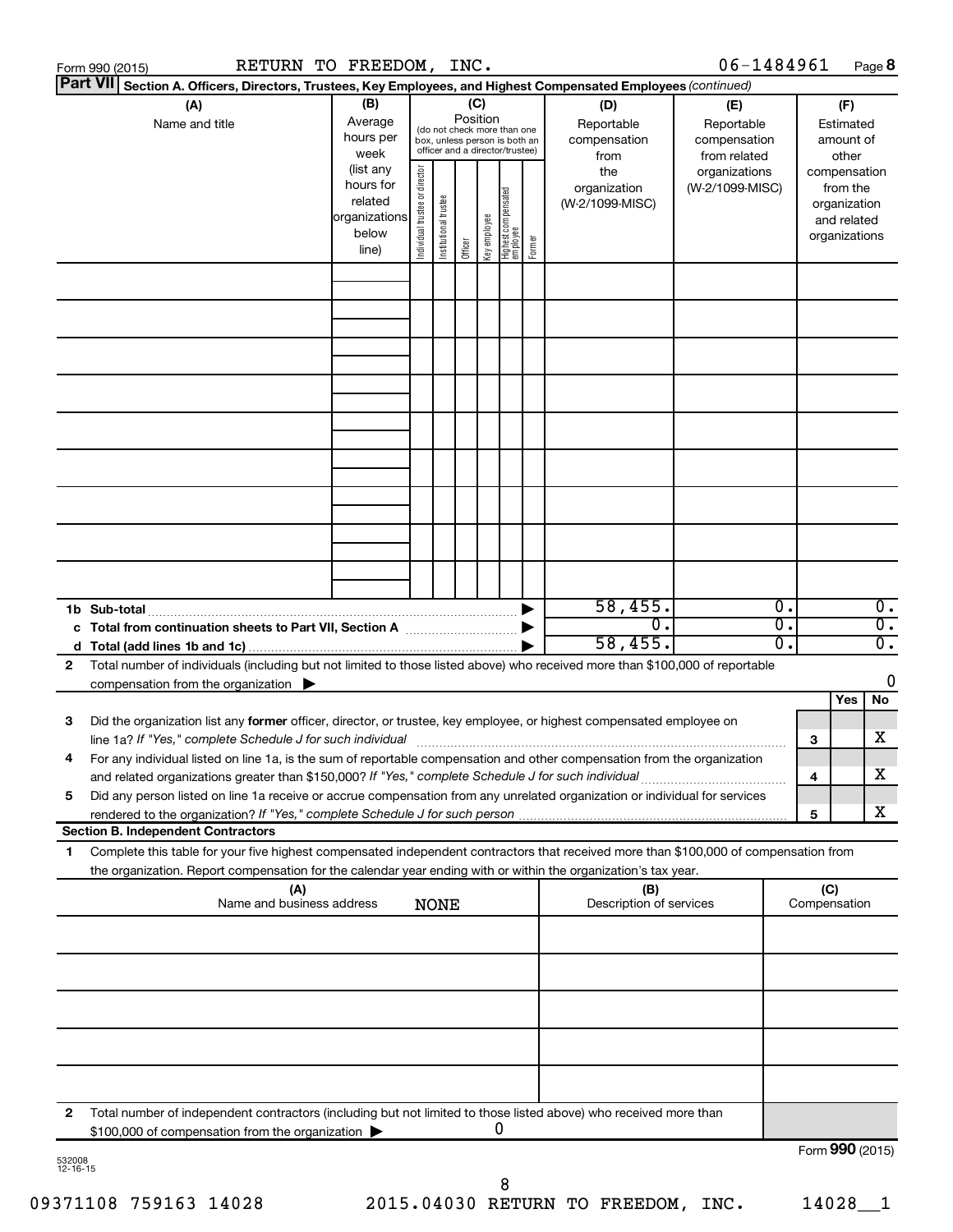|                                                           |                  |   | Form 990 (2015)                                                | RETURN TO FREEDOM, INC. |                            |                                             |                                                 | 06-1484961                              | Page 9                                                      |
|-----------------------------------------------------------|------------------|---|----------------------------------------------------------------|-------------------------|----------------------------|---------------------------------------------|-------------------------------------------------|-----------------------------------------|-------------------------------------------------------------|
|                                                           | <b>Part VIII</b> |   | <b>Statement of Revenue</b>                                    |                         |                            |                                             |                                                 |                                         |                                                             |
|                                                           |                  |   |                                                                |                         |                            |                                             |                                                 |                                         |                                                             |
|                                                           |                  |   |                                                                |                         |                            | (A)<br>Total revenue                        | (B)<br>Related or<br>exempt function<br>revenue | (C)<br>Unrelated<br>business<br>revenue | Revenue excluded<br>from tax under<br>sections<br>512 - 514 |
|                                                           |                  |   | 1 a Federated campaigns                                        | 1a                      |                            |                                             |                                                 |                                         |                                                             |
| Contributions, Gifts, Grants<br>and Other Similar Amounts |                  |   |                                                                | 1 <sub>b</sub>          |                            |                                             |                                                 |                                         |                                                             |
|                                                           |                  |   |                                                                | 1 <sub>c</sub>          |                            |                                             |                                                 |                                         |                                                             |
|                                                           |                  |   | d Related organizations                                        | 1 <sub>d</sub>          |                            |                                             |                                                 |                                         |                                                             |
|                                                           |                  |   | e Government grants (contributions)                            | 1e                      |                            |                                             |                                                 |                                         |                                                             |
|                                                           |                  |   | f All other contributions, gifts, grants, and                  |                         |                            |                                             |                                                 |                                         |                                                             |
|                                                           |                  |   | similar amounts not included above                             |                         | $1$ + $\vert$ 1, 156, 213. |                                             |                                                 |                                         |                                                             |
|                                                           |                  |   | g Noncash contributions included in lines 1a-1f: \$            |                         |                            |                                             |                                                 |                                         |                                                             |
|                                                           |                  |   |                                                                |                         |                            | $\bar{\bullet}$ 1,156,213.                  |                                                 |                                         |                                                             |
|                                                           |                  |   |                                                                |                         | <b>Business Code</b>       |                                             |                                                 |                                         |                                                             |
|                                                           |                  |   | 2 a PROGRAM INCOME                                             |                         | 900099                     | 151,319.                                    | 151,319.                                        |                                         |                                                             |
|                                                           |                  | b | DONATED FACILITIES                                             |                         | 900099                     | 51,300.                                     | 51,300.                                         |                                         |                                                             |
|                                                           |                  | с |                                                                |                         |                            |                                             |                                                 |                                         |                                                             |
|                                                           |                  | d |                                                                |                         |                            |                                             |                                                 |                                         |                                                             |
| Program Service<br>Revenue                                |                  | е |                                                                |                         |                            |                                             |                                                 |                                         |                                                             |
|                                                           |                  |   |                                                                |                         |                            |                                             |                                                 |                                         |                                                             |
|                                                           |                  |   |                                                                |                         |                            | 202,619.                                    |                                                 |                                         |                                                             |
|                                                           | З                |   | Investment income (including dividends, interest, and          |                         |                            | 87,385.                                     |                                                 |                                         | 87,385.                                                     |
|                                                           | 4                |   | Income from investment of tax-exempt bond proceeds             |                         |                            |                                             |                                                 |                                         |                                                             |
|                                                           | 5                |   |                                                                |                         |                            |                                             |                                                 |                                         |                                                             |
|                                                           |                  |   |                                                                | (i) Real                | (ii) Personal              |                                             |                                                 |                                         |                                                             |
|                                                           |                  |   | <b>6 a</b> Gross rents<br>$\ldots \ldots \ldots \ldots \ldots$ |                         |                            |                                             |                                                 |                                         |                                                             |
|                                                           |                  |   | <b>b</b> Less: rental expenses                                 |                         |                            |                                             |                                                 |                                         |                                                             |
|                                                           |                  |   | <b>c</b> Rental income or (loss)                               |                         |                            |                                             |                                                 |                                         |                                                             |
|                                                           |                  |   | d Net rental income or (loss)                                  |                         |                            |                                             |                                                 |                                         |                                                             |
|                                                           |                  |   | 7 a Gross amount from sales of                                 | (i) Securities          | (ii) Other                 |                                             |                                                 |                                         |                                                             |
|                                                           |                  |   | assets other than inventory                                    |                         |                            |                                             |                                                 |                                         |                                                             |
|                                                           |                  |   | <b>b</b> Less: cost or other basis                             |                         |                            |                                             |                                                 |                                         |                                                             |
|                                                           |                  |   | and sales expenses                                             |                         |                            |                                             |                                                 |                                         |                                                             |
|                                                           |                  |   | c Gain or (loss)                                               |                         |                            |                                             |                                                 |                                         |                                                             |
|                                                           |                  |   |                                                                |                         |                            |                                             |                                                 |                                         |                                                             |
|                                                           |                  |   | 8 a Gross income from fundraising events (not                  |                         |                            |                                             |                                                 |                                         |                                                             |
| <b>Other Revenue</b>                                      |                  |   | including \$<br>and the contract of the contract of            |                         |                            |                                             |                                                 |                                         |                                                             |
|                                                           |                  |   | contributions reported on line 1c). See                        |                         | a   23,740.                |                                             |                                                 |                                         |                                                             |
|                                                           |                  |   |                                                                |                         | 3,869.                     |                                             |                                                 |                                         |                                                             |
|                                                           |                  |   | c Net income or (loss) from fundraising events                 |                         | ▶                          | 19,871.                                     |                                                 |                                         | 19,871.                                                     |
|                                                           |                  |   | 9 a Gross income from gaming activities. See                   |                         | .                          |                                             |                                                 |                                         |                                                             |
|                                                           |                  |   |                                                                |                         |                            |                                             |                                                 |                                         |                                                             |
|                                                           |                  |   |                                                                | b                       |                            |                                             |                                                 |                                         |                                                             |
|                                                           |                  |   | c Net income or (loss) from gaming activities                  |                         | ▶                          |                                             |                                                 |                                         |                                                             |
|                                                           |                  |   | 10 a Gross sales of inventory, less returns                    |                         |                            |                                             |                                                 |                                         |                                                             |
|                                                           |                  |   |                                                                |                         |                            |                                             |                                                 |                                         |                                                             |
|                                                           |                  |   |                                                                | b                       |                            |                                             |                                                 |                                         |                                                             |
|                                                           |                  |   | c Net income or (loss) from sales of inventory                 |                         |                            |                                             |                                                 |                                         |                                                             |
|                                                           |                  |   | Miscellaneous Revenue                                          |                         | <b>Business Code</b>       |                                             |                                                 |                                         |                                                             |
|                                                           |                  |   | 11 a PRODUCT SALES                                             |                         | 900099                     | 13,771.                                     | 13,771.                                         |                                         |                                                             |
|                                                           |                  |   | IN-KIND CONTRIBUTIONS                                          |                         | 900099                     | 11,200.                                     | 11,200.                                         |                                         |                                                             |
|                                                           |                  | c | OTHER INCOME                                                   |                         | 900099                     | 10,870.                                     | 10,870.                                         |                                         |                                                             |
|                                                           |                  |   |                                                                |                         | 900099                     | 2,700.                                      | 2,700.                                          |                                         |                                                             |
|                                                           |                  |   |                                                                |                         | ▶                          | 38,541.<br>$\blacktriangleright$ 1,504,629. | 241, 160.                                       | $\overline{0}$ .                        | 107, 256.                                                   |
|                                                           | 12               |   |                                                                |                         |                            |                                             |                                                 |                                         | $Form$ QQQ (2015)                                           |

532009 12-16-15

09371108 759163 14028 2015.04030 RETURN TO FREEDOM, INC. 14028\_1

9

Form (2015) **990**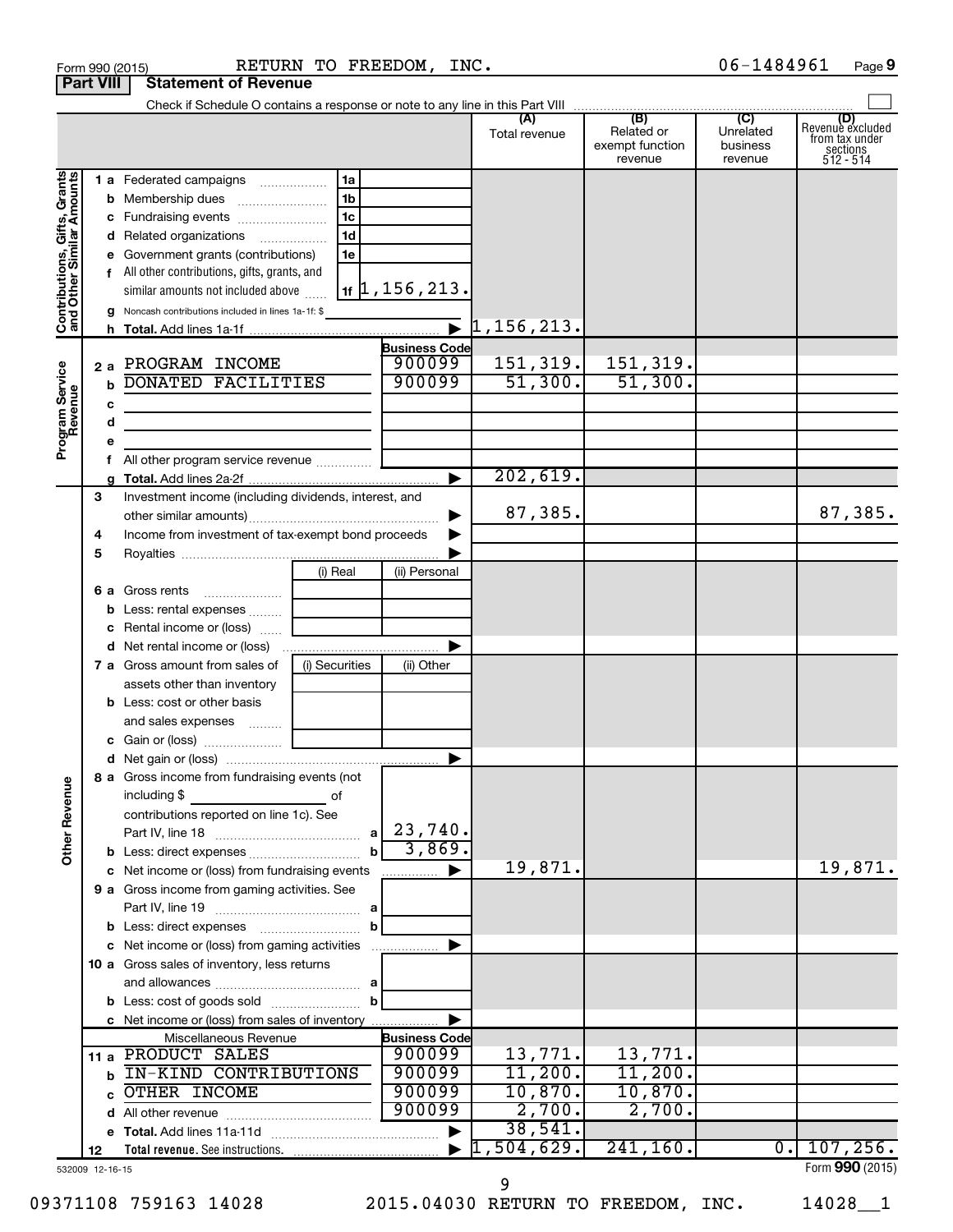**Part IX Statement of Functional Expenses**

Form 990 (2015) Page RETURN TO FREEDOM, INC. 06-1484961

|    | Section 501(c)(3) and 501(c)(4) organizations must complete all columns. All other organizations must complete column (A).                                                                                  |                       |                                    |                                           |                                |
|----|-------------------------------------------------------------------------------------------------------------------------------------------------------------------------------------------------------------|-----------------------|------------------------------------|-------------------------------------------|--------------------------------|
|    | Check if Schedule O contains a response or note to any line in this Part IX.                                                                                                                                |                       |                                    |                                           | $\vert X \vert$                |
|    | Do not include amounts reported on lines 6b,<br>7b, 8b, 9b, and 10b of Part VIII.                                                                                                                           | (A)<br>Total expenses | (B)<br>Program service<br>expenses | (C)<br>Management and<br>general expenses | (D)<br>Fundraising<br>expenses |
| 1  | Grants and other assistance to domestic organizations                                                                                                                                                       |                       |                                    |                                           |                                |
|    | and domestic governments. See Part IV, line 21                                                                                                                                                              |                       |                                    |                                           |                                |
| 2  | Grants and other assistance to domestic                                                                                                                                                                     |                       |                                    |                                           |                                |
|    | individuals. See Part IV, line 22                                                                                                                                                                           |                       |                                    |                                           |                                |
| 3  | Grants and other assistance to foreign                                                                                                                                                                      |                       |                                    |                                           |                                |
|    | organizations, foreign governments, and foreign                                                                                                                                                             |                       |                                    |                                           |                                |
|    | individuals. See Part IV, lines 15 and 16                                                                                                                                                                   |                       |                                    |                                           |                                |
| 4  | Benefits paid to or for members                                                                                                                                                                             |                       |                                    |                                           |                                |
| 5  | Compensation of current officers, directors,                                                                                                                                                                |                       |                                    |                                           |                                |
|    | trustees, and key employees                                                                                                                                                                                 | 58,455.               | 52,610.                            | 3,507.                                    | 2,338.                         |
| 6  | Compensation not included above, to disqualified                                                                                                                                                            |                       |                                    |                                           |                                |
|    | persons (as defined under section 4958(f)(1)) and                                                                                                                                                           |                       |                                    |                                           |                                |
|    | persons described in section 4958(c)(3)(B)                                                                                                                                                                  |                       |                                    |                                           |                                |
| 7  |                                                                                                                                                                                                             | 352,571.              | 317,314.                           | 21, 154.                                  | 14, 103.                       |
| 8  | Pension plan accruals and contributions (include                                                                                                                                                            |                       |                                    |                                           |                                |
|    | section 401(k) and 403(b) employer contributions)                                                                                                                                                           |                       |                                    |                                           |                                |
| 9  | Other employee benefits                                                                                                                                                                                     | 34,095.               | 30,685.                            | 2,046.                                    | 1,364.                         |
| 10 |                                                                                                                                                                                                             |                       |                                    |                                           |                                |
| 11 | Fees for services (non-employees):                                                                                                                                                                          |                       |                                    |                                           |                                |
| a  |                                                                                                                                                                                                             |                       |                                    |                                           |                                |
| b  |                                                                                                                                                                                                             | 41,589.               | 6,238.                             | 26, 201.                                  | 9,150.                         |
| С  |                                                                                                                                                                                                             | 23,379.               | 3,507.                             | 14,729.                                   | 5,143.                         |
| d  |                                                                                                                                                                                                             |                       |                                    |                                           |                                |
| е  | Professional fundraising services. See Part IV, line 17                                                                                                                                                     |                       |                                    |                                           |                                |
| f  | Investment management fees                                                                                                                                                                                  | 21,694.               |                                    |                                           | 21,694.                        |
| g  | Other. (If line 11g amount exceeds 10% of line 25,                                                                                                                                                          |                       |                                    |                                           |                                |
|    | column (A) amount, list line 11g expenses on Sch O.)                                                                                                                                                        | 20,433.               | $\frac{3,065}{21,963}$             | 12,873.                                   | $\frac{4,495}{2,440}$          |
| 12 |                                                                                                                                                                                                             | 24, 403.              |                                    |                                           |                                |
| 13 |                                                                                                                                                                                                             | 6,857.                | 5,485.                             | 686.                                      | 686.                           |
| 14 |                                                                                                                                                                                                             |                       |                                    |                                           |                                |
| 15 |                                                                                                                                                                                                             |                       |                                    |                                           |                                |
| 16 |                                                                                                                                                                                                             | 48,000.               | 45,600.                            | 2,400.                                    |                                |
| 17 |                                                                                                                                                                                                             | 9,288.                | 8,359.                             |                                           | 929.                           |
| 18 | Payments of travel or entertainment expenses                                                                                                                                                                |                       |                                    |                                           |                                |
|    | for any federal, state, or local public officials                                                                                                                                                           |                       |                                    |                                           |                                |
| 19 | Conferences, conventions, and meetings                                                                                                                                                                      |                       |                                    |                                           |                                |
| 20 | Interest                                                                                                                                                                                                    |                       |                                    |                                           |                                |
| 21 |                                                                                                                                                                                                             | 28,411.               |                                    |                                           |                                |
| 22 | Depreciation, depletion, and amortization                                                                                                                                                                   | 24,602.               | 23,372.                            | 28,411.<br>1,230.                         |                                |
| 23 | Insurance                                                                                                                                                                                                   |                       |                                    |                                           |                                |
| 24 | Other expenses. Itemize expenses not covered<br>above. (List miscellaneous expenses in line 24e. If line<br>24e amount exceeds 10% of line 25, column (A)<br>amount, list line 24e expenses on Schedule O.) |                       |                                    |                                           |                                |
| a  | ANIMAL MAINTENANCE                                                                                                                                                                                          | 605, 412.             | 605,412.                           |                                           |                                |
| b  | <b>AWHPC</b>                                                                                                                                                                                                | 519,823.              | 519,823.                           |                                           |                                |
| C  | <b>CONTRACT SERVICES</b>                                                                                                                                                                                    | 196, 117.             | 107,864.                           | 58,835.                                   | 29,418.                        |
| d  | <b>IN-KIND DONATED FACILIT</b>                                                                                                                                                                              | 54,000.               | 51,300.                            | 2,700.                                    |                                |
|    | SEE SCH O<br>e All other expenses                                                                                                                                                                           | 222,691.              | 150, 374.                          | 59,793.                                   | 12,524.                        |
| 25 | Total functional expenses. Add lines 1 through 24e                                                                                                                                                          | 2,291,820.            | 1,952,971.                         | 234,565.                                  | 104, 284.                      |
| 26 | Joint costs. Complete this line only if the organization                                                                                                                                                    |                       |                                    |                                           |                                |
|    | reported in column (B) joint costs from a combined                                                                                                                                                          |                       |                                    |                                           |                                |
|    | educational campaign and fundraising solicitation.                                                                                                                                                          |                       |                                    |                                           |                                |
|    | Check here $\blacktriangleright$<br>if following SOP 98-2 (ASC 958-720)                                                                                                                                     |                       |                                    |                                           |                                |

532010 12-16-15

09371108 759163 14028 2015.04030 RETURN TO FREEDOM, INC. 14028\_1 10

Form (2015) **990**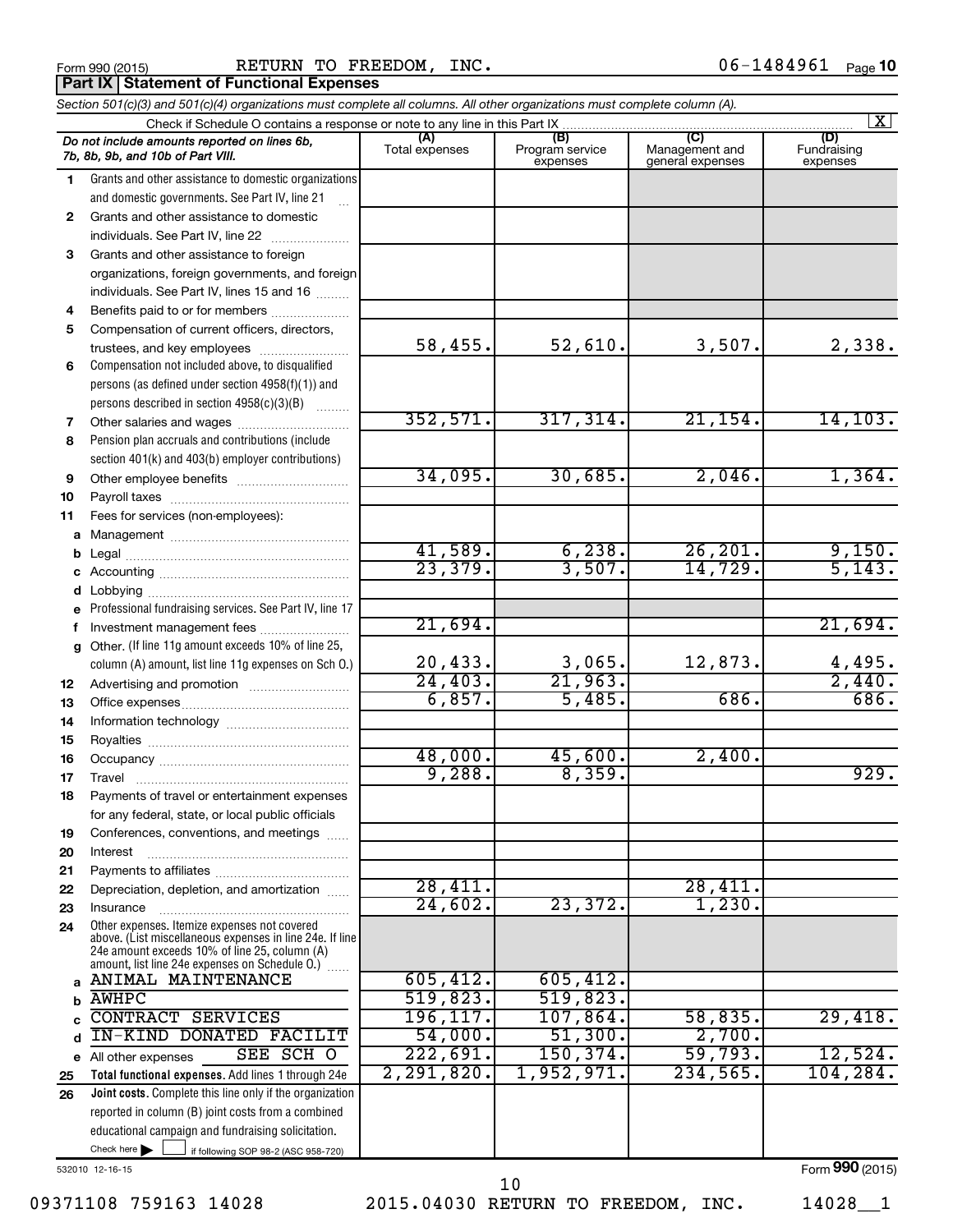**Assets**

**Liabilities**

**Net Assets or Fund Balances**

Net Assets or Fund Balances

|    |                                                                                                                                |                 |          | (A)<br>Beginning of year |                 | (B)<br>End of year  |
|----|--------------------------------------------------------------------------------------------------------------------------------|-----------------|----------|--------------------------|-----------------|---------------------|
| 1  |                                                                                                                                |                 |          | 291,795.                 | $\mathbf{1}$    | 301, 323.           |
| 2  |                                                                                                                                |                 |          |                          | $\overline{2}$  |                     |
| з  |                                                                                                                                |                 |          |                          | 3               |                     |
| 4  |                                                                                                                                |                 |          |                          | 4               |                     |
| 5  | Loans and other receivables from current and former officers, directors,                                                       |                 |          |                          |                 |                     |
|    | trustees, key employees, and highest compensated employees. Complete                                                           |                 |          |                          |                 |                     |
|    | Part II of Schedule Laterman and Contract in the Schedule Laterman and Contract in the Schedule Laterman and S                 |                 |          |                          | 5               |                     |
| 6  | Loans and other receivables from other disqualified persons (as defined under                                                  |                 |          |                          |                 |                     |
|    | section $4958(f)(1)$ , persons described in section $4958(c)(3)(B)$ , and contributing                                         |                 |          |                          |                 |                     |
|    | employers and sponsoring organizations of section 501(c)(9) voluntary                                                          |                 |          |                          |                 |                     |
|    | employees' beneficiary organizations (see instr). Complete Part II of Sch L                                                    |                 |          |                          | 6               |                     |
| 7  |                                                                                                                                |                 |          |                          | $\overline{7}$  |                     |
| 8  |                                                                                                                                |                 |          |                          | 8               |                     |
| 9  | Prepaid expenses and deferred charges                                                                                          |                 |          |                          | 9               |                     |
|    | <b>10a</b> Land, buildings, and equipment: cost or other                                                                       |                 |          |                          |                 |                     |
|    | basis. Complete Part VI of Schedule D  10a                                                                                     |                 | 436,966. |                          |                 |                     |
|    | <b>b</b> Less: accumulated depreciation <i>mimimimini</i>                                                                      | 10 <sub>b</sub> | 185,996. | 103,970.                 | 10 <sub>c</sub> | 250,970.            |
| 11 |                                                                                                                                |                 |          | 2,618,460.               | 11              | 1,668,214.          |
| 12 |                                                                                                                                |                 |          |                          | 12              |                     |
| 13 |                                                                                                                                |                 |          |                          | 13              |                     |
| 14 |                                                                                                                                |                 |          |                          | 14              |                     |
| 15 |                                                                                                                                |                 |          | 21, 240.                 | 15              | 18, 241.            |
| 16 |                                                                                                                                |                 |          | 3,035,465.               | 16              | 2, 238, 748.        |
| 17 |                                                                                                                                |                 |          | 360, 779.                | 17              | 444,263.            |
| 18 |                                                                                                                                |                 |          |                          | 18              |                     |
| 19 |                                                                                                                                |                 |          |                          | 19              |                     |
| 20 |                                                                                                                                |                 |          |                          | 20              |                     |
| 21 | Escrow or custodial account liability. Complete Part IV of Schedule D                                                          |                 |          |                          | 21              |                     |
| 22 | Loans and other payables to current and former officers, directors, trustees,                                                  |                 |          |                          |                 |                     |
|    | key employees, highest compensated employees, and disqualified persons.                                                        |                 |          |                          |                 |                     |
|    |                                                                                                                                |                 |          | 3,000.                   | 22              | 0.                  |
| 23 | Secured mortgages and notes payable to unrelated third parties                                                                 |                 |          |                          | 23              |                     |
| 24 | Unsecured notes and loans payable to unrelated third parties                                                                   |                 |          |                          | 24              |                     |
| 25 | Other liabilities (including federal income tax, payables to related third                                                     |                 |          |                          |                 |                     |
|    | parties, and other liabilities not included on lines 17-24). Complete Part X of                                                |                 |          | 0.                       |                 |                     |
|    | Schedule D                                                                                                                     |                 |          | 363,779.                 | 25              | 31,375.<br>475,638. |
| 26 | Total liabilities. Add lines 17 through 25                                                                                     |                 |          |                          | 26              |                     |
|    | Organizations that follow SFAS 117 (ASC 958), check here $\blacktriangleright \begin{array}{c} \boxed{X} \\ \end{array}$ and   |                 |          |                          |                 |                     |
|    | complete lines 27 through 29, and lines 33 and 34.                                                                             |                 |          | 1,526,119.               | 27              | 1,547,462.          |
| 27 |                                                                                                                                |                 |          | 947,672.                 | 28              | 17,753.             |
| 28 |                                                                                                                                |                 |          | 197,895.                 | 29              | 197,895.            |
| 29 | Permanently restricted net assets<br>Organizations that do not follow SFAS 117 (ASC 958), check here $\blacktriangleright\Box$ |                 |          |                          |                 |                     |
|    | and complete lines 30 through 34.                                                                                              |                 |          |                          |                 |                     |
| 30 |                                                                                                                                |                 |          |                          | 30              |                     |
| 31 | Paid-in or capital surplus, or land, building, or equipment fund                                                               |                 |          |                          | 31              |                     |
| 32 | Retained earnings, endowment, accumulated income, or other funds                                                               |                 |          |                          | 32              |                     |
| 33 |                                                                                                                                |                 |          | 2,671,686.               | 33              | 1,763,110.          |
| 34 |                                                                                                                                |                 |          | 3,035,465.               | 34              | 2,238,748.          |
|    |                                                                                                                                |                 |          |                          |                 |                     |

Form (2015) **990**

**Part X** | Balance Sheet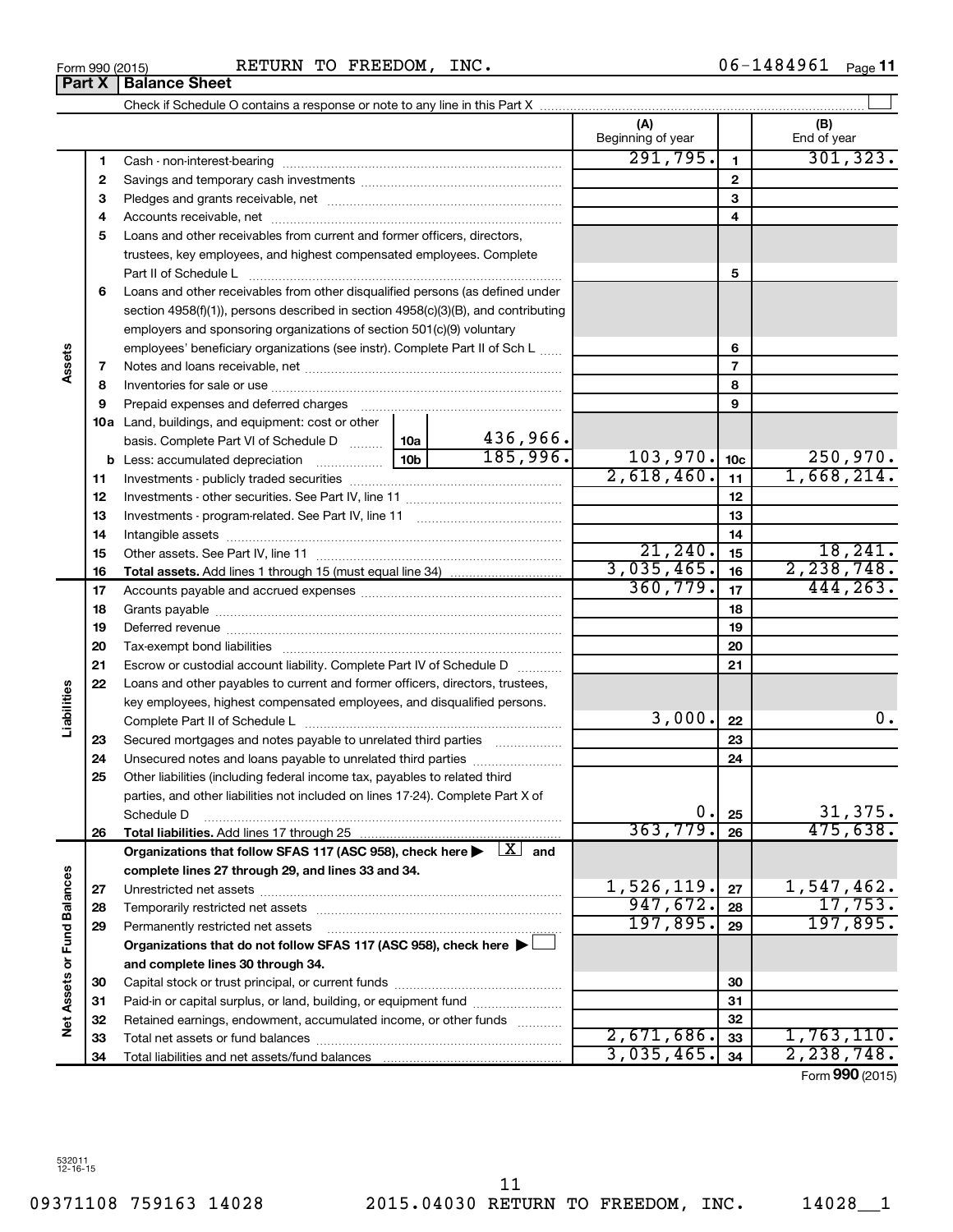|    | RETURN TO FREEDOM, INC.<br>Form 990 (2015)                                                                                                                                                                                     |                         | 06-1484961     |                     | Page 12             |
|----|--------------------------------------------------------------------------------------------------------------------------------------------------------------------------------------------------------------------------------|-------------------------|----------------|---------------------|---------------------|
|    | Part XI   Reconciliation of Net Assets                                                                                                                                                                                         |                         |                |                     |                     |
|    |                                                                                                                                                                                                                                |                         |                |                     |                     |
|    |                                                                                                                                                                                                                                |                         |                |                     |                     |
| 1  |                                                                                                                                                                                                                                | $\mathbf{1}$            | 1,504,629.     |                     |                     |
| 2  |                                                                                                                                                                                                                                | $\overline{2}$          | 2, 291, 820.   |                     |                     |
| З  | Revenue less expenses. Subtract line 2 from line 1                                                                                                                                                                             | 3                       | $-787, 191.$   |                     |                     |
| 4  |                                                                                                                                                                                                                                | $\overline{\mathbf{4}}$ | 2,671,686.     |                     |                     |
| 5  | Net unrealized gains (losses) on investments [11] matter than the control of the state of the state of the state of the state of the state of the state of the state of the state of the state of the state of the state of th | 5                       | $-121, 385.$   |                     |                     |
| 6  | Donated services and use of facilities                                                                                                                                                                                         | 6                       |                |                     |                     |
| 7  | Investment expenses                                                                                                                                                                                                            | $\overline{7}$          |                |                     |                     |
| 8  | Prior period adjustments                                                                                                                                                                                                       | 8                       |                |                     |                     |
| 9  |                                                                                                                                                                                                                                | 9                       |                |                     | $\overline{0}$ .    |
| 10 | Net assets or fund balances at end of year. Combine lines 3 through 9 (must equal Part X, line 33,                                                                                                                             |                         |                |                     |                     |
|    | column (B))                                                                                                                                                                                                                    | 10                      | 1,763,110.     |                     |                     |
|    | <b>Part XII Financial Statements and Reporting</b>                                                                                                                                                                             |                         |                |                     |                     |
|    |                                                                                                                                                                                                                                |                         |                |                     | $\lfloor x \rfloor$ |
|    |                                                                                                                                                                                                                                |                         |                | Yes                 | <b>No</b>           |
| 1  | $\boxed{\text{X}}$ Accrual<br>Accounting method used to prepare the Form 990: [130] Cash<br>$\Box$ Other                                                                                                                       |                         |                |                     |                     |
|    | If the organization changed its method of accounting from a prior year or checked "Other," explain in Schedule O.                                                                                                              |                         |                |                     |                     |
|    |                                                                                                                                                                                                                                |                         | 2a             | x                   |                     |
|    | If "Yes," check a box below to indicate whether the financial statements for the year were compiled or reviewed on a                                                                                                           |                         |                |                     |                     |
|    | separate basis, consolidated basis, or both:                                                                                                                                                                                   |                         |                |                     |                     |
|    | $\lfloor \mathbf{X} \rfloor$ Consolidated basis<br>Both consolidated and separate basis<br>Separate basis                                                                                                                      |                         |                |                     |                     |
|    |                                                                                                                                                                                                                                |                         | 2 <sub>b</sub> |                     | х                   |
|    | If "Yes," check a box below to indicate whether the financial statements for the year were audited on a separate basis,                                                                                                        |                         |                |                     |                     |
|    | consolidated basis, or both:                                                                                                                                                                                                   |                         |                |                     |                     |
|    | Separate basis<br>Consolidated basis<br>Both consolidated and separate basis                                                                                                                                                   |                         |                |                     |                     |
|    | c If "Yes" to line 2a or 2b, does the organization have a committee that assumes responsibility for oversight of the audit,                                                                                                    |                         |                |                     |                     |
|    | review, or compilation of its financial statements and selection of an independent accountant?                                                                                                                                 |                         | 2 <sub>c</sub> | x                   |                     |
|    | If the organization changed either its oversight process or selection process during the tax year, explain in Schedule O.                                                                                                      |                         |                |                     |                     |
|    | 3a As a result of a federal award, was the organization required to undergo an audit or audits as set forth in the Single Audit                                                                                                |                         |                |                     |                     |
|    | Act and OMB Circular A-133?                                                                                                                                                                                                    |                         | За             |                     | х                   |
|    | b If "Yes," did the organization undergo the required audit or audits? If the organization did not undergo the required audit                                                                                                  |                         |                |                     |                     |
|    |                                                                                                                                                                                                                                |                         | Зb             | $000 \, \text{GeV}$ |                     |
|    |                                                                                                                                                                                                                                |                         |                |                     |                     |

Form (2015) **990**

532012 12-16-15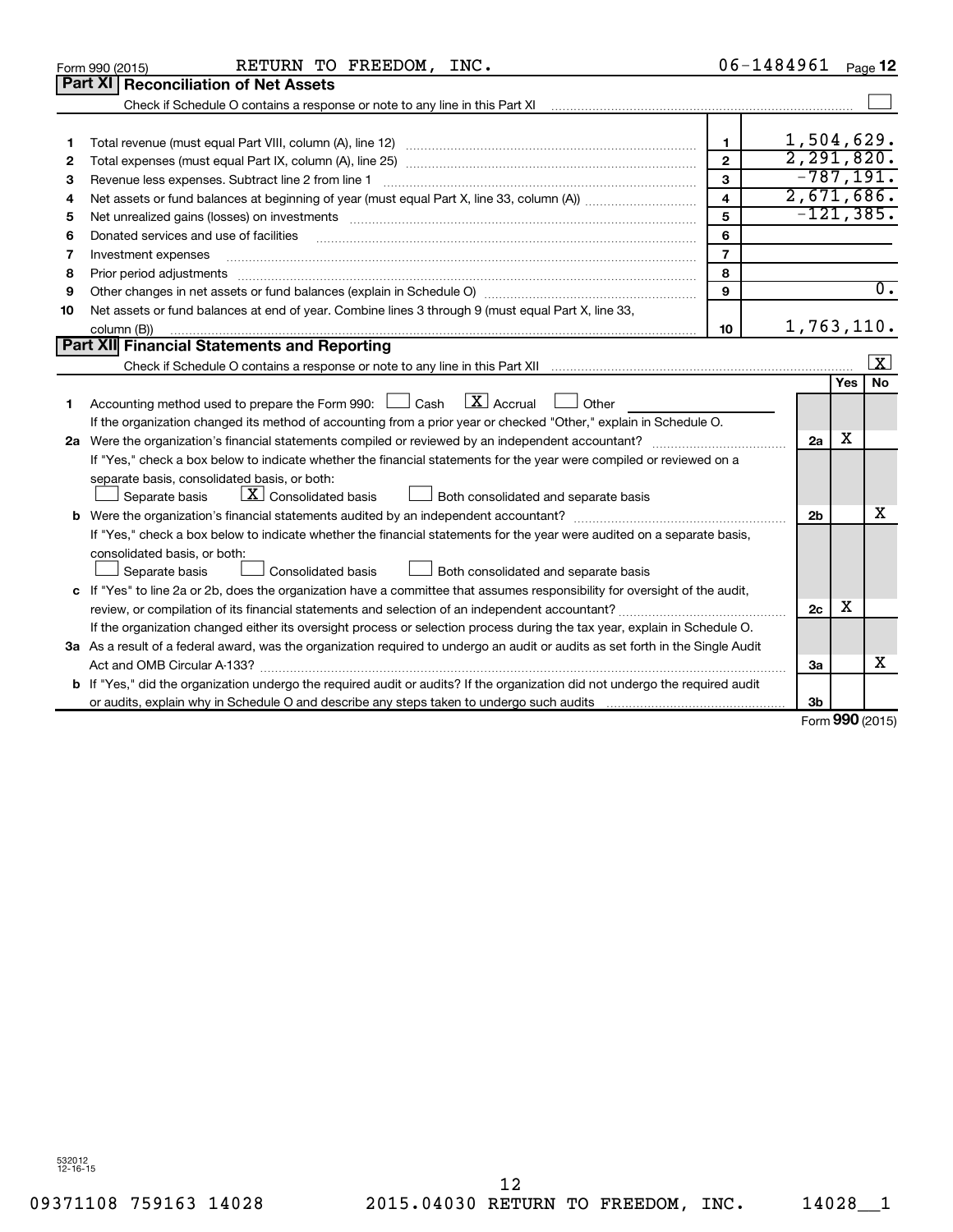### **SCHEDULE A**

Department of the Treasury Internal Revenue Service

| (Form 990 or 990-EZ) |  |  |  |
|----------------------|--|--|--|
|----------------------|--|--|--|

# **Public Charity Status and Public Support**<br> **Public Charity Status and Public Support**<br> **2015**

Complete if the organization is a section 501(c)(3) organization or a section

**4947(a)(1) nonexempt charitable trust. | Attach to Form 990 or Form 990-EZ.** 

| Attach to Form 990 or Form 990-EZ.                                                                |
|---------------------------------------------------------------------------------------------------|
| Information about Schedule A (Form 990 or 990-EZ) and its instructions is at WWW.irs.gov/form990. |

**Open to Public Inspection**

OMB No. 1545-0047

|  | Name of the organization |  |
|--|--------------------------|--|

|    |                     | Name of the organization                                                                                                                                                                                                       |                         |                                                       |                          |    |                                        | <b>Employer identification number</b> |
|----|---------------------|--------------------------------------------------------------------------------------------------------------------------------------------------------------------------------------------------------------------------------|-------------------------|-------------------------------------------------------|--------------------------|----|----------------------------------------|---------------------------------------|
|    |                     |                                                                                                                                                                                                                                | RETURN TO FREEDOM, INC. |                                                       |                          |    |                                        | 06-1484961                            |
|    | Part I              | Reason for Public Charity Status (All organizations must complete this part.) See instructions.                                                                                                                                |                         |                                                       |                          |    |                                        |                                       |
|    |                     | The organization is not a private foundation because it is: (For lines 1 through 11, check only one box.)                                                                                                                      |                         |                                                       |                          |    |                                        |                                       |
| 1  |                     | A church, convention of churches, or association of churches described in section 170(b)(1)(A)(i).                                                                                                                             |                         |                                                       |                          |    |                                        |                                       |
| 2  |                     | A school described in section 170(b)(1)(A)(ii). (Attach Schedule E (Form 990 or 990-EZ).)                                                                                                                                      |                         |                                                       |                          |    |                                        |                                       |
| з  |                     | A hospital or a cooperative hospital service organization described in section 170(b)(1)(A)(iii).                                                                                                                              |                         |                                                       |                          |    |                                        |                                       |
|    |                     | A medical research organization operated in conjunction with a hospital described in section 170(b)(1)(A)(iii). Enter the hospital's name,                                                                                     |                         |                                                       |                          |    |                                        |                                       |
|    |                     | city, and state:                                                                                                                                                                                                               |                         |                                                       |                          |    |                                        |                                       |
| 5  |                     | An organization operated for the benefit of a college or university owned or operated by a governmental unit described in                                                                                                      |                         |                                                       |                          |    |                                        |                                       |
|    |                     | section 170(b)(1)(A)(iv). (Complete Part II.)                                                                                                                                                                                  |                         |                                                       |                          |    |                                        |                                       |
|    |                     | A federal, state, or local government or governmental unit described in section 170(b)(1)(A)(v).                                                                                                                               |                         |                                                       |                          |    |                                        |                                       |
| 7  | $\lfloor x \rfloor$ | An organization that normally receives a substantial part of its support from a governmental unit or from the general public described in                                                                                      |                         |                                                       |                          |    |                                        |                                       |
|    |                     | section 170(b)(1)(A)(vi). (Complete Part II.)                                                                                                                                                                                  |                         |                                                       |                          |    |                                        |                                       |
| 8  |                     | A community trust described in section 170(b)(1)(A)(vi). (Complete Part II.)                                                                                                                                                   |                         |                                                       |                          |    |                                        |                                       |
| 9  |                     | An organization that normally receives: (1) more than 33 1/3% of its support from contributions, membership fees, and gross receipts from                                                                                      |                         |                                                       |                          |    |                                        |                                       |
|    |                     | activities related to its exempt functions - subject to certain exceptions, and (2) no more than 33 1/3% of its support from gross investment                                                                                  |                         |                                                       |                          |    |                                        |                                       |
|    |                     | income and unrelated business taxable income (less section 511 tax) from businesses acquired by the organization after June 30, 1975.                                                                                          |                         |                                                       |                          |    |                                        |                                       |
|    |                     | See section 509(a)(2). (Complete Part III.)                                                                                                                                                                                    |                         |                                                       |                          |    |                                        |                                       |
| 10 |                     | An organization organized and operated exclusively to test for public safety. See section 509(a)(4).                                                                                                                           |                         |                                                       |                          |    |                                        |                                       |
| 11 |                     | An organization organized and operated exclusively for the benefit of, to perform the functions of, or to carry out the purposes of one or                                                                                     |                         |                                                       |                          |    |                                        |                                       |
|    |                     | more publicly supported organizations described in section 509(a)(1) or section 509(a)(2). See section 509(a)(3). Check the box in                                                                                             |                         |                                                       |                          |    |                                        |                                       |
|    |                     | lines 11a through 11d that describes the type of supporting organization and complete lines 11e, 11f, and 11g.                                                                                                                 |                         |                                                       |                          |    |                                        |                                       |
| а  |                     | Type I. A supporting organization operated, supervised, or controlled by its supported organization(s), typically by giving                                                                                                    |                         |                                                       |                          |    |                                        |                                       |
|    |                     | the supported organization(s) the power to regularly appoint or elect a majority of the directors or trustees of the supporting                                                                                                |                         |                                                       |                          |    |                                        |                                       |
|    |                     | organization. You must complete Part IV, Sections A and B.                                                                                                                                                                     |                         |                                                       |                          |    |                                        |                                       |
| b  |                     | Type II. A supporting organization supervised or controlled in connection with its supported organization(s), by having                                                                                                        |                         |                                                       |                          |    |                                        |                                       |
|    |                     | control or management of the supporting organization vested in the same persons that control or manage the supported                                                                                                           |                         |                                                       |                          |    |                                        |                                       |
|    |                     | organization(s). You must complete Part IV, Sections A and C.                                                                                                                                                                  |                         |                                                       |                          |    |                                        |                                       |
| с  |                     | Type III functionally integrated. A supporting organization operated in connection with, and functionally integrated with,                                                                                                     |                         |                                                       |                          |    |                                        |                                       |
|    |                     | its supported organization(s) (see instructions). You must complete Part IV, Sections A, D, and E.                                                                                                                             |                         |                                                       |                          |    |                                        |                                       |
| d  |                     | Type III non-functionally integrated. A supporting organization operated in connection with its supported organization(s)                                                                                                      |                         |                                                       |                          |    |                                        |                                       |
|    |                     | that is not functionally integrated. The organization generally must satisfy a distribution requirement and an attentiveness                                                                                                   |                         |                                                       |                          |    |                                        |                                       |
|    |                     | requirement (see instructions). You must complete Part IV, Sections A and D, and Part V.                                                                                                                                       |                         |                                                       |                          |    |                                        |                                       |
| е  |                     | Check this box if the organization received a written determination from the IRS that it is a Type I, Type II, Type III                                                                                                        |                         |                                                       |                          |    |                                        |                                       |
|    |                     | functionally integrated, or Type III non-functionally integrated supporting organization.                                                                                                                                      |                         |                                                       |                          |    |                                        |                                       |
|    |                     | f Enter the number of supported organizations [111] continuum material contracts and a set of supported organizations [11] continuum material contracts and the number of supported organizations [11] contracts and the numbe |                         |                                                       |                          |    |                                        |                                       |
|    |                     | <b>g</b> Provide the following information about the supported organization(s).                                                                                                                                                |                         |                                                       | (iv) Is the organization |    |                                        |                                       |
|    |                     | (i) Name of supported<br>organization                                                                                                                                                                                          | (ii) EIN                | (iii) Type of organization<br>(described on lines 1-9 | listed in your           |    | (v) Amount of monetary<br>support (see | (vi) Amount of<br>other support (see  |
|    |                     |                                                                                                                                                                                                                                |                         | above (see instructions))                             | governing document?      |    | instructions)                          | instructions)                         |
|    |                     |                                                                                                                                                                                                                                |                         |                                                       | Yes                      | No |                                        |                                       |
|    |                     |                                                                                                                                                                                                                                |                         |                                                       |                          |    |                                        |                                       |
|    |                     |                                                                                                                                                                                                                                |                         |                                                       |                          |    |                                        |                                       |
|    |                     |                                                                                                                                                                                                                                |                         |                                                       |                          |    |                                        |                                       |

**Total** LHA **For Paperwork Reduction Act Notice, see the Instructions for** 

**Schedule A (Form 990 or 990-EZ) 2015**

Form 990 or 990-EZ. 532021 09-23-15

09371108 759163 14028 2015.04030 RETURN TO FREEDOM, INC. 14028\_1

13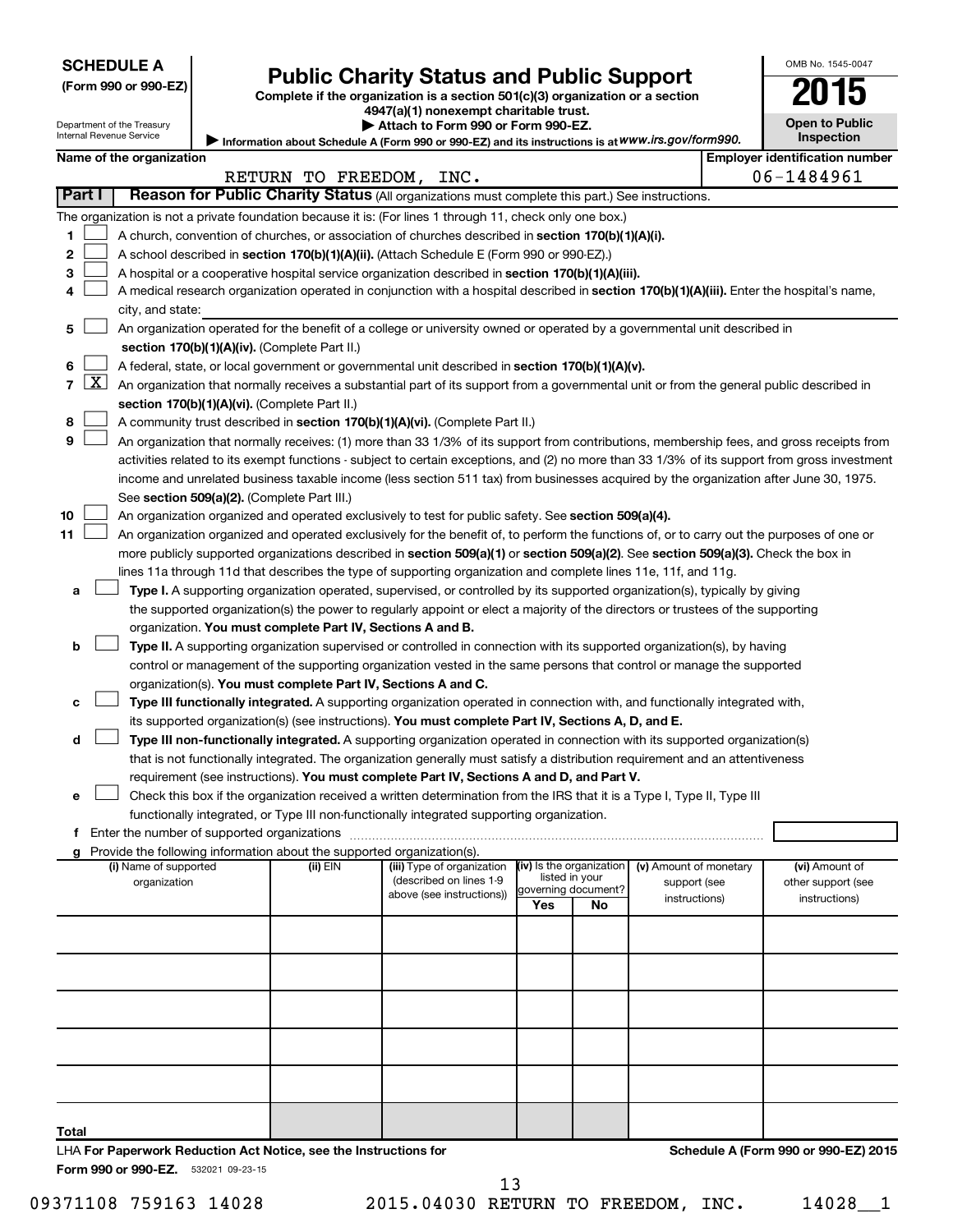#### Schedule A (Form 990 or 990-EZ) 2015 RETURN TO FREEDOM, INC.  $06-1484961$  Page

06-1484961 Page 2

(Complete only if you checked the box on line 5, 7, or 8 of Part I or if the organization failed to qualify under Part III. If the organization fails to qualify under the tests listed below, please complete Part III.) **Part II Support Schedule for Organizations Described in Sections 170(b)(1)(A)(iv) and 170(b)(1)(A)(vi)**

|    | <b>Section A. Public Support</b>                                                                                                                                                                                               |                         |            |            |                       |                                      |                                          |
|----|--------------------------------------------------------------------------------------------------------------------------------------------------------------------------------------------------------------------------------|-------------------------|------------|------------|-----------------------|--------------------------------------|------------------------------------------|
|    | Calendar year (or fiscal year beginning in)                                                                                                                                                                                    | (a) 2011                | (b) 2012   | $(c)$ 2013 | $(d)$ 2014            | (e) 2015                             | (f) Total                                |
|    | 1 Gifts, grants, contributions, and                                                                                                                                                                                            |                         |            |            |                       |                                      |                                          |
|    | membership fees received. (Do not                                                                                                                                                                                              |                         |            |            |                       |                                      |                                          |
|    | include any "unusual grants.")                                                                                                                                                                                                 | 813,460.                | 1,027,773. | 1,084,654. | 2,407,424.            | 1, 156, 213.                         | 6,489,524.                               |
|    | 2 Tax revenues levied for the organ-                                                                                                                                                                                           |                         |            |            |                       |                                      |                                          |
|    | ization's benefit and either paid to                                                                                                                                                                                           |                         |            |            |                       |                                      |                                          |
|    | or expended on its behalf                                                                                                                                                                                                      |                         |            |            |                       |                                      |                                          |
|    | 3 The value of services or facilities                                                                                                                                                                                          |                         |            |            |                       |                                      |                                          |
|    | furnished by a governmental unit to                                                                                                                                                                                            |                         |            |            |                       |                                      |                                          |
|    | the organization without charge                                                                                                                                                                                                |                         |            |            |                       |                                      |                                          |
|    | 4 Total. Add lines 1 through 3                                                                                                                                                                                                 | 813,460.                | 1,027,773. | 1,084,654. | 2,407,424.            | 1, 156, 213.                         | 6,489,524.                               |
| 5  | The portion of total contributions                                                                                                                                                                                             |                         |            |            |                       |                                      |                                          |
|    | by each person (other than a                                                                                                                                                                                                   |                         |            |            |                       |                                      |                                          |
|    | governmental unit or publicly                                                                                                                                                                                                  |                         |            |            |                       |                                      |                                          |
|    | supported organization) included                                                                                                                                                                                               |                         |            |            |                       |                                      |                                          |
|    | on line 1 that exceeds 2% of the                                                                                                                                                                                               |                         |            |            |                       |                                      |                                          |
|    | amount shown on line 11,                                                                                                                                                                                                       |                         |            |            |                       |                                      |                                          |
|    | column (f)                                                                                                                                                                                                                     |                         |            |            |                       |                                      |                                          |
|    | 6 Public support. Subtract line 5 from line 4.                                                                                                                                                                                 |                         |            |            |                       |                                      | 6,489,524.                               |
|    | <b>Section B. Total Support</b>                                                                                                                                                                                                |                         |            |            |                       |                                      |                                          |
|    | Calendar year (or fiscal year beginning in)                                                                                                                                                                                    |                         | (b) 2012   | $(c)$ 2013 | $(d)$ 2014            | (e) 2015                             | (f) Total                                |
|    | 7 Amounts from line 4                                                                                                                                                                                                          | (a) $2011$<br>813, 460. | 1,027,773. | 1,084,654  | 2,407,424.            | 1, 156, 213.                         | 6,489,524.                               |
|    | 8 Gross income from interest,                                                                                                                                                                                                  |                         |            |            |                       |                                      |                                          |
|    | dividends, payments received on                                                                                                                                                                                                |                         |            |            |                       |                                      |                                          |
|    | securities loans, rents, royalties                                                                                                                                                                                             |                         |            |            |                       |                                      |                                          |
|    | and income from similar sources                                                                                                                                                                                                | 64, 556.                | 103, 751.  |            | $84, 358$ . 125, 321. | 87,385.                              | 465,371.                                 |
| 9  | Net income from unrelated business                                                                                                                                                                                             |                         |            |            |                       |                                      |                                          |
|    | activities, whether or not the                                                                                                                                                                                                 |                         |            |            |                       |                                      |                                          |
|    | business is regularly carried on                                                                                                                                                                                               |                         |            |            |                       |                                      |                                          |
|    | 10 Other income. Do not include gain                                                                                                                                                                                           |                         |            |            |                       |                                      |                                          |
|    | or loss from the sale of capital                                                                                                                                                                                               |                         |            |            |                       |                                      |                                          |
|    | assets (Explain in Part VI.)                                                                                                                                                                                                   | 45, 419.                | 41,584.    |            | $75, 283$ . 172,609.  |                                      | $62, 281.$ 397, 176.                     |
|    | 11 Total support. Add lines 7 through 10                                                                                                                                                                                       |                         |            |            |                       |                                      | 7,352,071.                               |
|    | 12 Gross receipts from related activities, etc. (see instructions)                                                                                                                                                             |                         |            |            |                       | 12 <sup>2</sup>                      |                                          |
|    | 13 First five years. If the Form 990 is for the organization's first, second, third, fourth, or fifth tax year as a section 501(c)(3)                                                                                          |                         |            |            |                       |                                      |                                          |
|    | organization, check this box and stop here                                                                                                                                                                                     |                         |            |            |                       |                                      |                                          |
|    | Section C. Computation of Public Support Percentage                                                                                                                                                                            |                         |            |            |                       |                                      |                                          |
|    |                                                                                                                                                                                                                                |                         |            |            |                       | 14                                   | 88.27<br>%                               |
|    |                                                                                                                                                                                                                                |                         |            |            |                       | 15                                   | 88.34<br>%                               |
|    | 16a 33 1/3% support test - 2015. If the organization did not check the box on line 13, and line 14 is 33 1/3% or more, check this box and                                                                                      |                         |            |            |                       |                                      |                                          |
|    |                                                                                                                                                                                                                                |                         |            |            |                       |                                      | $\blacktriangleright$ $\boxed{\text{X}}$ |
|    | <b>b 33 1/3% support test - 2014.</b> If the organization did not check a box on line 13 or 16a, and line 15 is 33 1/3% or more, check this box                                                                                |                         |            |            |                       |                                      |                                          |
|    | and stop here. The organization qualifies as a publicly supported organization [11] manuscription manuscription manuscription manuscription manuscription manuscription and starting and starting and starting and starting an |                         |            |            |                       |                                      |                                          |
|    | 17a 10% -facts-and-circumstances test - 2015. If the organization did not check a box on line 13, 16a, or 16b, and line 14 is 10% or more,                                                                                     |                         |            |            |                       |                                      |                                          |
|    | and if the organization meets the "facts-and-circumstances" test, check this box and stop here. Explain in Part VI how the organization                                                                                        |                         |            |            |                       |                                      |                                          |
|    |                                                                                                                                                                                                                                |                         |            |            |                       |                                      |                                          |
|    | <b>b 10%</b> -facts-and-circumstances test - 2014. If the organization did not check a box on line 13, 16a, 16b, or 17a, and line 15 is 10% or                                                                                 |                         |            |            |                       |                                      |                                          |
|    | more, and if the organization meets the "facts-and-circumstances" test, check this box and stop here. Explain in Part VI how the                                                                                               |                         |            |            |                       |                                      |                                          |
|    | organization meets the "facts-and-circumstances" test. The organization qualifies as a publicly supported organization                                                                                                         |                         |            |            |                       |                                      |                                          |
| 18 | Private foundation. If the organization did not check a box on line 13, 16a, 16b, 17a, or 17b, check this box and see instructions                                                                                             |                         |            |            |                       |                                      |                                          |
|    |                                                                                                                                                                                                                                |                         |            |            |                       | Schedule A (Form 990 or 990-EZ) 2015 |                                          |

532022 09-23-15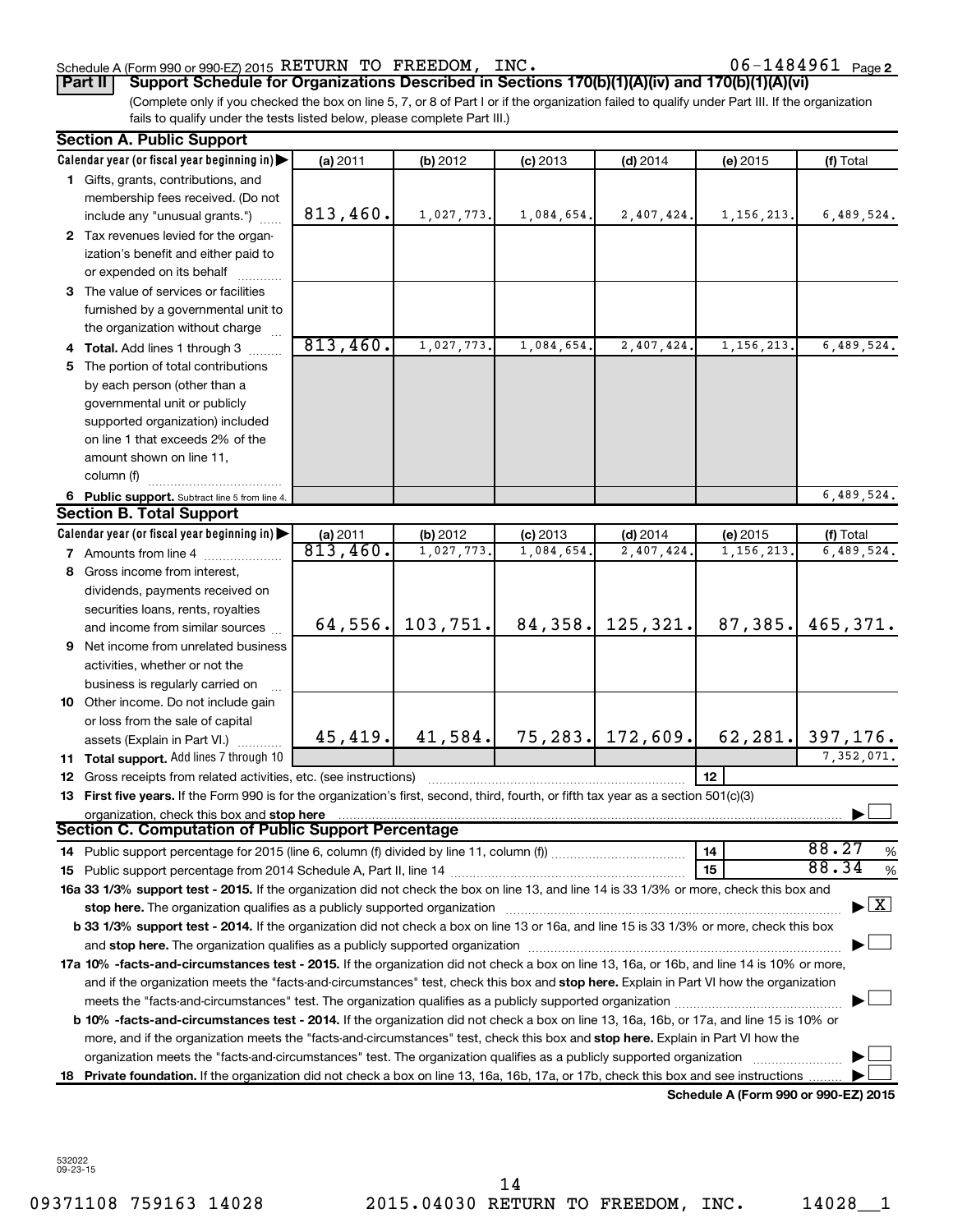#### Schedule A (Form 990 or 990-EZ) 2015 RETURN TO FREEDOM, INC.  $06-1484961$  Page

06-1484961 Page 3

(Complete only if you checked the box on line 9 of Part I or if the organization failed to qualify under Part II. If the organization fails to qualify under the tests listed below, please complete Part II.)

| 1 Gifts, grants, contributions, and<br>membership fees received. (Do not<br>include any "unusual grants.")<br>2 Gross receipts from admissions,<br>merchandise sold or services per-<br>formed, or facilities furnished in<br>any activity that is related to the<br>organization's tax-exempt purpose<br>Gross receipts from activities that<br>are not an unrelated trade or bus-<br>iness under section 513<br>Tax revenues levied for the organ-<br>ization's benefit and either paid to<br>or expended on its behalf<br>.<br>The value of services or facilities<br>furnished by a governmental unit to<br>the organization without charge<br>Total. Add lines 1 through 5<br>7a Amounts included on lines 1, 2, and<br>3 received from disqualified persons<br><b>b</b> Amounts included on lines 2 and 3 received<br>from other than disqualified persons that<br>exceed the greater of \$5,000 or 1% of the<br>amount on line 13 for the year |                                                                                                                                                                             |                       |                                                     |                                                              |                      |                                                                                                                                                                                                                                                                                                                                                                                                                                                                                                                                                                                                                                                                                                                                                                                                         |
|-------------------------------------------------------------------------------------------------------------------------------------------------------------------------------------------------------------------------------------------------------------------------------------------------------------------------------------------------------------------------------------------------------------------------------------------------------------------------------------------------------------------------------------------------------------------------------------------------------------------------------------------------------------------------------------------------------------------------------------------------------------------------------------------------------------------------------------------------------------------------------------------------------------------------------------------------------|-----------------------------------------------------------------------------------------------------------------------------------------------------------------------------|-----------------------|-----------------------------------------------------|--------------------------------------------------------------|----------------------|---------------------------------------------------------------------------------------------------------------------------------------------------------------------------------------------------------------------------------------------------------------------------------------------------------------------------------------------------------------------------------------------------------------------------------------------------------------------------------------------------------------------------------------------------------------------------------------------------------------------------------------------------------------------------------------------------------------------------------------------------------------------------------------------------------|
|                                                                                                                                                                                                                                                                                                                                                                                                                                                                                                                                                                                                                                                                                                                                                                                                                                                                                                                                                       |                                                                                                                                                                             |                       |                                                     |                                                              |                      |                                                                                                                                                                                                                                                                                                                                                                                                                                                                                                                                                                                                                                                                                                                                                                                                         |
|                                                                                                                                                                                                                                                                                                                                                                                                                                                                                                                                                                                                                                                                                                                                                                                                                                                                                                                                                       |                                                                                                                                                                             |                       |                                                     |                                                              |                      |                                                                                                                                                                                                                                                                                                                                                                                                                                                                                                                                                                                                                                                                                                                                                                                                         |
|                                                                                                                                                                                                                                                                                                                                                                                                                                                                                                                                                                                                                                                                                                                                                                                                                                                                                                                                                       |                                                                                                                                                                             |                       |                                                     |                                                              |                      |                                                                                                                                                                                                                                                                                                                                                                                                                                                                                                                                                                                                                                                                                                                                                                                                         |
|                                                                                                                                                                                                                                                                                                                                                                                                                                                                                                                                                                                                                                                                                                                                                                                                                                                                                                                                                       |                                                                                                                                                                             |                       |                                                     |                                                              |                      |                                                                                                                                                                                                                                                                                                                                                                                                                                                                                                                                                                                                                                                                                                                                                                                                         |
|                                                                                                                                                                                                                                                                                                                                                                                                                                                                                                                                                                                                                                                                                                                                                                                                                                                                                                                                                       |                                                                                                                                                                             |                       |                                                     |                                                              |                      |                                                                                                                                                                                                                                                                                                                                                                                                                                                                                                                                                                                                                                                                                                                                                                                                         |
|                                                                                                                                                                                                                                                                                                                                                                                                                                                                                                                                                                                                                                                                                                                                                                                                                                                                                                                                                       |                                                                                                                                                                             |                       |                                                     |                                                              |                      |                                                                                                                                                                                                                                                                                                                                                                                                                                                                                                                                                                                                                                                                                                                                                                                                         |
|                                                                                                                                                                                                                                                                                                                                                                                                                                                                                                                                                                                                                                                                                                                                                                                                                                                                                                                                                       |                                                                                                                                                                             |                       |                                                     |                                                              |                      |                                                                                                                                                                                                                                                                                                                                                                                                                                                                                                                                                                                                                                                                                                                                                                                                         |
|                                                                                                                                                                                                                                                                                                                                                                                                                                                                                                                                                                                                                                                                                                                                                                                                                                                                                                                                                       |                                                                                                                                                                             |                       |                                                     |                                                              |                      |                                                                                                                                                                                                                                                                                                                                                                                                                                                                                                                                                                                                                                                                                                                                                                                                         |
|                                                                                                                                                                                                                                                                                                                                                                                                                                                                                                                                                                                                                                                                                                                                                                                                                                                                                                                                                       |                                                                                                                                                                             |                       |                                                     |                                                              |                      |                                                                                                                                                                                                                                                                                                                                                                                                                                                                                                                                                                                                                                                                                                                                                                                                         |
|                                                                                                                                                                                                                                                                                                                                                                                                                                                                                                                                                                                                                                                                                                                                                                                                                                                                                                                                                       |                                                                                                                                                                             |                       |                                                     |                                                              |                      |                                                                                                                                                                                                                                                                                                                                                                                                                                                                                                                                                                                                                                                                                                                                                                                                         |
|                                                                                                                                                                                                                                                                                                                                                                                                                                                                                                                                                                                                                                                                                                                                                                                                                                                                                                                                                       |                                                                                                                                                                             |                       |                                                     |                                                              |                      |                                                                                                                                                                                                                                                                                                                                                                                                                                                                                                                                                                                                                                                                                                                                                                                                         |
|                                                                                                                                                                                                                                                                                                                                                                                                                                                                                                                                                                                                                                                                                                                                                                                                                                                                                                                                                       |                                                                                                                                                                             |                       |                                                     |                                                              |                      |                                                                                                                                                                                                                                                                                                                                                                                                                                                                                                                                                                                                                                                                                                                                                                                                         |
|                                                                                                                                                                                                                                                                                                                                                                                                                                                                                                                                                                                                                                                                                                                                                                                                                                                                                                                                                       |                                                                                                                                                                             |                       |                                                     |                                                              |                      |                                                                                                                                                                                                                                                                                                                                                                                                                                                                                                                                                                                                                                                                                                                                                                                                         |
|                                                                                                                                                                                                                                                                                                                                                                                                                                                                                                                                                                                                                                                                                                                                                                                                                                                                                                                                                       |                                                                                                                                                                             |                       |                                                     |                                                              |                      |                                                                                                                                                                                                                                                                                                                                                                                                                                                                                                                                                                                                                                                                                                                                                                                                         |
|                                                                                                                                                                                                                                                                                                                                                                                                                                                                                                                                                                                                                                                                                                                                                                                                                                                                                                                                                       |                                                                                                                                                                             |                       |                                                     |                                                              |                      |                                                                                                                                                                                                                                                                                                                                                                                                                                                                                                                                                                                                                                                                                                                                                                                                         |
|                                                                                                                                                                                                                                                                                                                                                                                                                                                                                                                                                                                                                                                                                                                                                                                                                                                                                                                                                       |                                                                                                                                                                             |                       |                                                     |                                                              |                      |                                                                                                                                                                                                                                                                                                                                                                                                                                                                                                                                                                                                                                                                                                                                                                                                         |
| c Add lines 7a and 7b                                                                                                                                                                                                                                                                                                                                                                                                                                                                                                                                                                                                                                                                                                                                                                                                                                                                                                                                 |                                                                                                                                                                             |                       |                                                     |                                                              |                      |                                                                                                                                                                                                                                                                                                                                                                                                                                                                                                                                                                                                                                                                                                                                                                                                         |
| 8 Public support. (Subtract line 7c from line 6.)                                                                                                                                                                                                                                                                                                                                                                                                                                                                                                                                                                                                                                                                                                                                                                                                                                                                                                     |                                                                                                                                                                             |                       |                                                     |                                                              |                      |                                                                                                                                                                                                                                                                                                                                                                                                                                                                                                                                                                                                                                                                                                                                                                                                         |
| <b>Section B. Total Support</b>                                                                                                                                                                                                                                                                                                                                                                                                                                                                                                                                                                                                                                                                                                                                                                                                                                                                                                                       |                                                                                                                                                                             |                       |                                                     |                                                              |                      |                                                                                                                                                                                                                                                                                                                                                                                                                                                                                                                                                                                                                                                                                                                                                                                                         |
| Calendar year (or fiscal year beginning in)                                                                                                                                                                                                                                                                                                                                                                                                                                                                                                                                                                                                                                                                                                                                                                                                                                                                                                           | (a) 2011                                                                                                                                                                    | (b) 2012              | $(c)$ 2013                                          | $(d)$ 2014                                                   | (e) 2015             | (f) Total                                                                                                                                                                                                                                                                                                                                                                                                                                                                                                                                                                                                                                                                                                                                                                                               |
| 9 Amounts from line 6                                                                                                                                                                                                                                                                                                                                                                                                                                                                                                                                                                                                                                                                                                                                                                                                                                                                                                                                 |                                                                                                                                                                             |                       |                                                     |                                                              |                      |                                                                                                                                                                                                                                                                                                                                                                                                                                                                                                                                                                                                                                                                                                                                                                                                         |
| <b>10a</b> Gross income from interest,<br>dividends, payments received on<br>securities loans, rents, royalties<br>and income from similar sources                                                                                                                                                                                                                                                                                                                                                                                                                                                                                                                                                                                                                                                                                                                                                                                                    |                                                                                                                                                                             |                       |                                                     |                                                              |                      |                                                                                                                                                                                                                                                                                                                                                                                                                                                                                                                                                                                                                                                                                                                                                                                                         |
| <b>b</b> Unrelated business taxable income                                                                                                                                                                                                                                                                                                                                                                                                                                                                                                                                                                                                                                                                                                                                                                                                                                                                                                            |                                                                                                                                                                             |                       |                                                     |                                                              |                      |                                                                                                                                                                                                                                                                                                                                                                                                                                                                                                                                                                                                                                                                                                                                                                                                         |
| (less section 511 taxes) from businesses                                                                                                                                                                                                                                                                                                                                                                                                                                                                                                                                                                                                                                                                                                                                                                                                                                                                                                              |                                                                                                                                                                             |                       |                                                     |                                                              |                      |                                                                                                                                                                                                                                                                                                                                                                                                                                                                                                                                                                                                                                                                                                                                                                                                         |
|                                                                                                                                                                                                                                                                                                                                                                                                                                                                                                                                                                                                                                                                                                                                                                                                                                                                                                                                                       |                                                                                                                                                                             |                       |                                                     |                                                              |                      |                                                                                                                                                                                                                                                                                                                                                                                                                                                                                                                                                                                                                                                                                                                                                                                                         |
| Net income from unrelated business<br>activities not included in line 10b.<br>whether or not the business is                                                                                                                                                                                                                                                                                                                                                                                                                                                                                                                                                                                                                                                                                                                                                                                                                                          |                                                                                                                                                                             |                       |                                                     |                                                              |                      |                                                                                                                                                                                                                                                                                                                                                                                                                                                                                                                                                                                                                                                                                                                                                                                                         |
| <b>12</b> Other income. Do not include gain<br>or loss from the sale of capital                                                                                                                                                                                                                                                                                                                                                                                                                                                                                                                                                                                                                                                                                                                                                                                                                                                                       |                                                                                                                                                                             |                       |                                                     |                                                              |                      |                                                                                                                                                                                                                                                                                                                                                                                                                                                                                                                                                                                                                                                                                                                                                                                                         |
|                                                                                                                                                                                                                                                                                                                                                                                                                                                                                                                                                                                                                                                                                                                                                                                                                                                                                                                                                       |                                                                                                                                                                             |                       |                                                     |                                                              |                      |                                                                                                                                                                                                                                                                                                                                                                                                                                                                                                                                                                                                                                                                                                                                                                                                         |
|                                                                                                                                                                                                                                                                                                                                                                                                                                                                                                                                                                                                                                                                                                                                                                                                                                                                                                                                                       |                                                                                                                                                                             |                       |                                                     |                                                              |                      |                                                                                                                                                                                                                                                                                                                                                                                                                                                                                                                                                                                                                                                                                                                                                                                                         |
|                                                                                                                                                                                                                                                                                                                                                                                                                                                                                                                                                                                                                                                                                                                                                                                                                                                                                                                                                       |                                                                                                                                                                             |                       |                                                     |                                                              |                      |                                                                                                                                                                                                                                                                                                                                                                                                                                                                                                                                                                                                                                                                                                                                                                                                         |
|                                                                                                                                                                                                                                                                                                                                                                                                                                                                                                                                                                                                                                                                                                                                                                                                                                                                                                                                                       |                                                                                                                                                                             |                       |                                                     |                                                              |                      |                                                                                                                                                                                                                                                                                                                                                                                                                                                                                                                                                                                                                                                                                                                                                                                                         |
|                                                                                                                                                                                                                                                                                                                                                                                                                                                                                                                                                                                                                                                                                                                                                                                                                                                                                                                                                       |                                                                                                                                                                             |                       |                                                     |                                                              |                      | %                                                                                                                                                                                                                                                                                                                                                                                                                                                                                                                                                                                                                                                                                                                                                                                                       |
|                                                                                                                                                                                                                                                                                                                                                                                                                                                                                                                                                                                                                                                                                                                                                                                                                                                                                                                                                       |                                                                                                                                                                             |                       |                                                     |                                                              |                      | %                                                                                                                                                                                                                                                                                                                                                                                                                                                                                                                                                                                                                                                                                                                                                                                                       |
|                                                                                                                                                                                                                                                                                                                                                                                                                                                                                                                                                                                                                                                                                                                                                                                                                                                                                                                                                       |                                                                                                                                                                             |                       |                                                     |                                                              |                      |                                                                                                                                                                                                                                                                                                                                                                                                                                                                                                                                                                                                                                                                                                                                                                                                         |
|                                                                                                                                                                                                                                                                                                                                                                                                                                                                                                                                                                                                                                                                                                                                                                                                                                                                                                                                                       |                                                                                                                                                                             |                       |                                                     |                                                              |                      | %                                                                                                                                                                                                                                                                                                                                                                                                                                                                                                                                                                                                                                                                                                                                                                                                       |
|                                                                                                                                                                                                                                                                                                                                                                                                                                                                                                                                                                                                                                                                                                                                                                                                                                                                                                                                                       |                                                                                                                                                                             |                       |                                                     |                                                              |                      |                                                                                                                                                                                                                                                                                                                                                                                                                                                                                                                                                                                                                                                                                                                                                                                                         |
|                                                                                                                                                                                                                                                                                                                                                                                                                                                                                                                                                                                                                                                                                                                                                                                                                                                                                                                                                       |                                                                                                                                                                             |                       |                                                     |                                                              |                      | %                                                                                                                                                                                                                                                                                                                                                                                                                                                                                                                                                                                                                                                                                                                                                                                                       |
|                                                                                                                                                                                                                                                                                                                                                                                                                                                                                                                                                                                                                                                                                                                                                                                                                                                                                                                                                       |                                                                                                                                                                             |                       |                                                     |                                                              |                      |                                                                                                                                                                                                                                                                                                                                                                                                                                                                                                                                                                                                                                                                                                                                                                                                         |
|                                                                                                                                                                                                                                                                                                                                                                                                                                                                                                                                                                                                                                                                                                                                                                                                                                                                                                                                                       |                                                                                                                                                                             |                       |                                                     |                                                              |                      |                                                                                                                                                                                                                                                                                                                                                                                                                                                                                                                                                                                                                                                                                                                                                                                                         |
|                                                                                                                                                                                                                                                                                                                                                                                                                                                                                                                                                                                                                                                                                                                                                                                                                                                                                                                                                       |                                                                                                                                                                             |                       |                                                     |                                                              |                      |                                                                                                                                                                                                                                                                                                                                                                                                                                                                                                                                                                                                                                                                                                                                                                                                         |
|                                                                                                                                                                                                                                                                                                                                                                                                                                                                                                                                                                                                                                                                                                                                                                                                                                                                                                                                                       |                                                                                                                                                                             |                       |                                                     |                                                              |                      |                                                                                                                                                                                                                                                                                                                                                                                                                                                                                                                                                                                                                                                                                                                                                                                                         |
|                                                                                                                                                                                                                                                                                                                                                                                                                                                                                                                                                                                                                                                                                                                                                                                                                                                                                                                                                       |                                                                                                                                                                             |                       |                                                     |                                                              |                      |                                                                                                                                                                                                                                                                                                                                                                                                                                                                                                                                                                                                                                                                                                                                                                                                         |
| 532023 09-23-15                                                                                                                                                                                                                                                                                                                                                                                                                                                                                                                                                                                                                                                                                                                                                                                                                                                                                                                                       |                                                                                                                                                                             |                       |                                                     |                                                              |                      |                                                                                                                                                                                                                                                                                                                                                                                                                                                                                                                                                                                                                                                                                                                                                                                                         |
|                                                                                                                                                                                                                                                                                                                                                                                                                                                                                                                                                                                                                                                                                                                                                                                                                                                                                                                                                       | acquired after June 30, 1975<br>c Add lines 10a and 10b<br>regularly carried on<br>assets (Explain in Part VI.)<br><b>13</b> Total support. (Add lines 9, 10c, 11, and 12.) | 09371108 759163 14028 | Section C. Computation of Public Support Percentage | Section D. Computation of Investment Income Percentage<br>15 | 15<br>16<br>17<br>18 | 14 First five years. If the Form 990 is for the organization's first, second, third, fourth, or fifth tax year as a section 501(c)(3) organization,<br>19a 33 1/3% support tests - 2015. If the organization did not check the box on line 14, and line 15 is more than 33 1/3%, and line 17 is not<br>more than 33 1/3%, check this box and stop here. The organization qualifies as a publicly supported organization <i>marroummanness</i><br>b 33 1/3% support tests - 2014. If the organization did not check a box on line 14 or line 19a, and line 16 is more than 33 1/3%, and<br>line 18 is not more than 33 1/3%, check this box and stop here. The organization qualifies as a publicly supported organization<br>Schedule A (Form 990 or 990-EZ) 2015<br>2015.04030 RETURN TO FREEDOM, INC. |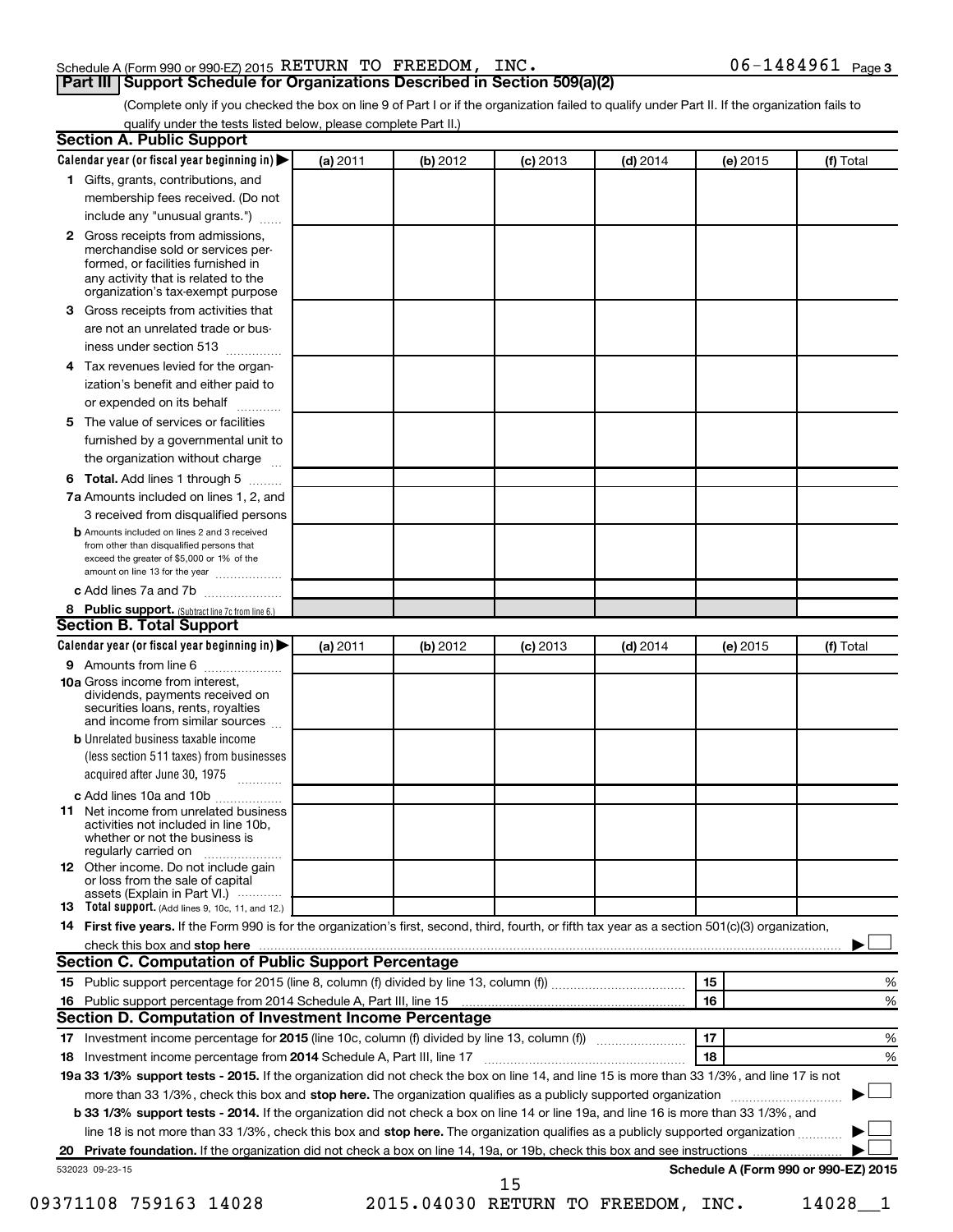**1**

**2**

**3a**

**3b**

**3c**

**4a**

**4b**

**4c**

**Yes No**

#### **Part IV Supporting Organizations**

(Complete only if you checked a box in line 11 on Part I. If you checked 11a of Part I, complete Sections A and B. If you checked 11b of Part I, complete Sections A and C. If you checked 11c of Part I, complete Sections A, D, and E. If you checked 11d of Part I, complete Sections A and D, and complete Part V.)

#### **Section A. All Supporting Organizations**

- **1** Are all of the organization's supported organizations listed by name in the organization's governing documents? If "No" describe in Part VI how the supported organizations are designated. If designated by *class or purpose, describe the designation. If historic and continuing relationship, explain.*
- **2** Did the organization have any supported organization that does not have an IRS determination of status under section 509(a)(1) or (2)? If "Yes," explain in Part VI how the organization determined that the supported *organization was described in section 509(a)(1) or (2).*
- **3a** Did the organization have a supported organization described in section 501(c)(4), (5), or (6)? If "Yes," answer *(b) and (c) below.*
- **b** Did the organization confirm that each supported organization qualified under section 501(c)(4), (5), or (6) and satisfied the public support tests under section 509(a)(2)? If "Yes," describe in Part VI when and how the *organization made the determination.*
- **c** Did the organization ensure that all support to such organizations was used exclusively for section 170(c)(2)(B) purposes? If "Yes," explain in Part VI what controls the organization put in place to ensure such use.
- **4 a** *If* Was any supported organization not organized in the United States ("foreign supported organization")? *"Yes," and if you checked 11a or 11b in Part I, answer (b) and (c) below.*
- **b** Did the organization have ultimate control and discretion in deciding whether to make grants to the foreign supported organization? If "Yes," describe in Part VI how the organization had such control and discretion *despite being controlled or supervised by or in connection with its supported organizations.*
- **c** Did the organization support any foreign supported organization that does not have an IRS determination under sections 501(c)(3) and 509(a)(1) or (2)? If "Yes," explain in Part VI what controls the organization used *to ensure that all support to the foreign supported organization was used exclusively for section 170(c)(2)(B) purposes.*
- **5a** Did the organization add, substitute, or remove any supported organizations during the tax year? If "Yes," answer (b) and (c) below (if applicable). Also, provide detail in Part VI, including (i) the names and EIN *numbers of the supported organizations added, substituted, or removed; (ii) the reasons for each such action; (iii) the authority under the organization's organizing document authorizing such action; and (iv) how the action was accomplished (such as by amendment to the organizing document).*
- **b** Type I or Type II only. Was any added or substituted supported organization part of a class already designated in the organization's organizing document?
- **c Substitutions only.**  Was the substitution the result of an event beyond the organization's control?
- **6** Did the organization provide support (whether in the form of grants or the provision of services or facilities) to support or benefit one or more of the filing organization's supported organizations? If "Yes," provide detail in anyone other than (i) its supported organizations, (ii) individuals that are part of the charitable class benefited by one or more of its supported organizations, or (iii) other supporting organizations that also *Part VI.*
- **7** Did the organization provide a grant, loan, compensation, or other similar payment to a substantial contributor regard to a substantial contributor? If "Yes," complete Part I of Schedule L (Form 990 or 990-EZ). (defined in section 4958(c)(3)(C)), a family member of a substantial contributor, or a 35% controlled entity with
- **8** Did the organization make a loan to a disqualified person (as defined in section 4958) not described in line 7? *If "Yes," complete Part I of Schedule L (Form 990 or 990-EZ).*
- **9 a** Was the organization controlled directly or indirectly at any time during the tax year by one or more in section 509(a)(1) or (2))? If "Yes," provide detail in Part VI. disqualified persons as defined in section 4946 (other than foundation managers and organizations described
- **b** Did one or more disqualified persons (as defined in line 9a) hold a controlling interest in any entity in which the supporting organization had an interest? If "Yes," provide detail in Part VI.
- **c** Did a disqualified person (as defined in line 9a) have an ownership interest in, or derive any personal benefit from, assets in which the supporting organization also had an interest? If "Yes," provide detail in Part VI.
- **10 a** Was the organization subject to the excess business holdings rules of section 4943 because of section supporting organizations)? If "Yes," answer 10b below. 4943(f) (regarding certain Type II supporting organizations, and all Type III non-functionally integrated
	- **b** Did the organization have any excess business holdings in the tax year? (Use Schedule C, Form 4720, to *determine whether the organization had excess business holdings.)*

532024 09-23-15

**5a 5b 5c 6 7 8 9a 9b 9c 10a 10b Schedule A (Form 990 or 990-EZ) 2015**

09371108 759163 14028 2015.04030 RETURN TO FREEDOM, INC. 14028 1

16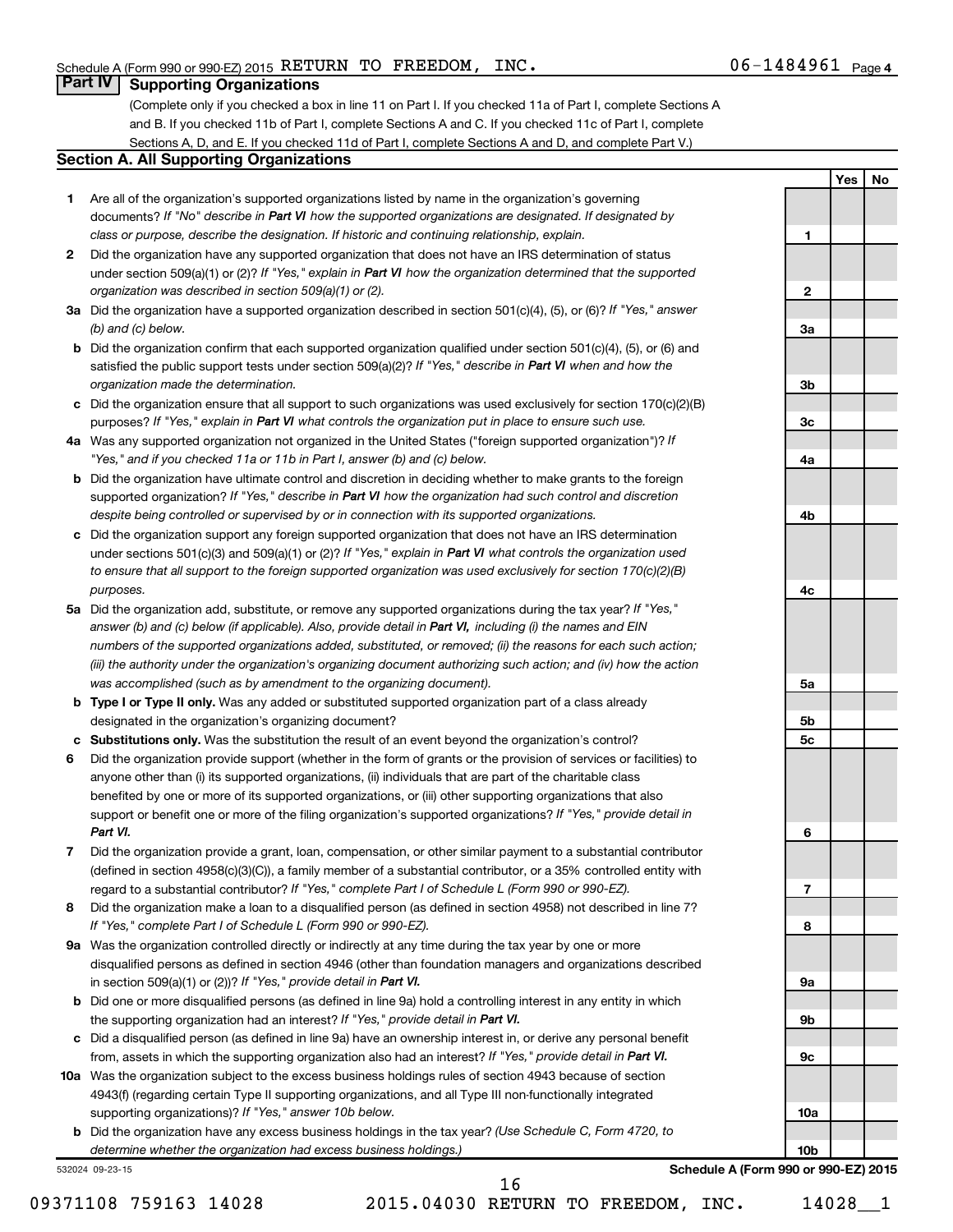|    | <b>Part IV</b>  | <b>Supporting Organizations (continued)</b>                                                                                                                                                                                          |                 |     |    |
|----|-----------------|--------------------------------------------------------------------------------------------------------------------------------------------------------------------------------------------------------------------------------------|-----------------|-----|----|
|    |                 |                                                                                                                                                                                                                                      |                 | Yes | No |
| 11 |                 | Has the organization accepted a gift or contribution from any of the following persons?                                                                                                                                              |                 |     |    |
| а  |                 | A person who directly or indirectly controls, either alone or together with persons described in (b) and (c)                                                                                                                         |                 |     |    |
|    |                 | below, the governing body of a supported organization?                                                                                                                                                                               | 11a             |     |    |
|    |                 | <b>b</b> A family member of a person described in (a) above?                                                                                                                                                                         | 11 <sub>b</sub> |     |    |
|    |                 | c A 35% controlled entity of a person described in (a) or (b) above? If "Yes" to a, b, or c, provide detail in Part VI.                                                                                                              | 11c             |     |    |
|    |                 | <b>Section B. Type I Supporting Organizations</b>                                                                                                                                                                                    |                 |     |    |
|    |                 |                                                                                                                                                                                                                                      |                 | Yes | No |
| 1. |                 | Did the directors, trustees, or membership of one or more supported organizations have the power to                                                                                                                                  |                 |     |    |
|    |                 | regularly appoint or elect at least a majority of the organization's directors or trustees at all times during the                                                                                                                   |                 |     |    |
|    |                 | tax year? If "No," describe in Part VI how the supported organization(s) effectively operated, supervised, or                                                                                                                        |                 |     |    |
|    |                 | controlled the organization's activities. If the organization had more than one supported organization,                                                                                                                              |                 |     |    |
|    |                 | describe how the powers to appoint and/or remove directors or trustees were allocated among the supported                                                                                                                            |                 |     |    |
|    |                 | organizations and what conditions or restrictions, if any, applied to such powers during the tax year.                                                                                                                               | 1               |     |    |
| 2  |                 | Did the organization operate for the benefit of any supported organization other than the supported                                                                                                                                  |                 |     |    |
|    |                 | organization(s) that operated, supervised, or controlled the supporting organization? If "Yes," explain in                                                                                                                           |                 |     |    |
|    |                 | Part VI how providing such benefit carried out the purposes of the supported organization(s) that operated,                                                                                                                          |                 |     |    |
|    |                 | supervised, or controlled the supporting organization.                                                                                                                                                                               | 2               |     |    |
|    |                 | <b>Section C. Type II Supporting Organizations</b>                                                                                                                                                                                   |                 |     |    |
|    |                 |                                                                                                                                                                                                                                      |                 | Yes | No |
| 1. |                 | Were a majority of the organization's directors or trustees during the tax year also a majority of the directors                                                                                                                     |                 |     |    |
|    |                 | or trustees of each of the organization's supported organization(s)? If "No," describe in Part VI how control                                                                                                                        |                 |     |    |
|    |                 | or management of the supporting organization was vested in the same persons that controlled or managed                                                                                                                               |                 |     |    |
|    |                 | the supported organization(s).                                                                                                                                                                                                       | 1               |     |    |
|    |                 | <b>Section D. All Type III Supporting Organizations</b>                                                                                                                                                                              |                 |     |    |
|    |                 |                                                                                                                                                                                                                                      |                 | Yes | No |
| 1  |                 | Did the organization provide to each of its supported organizations, by the last day of the fifth month of the                                                                                                                       |                 |     |    |
|    |                 | organization's tax year, (i) a written notice describing the type and amount of support provided during the prior tax                                                                                                                |                 |     |    |
|    |                 | year, (ii) a copy of the Form 990 that was most recently filed as of the date of notification, and (iii) copies of the                                                                                                               |                 |     |    |
|    |                 |                                                                                                                                                                                                                                      | 1               |     |    |
|    |                 | organization's governing documents in effect on the date of notification, to the extent not previously provided?<br>Were any of the organization's officers, directors, or trustees either (i) appointed or elected by the supported |                 |     |    |
| 2  |                 | organization(s) or (ii) serving on the governing body of a supported organization? If "No," explain in Part VI how                                                                                                                   |                 |     |    |
|    |                 | the organization maintained a close and continuous working relationship with the supported organization(s).                                                                                                                          | 2               |     |    |
| 3  |                 | By reason of the relationship described in (2), did the organization's supported organizations have a                                                                                                                                |                 |     |    |
|    |                 | significant voice in the organization's investment policies and in directing the use of the organization's                                                                                                                           |                 |     |    |
|    |                 | income or assets at all times during the tax year? If "Yes," describe in Part VI the role the organization's                                                                                                                         |                 |     |    |
|    |                 | supported organizations played in this regard.                                                                                                                                                                                       | з               |     |    |
|    |                 | Section E. Type III Functionally-Integrated Supporting Organizations                                                                                                                                                                 |                 |     |    |
| 1  |                 | Check the box next to the method that the organization used to satisfy the Integral Part Test during the yeafsee instructions):                                                                                                      |                 |     |    |
| a  |                 | The organization satisfied the Activities Test. Complete line 2 below.                                                                                                                                                               |                 |     |    |
| b  |                 | The organization is the parent of each of its supported organizations. Complete line 3 below.                                                                                                                                        |                 |     |    |
| c  |                 | The organization supported a governmental entity. Describe in Part VI how you supported a government entity (see instructions).                                                                                                      |                 |     |    |
| 2  |                 | Activities Test. Answer (a) and (b) below.                                                                                                                                                                                           |                 | Yes | No |
| а  |                 | Did substantially all of the organization's activities during the tax year directly further the exempt purposes of                                                                                                                   |                 |     |    |
|    |                 | the supported organization(s) to which the organization was responsive? If "Yes," then in Part VI identify                                                                                                                           |                 |     |    |
|    |                 | those supported organizations and explain<br>how these activities directly furthered their exempt purposes,                                                                                                                          |                 |     |    |
|    |                 | how the organization was responsive to those supported organizations, and how the organization determined                                                                                                                            |                 |     |    |
|    |                 | that these activities constituted substantially all of its activities.                                                                                                                                                               | 2a              |     |    |
| b  |                 | Did the activities described in (a) constitute activities that, but for the organization's involvement, one or more                                                                                                                  |                 |     |    |
|    |                 | of the organization's supported organization(s) would have been engaged in? If "Yes," explain in Part VI the                                                                                                                         |                 |     |    |
|    |                 | reasons for the organization's position that its supported organization(s) would have engaged in these                                                                                                                               |                 |     |    |
|    |                 | activities but for the organization's involvement.                                                                                                                                                                                   | 2b              |     |    |
| з  |                 | Parent of Supported Organizations. Answer (a) and (b) below.                                                                                                                                                                         |                 |     |    |
| а  |                 | Did the organization have the power to regularly appoint or elect a majority of the officers, directors, or                                                                                                                          |                 |     |    |
|    |                 | trustees of each of the supported organizations? Provide details in Part VI.                                                                                                                                                         | За              |     |    |
| b  |                 | Did the organization exercise a substantial degree of direction over the policies, programs, and activities of each                                                                                                                  |                 |     |    |
|    |                 | of its supported organizations? If "Yes," describe in Part VI the role played by the organization in this regard.                                                                                                                    | 3b              |     |    |
|    | 532025 09-23-15 | Schedule A (Form 990 or 990-EZ) 2015                                                                                                                                                                                                 |                 |     |    |

09371108 759163 14028 2015.04030 RETURN TO FREEDOM, INC. 14028\_1 17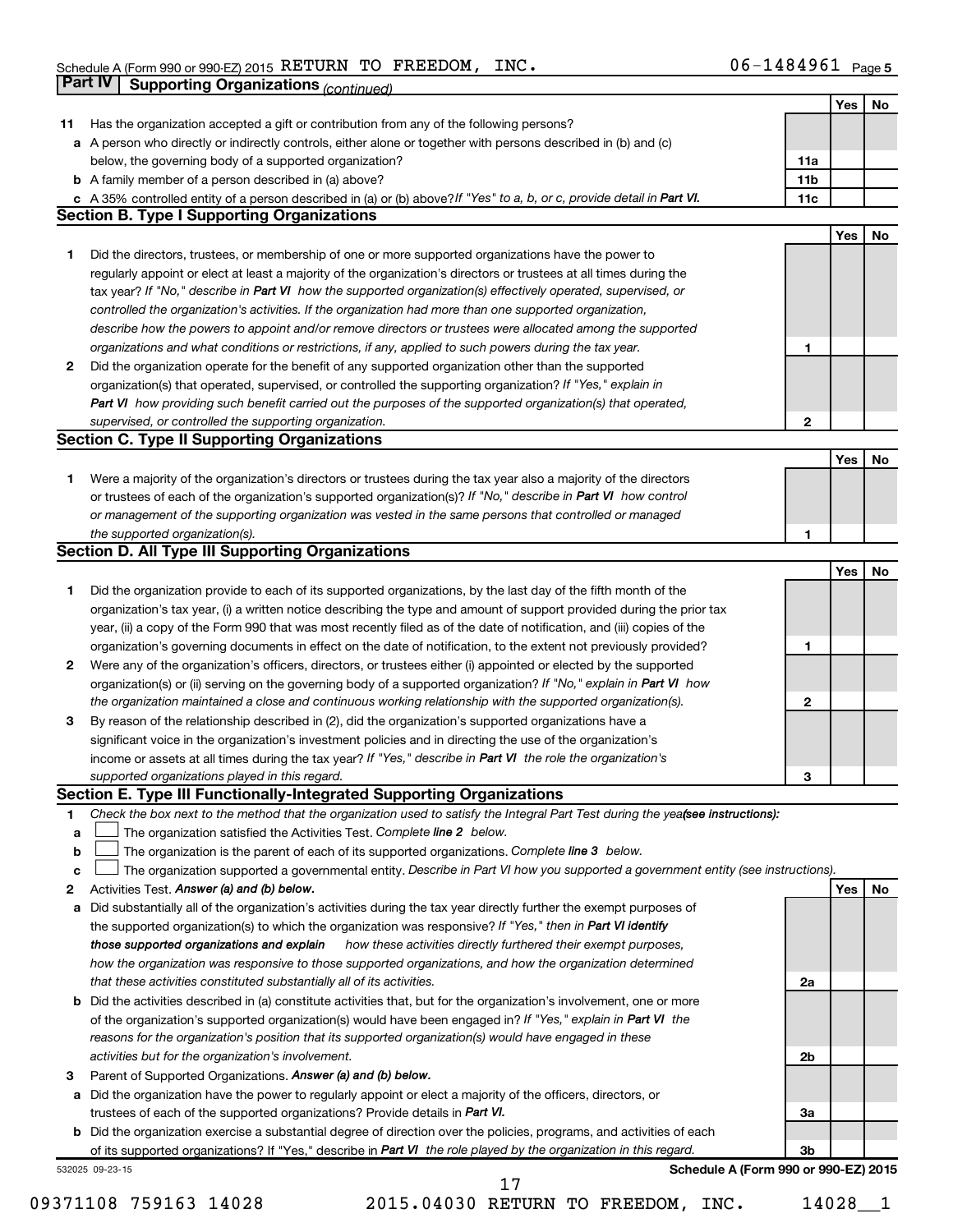#### Schedule A (Form 990 or 990-EZ) 2015 RETURN TO FREEDOM, INC.  $06-1484961$  Page **Part V Type III Non-Functionally Integrated 509(a)(3) Supporting Organizations**

1 **Letter on Reck here if the organization satisfied the Integral Part Test as a qualifying trust on Nov. 20, 1970. See instructions. All** other Type III non-functionally integrated supporting organizations must complete Sections A through E.

|              | Section A - Adjusted Net Income                                              |                | (A) Prior Year | (B) Current Year<br>(optional) |
|--------------|------------------------------------------------------------------------------|----------------|----------------|--------------------------------|
| 1            | Net short-term capital gain                                                  | 1              |                |                                |
| 2            | Recoveries of prior-year distributions                                       | $\mathbf{2}$   |                |                                |
| З            | Other gross income (see instructions)                                        | 3              |                |                                |
| 4            | Add lines 1 through 3                                                        | 4              |                |                                |
| 5            | Depreciation and depletion                                                   | 5              |                |                                |
| 6            | Portion of operating expenses paid or incurred for production or             |                |                |                                |
|              | collection of gross income or for management, conservation, or               |                |                |                                |
|              | maintenance of property held for production of income (see instructions)     | 6              |                |                                |
| 7            | Other expenses (see instructions)                                            | $\overline{7}$ |                |                                |
| 8            | <b>Adjusted Net Income</b> (subtract lines 5, 6 and 7 from line 4)           | 8              |                |                                |
|              | <b>Section B - Minimum Asset Amount</b>                                      |                | (A) Prior Year | (B) Current Year<br>(optional) |
| 1            | Aggregate fair market value of all non-exempt-use assets (see                |                |                |                                |
|              | instructions for short tax year or assets held for part of year):            |                |                |                                |
|              | a Average monthly value of securities                                        | 1a             |                |                                |
|              | <b>b</b> Average monthly cash balances                                       | 1b             |                |                                |
|              | c Fair market value of other non-exempt-use assets                           | 1c             |                |                                |
|              | <b>d</b> Total (add lines 1a, 1b, and 1c)                                    | 1d             |                |                                |
|              | e Discount claimed for blockage or other                                     |                |                |                                |
|              | factors (explain in detail in Part VI):                                      |                |                |                                |
| $\mathbf{2}$ | Acquisition indebtedness applicable to non-exempt-use assets                 | $\mathbf{2}$   |                |                                |
| З            | Subtract line 2 from line 1d                                                 | 3              |                |                                |
| 4            | Cash deemed held for exempt use. Enter 1-1/2% of line 3 (for greater amount, |                |                |                                |
|              | see instructions).                                                           | 4              |                |                                |
| 5            | Net value of non-exempt-use assets (subtract line 4 from line 3)             | 5              |                |                                |
| 6            | Multiply line 5 by .035                                                      | 6              |                |                                |
| 7            | Recoveries of prior-year distributions                                       | $\overline{7}$ |                |                                |
| 8            | Minimum Asset Amount (add line 7 to line 6)                                  | 8              |                |                                |
|              | <b>Section C - Distributable Amount</b>                                      |                |                | <b>Current Year</b>            |
| 1            | Adjusted net income for prior year (from Section A, line 8, Column A)        | 1              |                |                                |
| 2            | Enter 85% of line 1                                                          | $\mathbf{2}$   |                |                                |
| З            | Minimum asset amount for prior year (from Section B, line 8, Column A)       | 3              |                |                                |
| 4            | Enter greater of line 2 or line 3                                            | 4              |                |                                |
| 5            | Income tax imposed in prior year                                             | 5              |                |                                |
| 6            | Distributable Amount. Subtract line 5 from line 4, unless subject to         |                |                |                                |
|              | emergency temporary reduction (see instructions)                             | 6              |                |                                |
|              |                                                                              |                |                |                                |

**7** Check here if the current year is the organization's first as a non-functionally-integrated Type III supporting organization (see † instructions).

**Schedule A (Form 990 or 990-EZ) 2015**

532026 09-23-15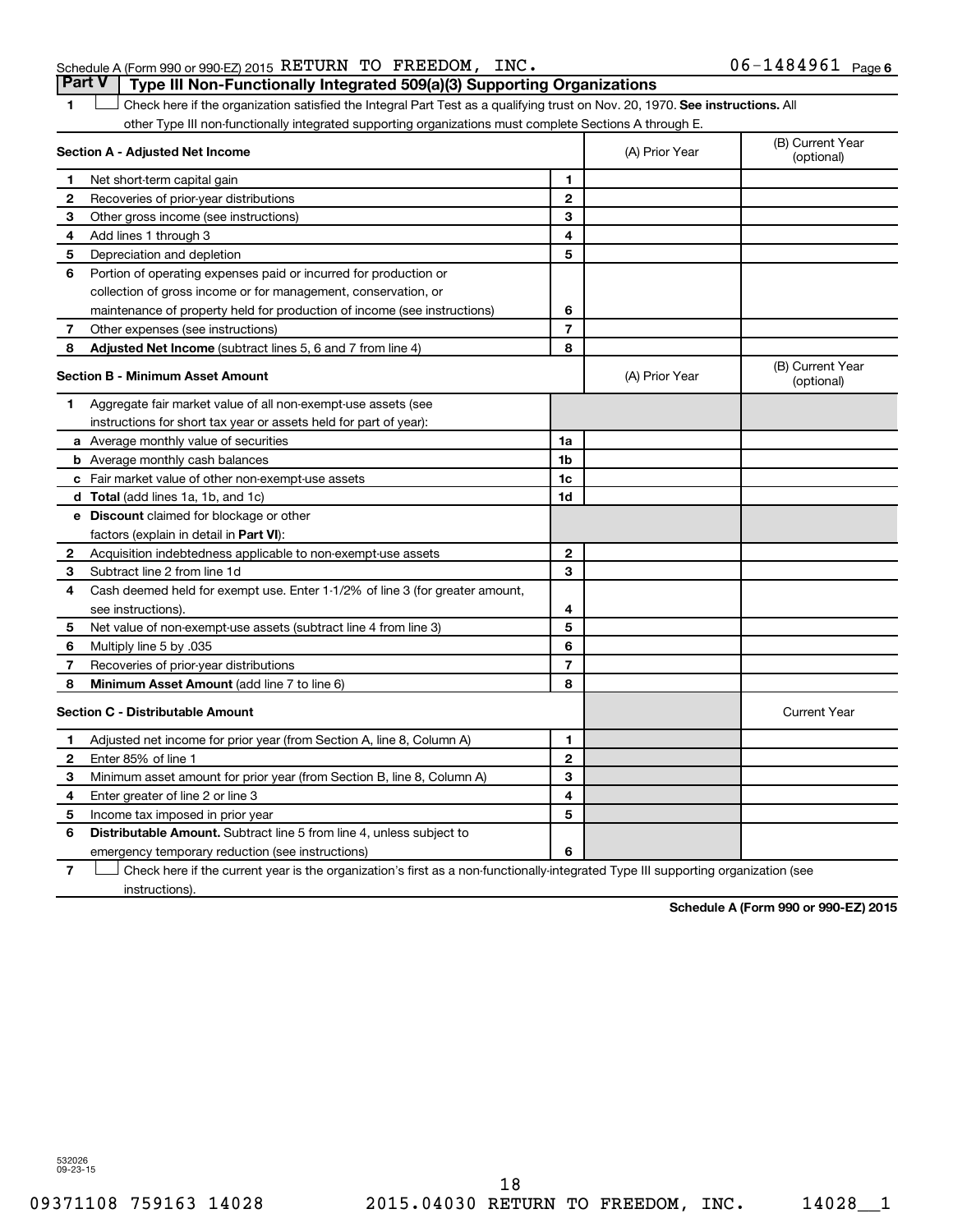| <b>Part V</b>  | Type III Non-Functionally Integrated 509(a)(3) Supporting Organizations (continued)         |                             |                                       |                                         |
|----------------|---------------------------------------------------------------------------------------------|-----------------------------|---------------------------------------|-----------------------------------------|
|                | <b>Section D - Distributions</b>                                                            |                             |                                       | <b>Current Year</b>                     |
| 1              | Amounts paid to supported organizations to accomplish exempt purposes                       |                             |                                       |                                         |
| $\mathbf{2}$   | Amounts paid to perform activity that directly furthers exempt purposes of supported        |                             |                                       |                                         |
|                | organizations, in excess of income from activity                                            |                             |                                       |                                         |
| 3              | Administrative expenses paid to accomplish exempt purposes of supported organizations       |                             |                                       |                                         |
| 4              | Amounts paid to acquire exempt-use assets                                                   |                             |                                       |                                         |
| 5              | Qualified set-aside amounts (prior IRS approval required)                                   |                             |                                       |                                         |
| 6              | Other distributions (describe in Part VI). See instructions.                                |                             |                                       |                                         |
| 7              | <b>Total annual distributions.</b> Add lines 1 through 6.                                   |                             |                                       |                                         |
| 8              | Distributions to attentive supported organizations to which the organization is responsive  |                             |                                       |                                         |
|                | (provide details in Part VI). See instructions.                                             |                             |                                       |                                         |
| 9              | Distributable amount for 2015 from Section C, line 6                                        |                             |                                       |                                         |
| 10             | Line 8 amount divided by Line 9 amount                                                      |                             |                                       |                                         |
|                |                                                                                             | (i)                         | (ii)                                  | (iii)                                   |
|                | Section E - Distribution Allocations (see instructions)                                     | <b>Excess Distributions</b> | <b>Underdistributions</b><br>Pre-2015 | <b>Distributable</b><br>Amount for 2015 |
|                |                                                                                             |                             |                                       |                                         |
| 1              | Distributable amount for 2015 from Section C, line 6                                        |                             |                                       |                                         |
| $\mathbf{2}$   | Underdistributions, if any, for years prior to 2015                                         |                             |                                       |                                         |
|                | (reasonable cause required-see instructions)                                                |                             |                                       |                                         |
| 3              | Excess distributions carryover, if any, to 2015:                                            |                             |                                       |                                         |
| а              |                                                                                             |                             |                                       |                                         |
| b              |                                                                                             |                             |                                       |                                         |
| с              |                                                                                             |                             |                                       |                                         |
|                | d From 2013                                                                                 |                             |                                       |                                         |
|                | e From 2014                                                                                 |                             |                                       |                                         |
|                | f Total of lines 3a through e                                                               |                             |                                       |                                         |
|                | <b>g</b> Applied to underdistributions of prior years                                       |                             |                                       |                                         |
|                | h Applied to 2015 distributable amount                                                      |                             |                                       |                                         |
| Ť.             | Carryover from 2010 not applied (see instructions)                                          |                             |                                       |                                         |
|                | Remainder. Subtract lines 3g, 3h, and 3i from 3f.<br>Distributions for 2015 from Section D, |                             |                                       |                                         |
| 4              | line $7:$                                                                                   |                             |                                       |                                         |
|                | a Applied to underdistributions of prior years                                              |                             |                                       |                                         |
|                | <b>b</b> Applied to 2015 distributable amount                                               |                             |                                       |                                         |
| c              | Remainder. Subtract lines 4a and 4b from 4.                                                 |                             |                                       |                                         |
| 5              | Remaining underdistributions for years prior to 2015, if                                    |                             |                                       |                                         |
|                | any. Subtract lines 3g and 4a from line 2 (if amount                                        |                             |                                       |                                         |
|                | greater than zero, see instructions).                                                       |                             |                                       |                                         |
| 6              | Remaining underdistributions for 2015. Subtract lines 3h                                    |                             |                                       |                                         |
|                | and 4b from line 1 (if amount greater than zero, see                                        |                             |                                       |                                         |
|                | instructions).                                                                              |                             |                                       |                                         |
| $\overline{7}$ | Excess distributions carryover to 2016. Add lines 3j                                        |                             |                                       |                                         |
|                | and 4c.                                                                                     |                             |                                       |                                         |
| 8              | Breakdown of line 7:                                                                        |                             |                                       |                                         |
| а              |                                                                                             |                             |                                       |                                         |
| b              |                                                                                             |                             |                                       |                                         |
|                | c Excess from 2013                                                                          |                             |                                       |                                         |
|                | d Excess from 2014                                                                          |                             |                                       |                                         |
|                | e Excess from 2015                                                                          |                             |                                       |                                         |

**Schedule A (Form 990 or 990-EZ) 2015**

532027 09-23-15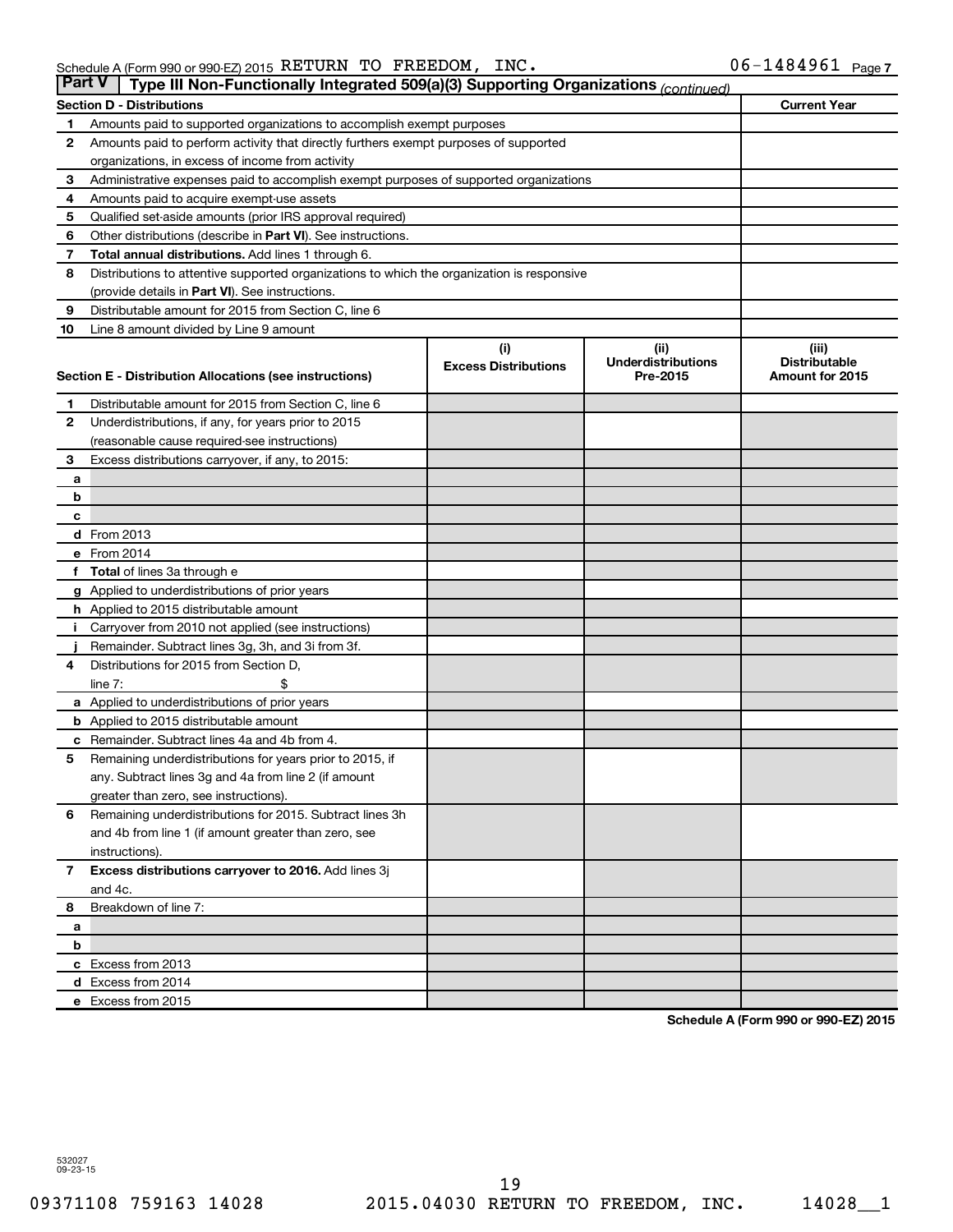Part VI | Supplemental Information. Provide the explanations required by Part II, line 10; Part II, line 17a or 17b; Part III, line 12; Part IV, Section A, lines 1, 2, 3b, 3c, 4b, 4c, 5a, 6, 9a, 9b, 9c, 11a, 11b, and 11c; Part IV, Section B, lines 1 and 2; Part IV, Section C, line 1; Part IV, Section D, lines 2 and 3; Part IV, Section E, lines 1c, 2a, 2b, 3a and 3b; Part V, line 1; Part V, Section B, line 1e; Part V, Section D, lines 5, 6, and 8; and Part V, Section E, lines 2, 5, and 6. Also complete this part for any additional information. (See instructions.)

SCHEDULE A, PART II, LINE 10, EXPLANATION FOR OTHER INCOME:

|                 | SPECIAL EVENTS  |                |    |  |                                      |  |
|-----------------|-----------------|----------------|----|--|--------------------------------------|--|
|                 | 2011 AMOUNT:    | \$<br>27,687.  |    |  |                                      |  |
|                 | 2012 AMOUNT:    | \$<br>20,362.  |    |  |                                      |  |
|                 | 2013 AMOUNT:    | \$<br>22,676.  |    |  |                                      |  |
|                 | 2014 AMOUNT:    | \$<br>80,890.  |    |  |                                      |  |
|                 | 2015 AMOUNT:    | \$<br>23,740.  |    |  |                                      |  |
|                 |                 |                |    |  |                                      |  |
|                 | OTHER INCOME    |                |    |  |                                      |  |
|                 | 2011 AMOUNT:    | \$<br>12,172.  |    |  |                                      |  |
|                 | 2012 AMOUNT:    | \$<br>4,148.   |    |  |                                      |  |
|                 | 2013 AMOUNT:    | \$<br>2,062.   |    |  |                                      |  |
|                 | 2014 AMOUNT:    | \$<br>10, 103. |    |  |                                      |  |
|                 | 2015 AMOUNT:    | \$<br>10,870.  |    |  |                                      |  |
|                 |                 |                |    |  |                                      |  |
|                 | PRODUCT SALES   |                |    |  |                                      |  |
|                 | 2011 AMOUNT:    | \$<br>5,560.   |    |  |                                      |  |
|                 | 2012 AMOUNT:    | \$<br>17,074.  |    |  |                                      |  |
|                 | 2013 AMOUNT:    | \$<br>15,770.  |    |  |                                      |  |
|                 | 2014 AMOUNT:    | \$<br>29,066.  |    |  |                                      |  |
|                 | 2015 AMOUNT: \$ | 13,771.        |    |  |                                      |  |
|                 |                 |                |    |  |                                      |  |
|                 | IN-KIND DONATED | FACILITIES     |    |  |                                      |  |
|                 | 2013 AMOUNT:    | \$<br>3,500.   |    |  |                                      |  |
|                 | 2014 AMOUNT:    | \$<br>2,700.   |    |  |                                      |  |
|                 | 2015 AMOUNT:    | \$<br>2,700.   |    |  |                                      |  |
|                 |                 |                |    |  | Schedule A (Form 990 or 990-EZ) 2015 |  |
| 532028 09-23-15 |                 |                | 20 |  |                                      |  |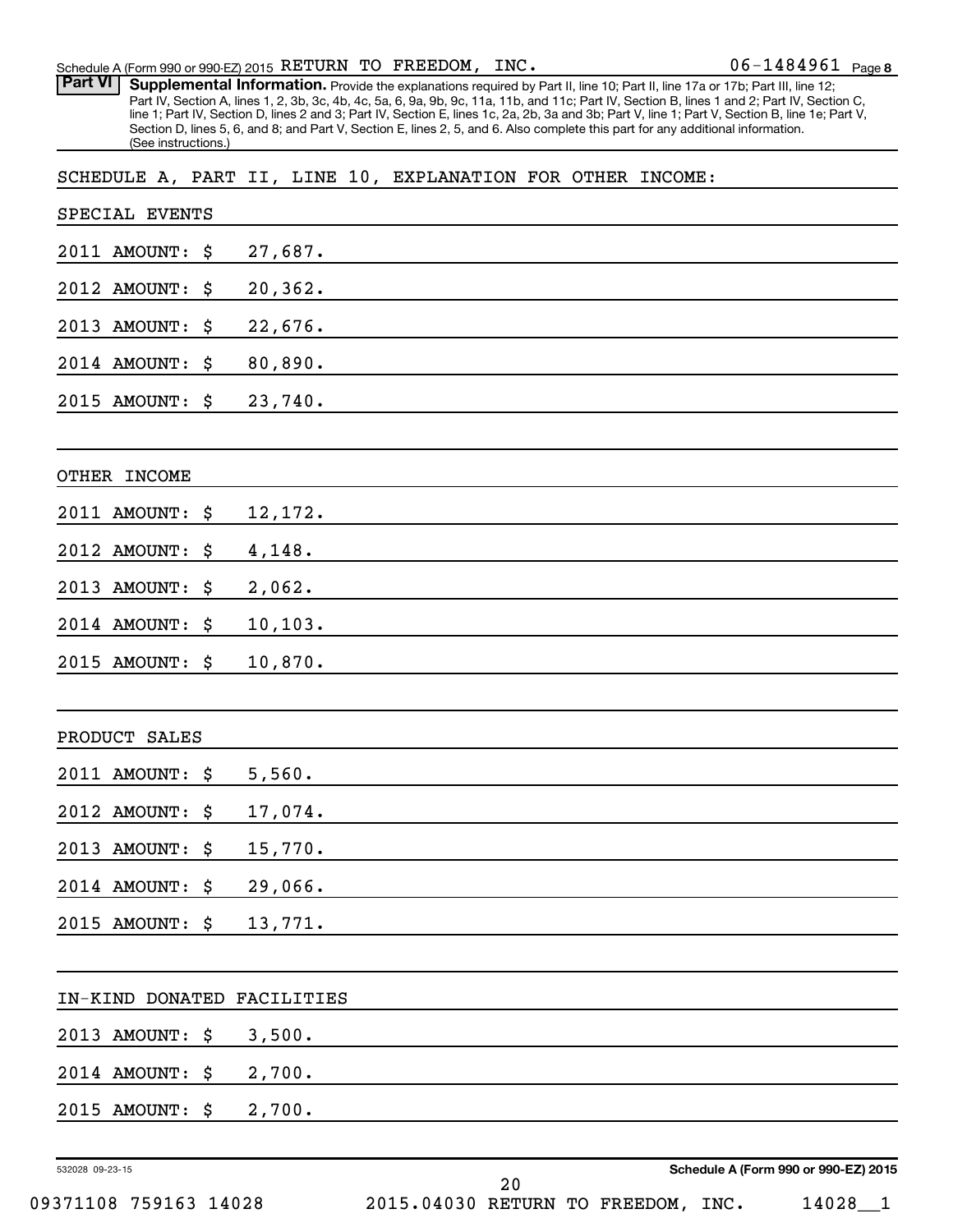|                       | Schedule A (Form 990 or 990-EZ) 2015 RETURN TO FREEDOM, INC.                                                                                                                                                                                                                                                                                                                                                                                                                                                                                                        | $06 - 1484961$ Page 8                |
|-----------------------|---------------------------------------------------------------------------------------------------------------------------------------------------------------------------------------------------------------------------------------------------------------------------------------------------------------------------------------------------------------------------------------------------------------------------------------------------------------------------------------------------------------------------------------------------------------------|--------------------------------------|
| <b>Part VI</b>        | Supplemental Information. Provide the explanations required by Part II, line 10; Part II, line 17a or 17b; Part III, line 12;<br>Part IV, Section A, lines 1, 2, 3b, 3c, 4b, 4c, 5a, 6, 9a, 9b, 9c, 11a, 11b, and 11c; Part IV, Section B, lines 1 and 2; Part IV, Section C,<br>line 1; Part IV, Section D, lines 2 and 3; Part IV, Section E, lines 1c, 2a, 2b, 3a and 3b; Part V, line 1; Part V, Section B, line 1e; Part V,<br>Section D, lines 5, 6, and 8; and Part V, Section E, lines 2, 5, and 6. Also complete this part for any additional information. |                                      |
| (See instructions.)   |                                                                                                                                                                                                                                                                                                                                                                                                                                                                                                                                                                     |                                      |
| IN-KIND CONTRIBUTIONS |                                                                                                                                                                                                                                                                                                                                                                                                                                                                                                                                                                     |                                      |
| 2013 AMOUNT: \$       | 31, 275.                                                                                                                                                                                                                                                                                                                                                                                                                                                                                                                                                            |                                      |
| 2014 AMOUNT:<br>\$    | 49,850.                                                                                                                                                                                                                                                                                                                                                                                                                                                                                                                                                             |                                      |
| 2015 AMOUNT: \$       | 11,200.                                                                                                                                                                                                                                                                                                                                                                                                                                                                                                                                                             |                                      |
|                       |                                                                                                                                                                                                                                                                                                                                                                                                                                                                                                                                                                     |                                      |
|                       |                                                                                                                                                                                                                                                                                                                                                                                                                                                                                                                                                                     |                                      |
|                       |                                                                                                                                                                                                                                                                                                                                                                                                                                                                                                                                                                     |                                      |
|                       |                                                                                                                                                                                                                                                                                                                                                                                                                                                                                                                                                                     |                                      |
|                       |                                                                                                                                                                                                                                                                                                                                                                                                                                                                                                                                                                     |                                      |
|                       |                                                                                                                                                                                                                                                                                                                                                                                                                                                                                                                                                                     |                                      |
|                       |                                                                                                                                                                                                                                                                                                                                                                                                                                                                                                                                                                     |                                      |
|                       |                                                                                                                                                                                                                                                                                                                                                                                                                                                                                                                                                                     |                                      |
|                       |                                                                                                                                                                                                                                                                                                                                                                                                                                                                                                                                                                     |                                      |
|                       |                                                                                                                                                                                                                                                                                                                                                                                                                                                                                                                                                                     |                                      |
|                       |                                                                                                                                                                                                                                                                                                                                                                                                                                                                                                                                                                     |                                      |
|                       |                                                                                                                                                                                                                                                                                                                                                                                                                                                                                                                                                                     |                                      |
|                       |                                                                                                                                                                                                                                                                                                                                                                                                                                                                                                                                                                     |                                      |
|                       |                                                                                                                                                                                                                                                                                                                                                                                                                                                                                                                                                                     |                                      |
|                       |                                                                                                                                                                                                                                                                                                                                                                                                                                                                                                                                                                     |                                      |
|                       |                                                                                                                                                                                                                                                                                                                                                                                                                                                                                                                                                                     |                                      |
|                       |                                                                                                                                                                                                                                                                                                                                                                                                                                                                                                                                                                     |                                      |
|                       |                                                                                                                                                                                                                                                                                                                                                                                                                                                                                                                                                                     |                                      |
|                       |                                                                                                                                                                                                                                                                                                                                                                                                                                                                                                                                                                     |                                      |
|                       |                                                                                                                                                                                                                                                                                                                                                                                                                                                                                                                                                                     |                                      |
|                       |                                                                                                                                                                                                                                                                                                                                                                                                                                                                                                                                                                     |                                      |
|                       |                                                                                                                                                                                                                                                                                                                                                                                                                                                                                                                                                                     |                                      |
|                       |                                                                                                                                                                                                                                                                                                                                                                                                                                                                                                                                                                     |                                      |
|                       |                                                                                                                                                                                                                                                                                                                                                                                                                                                                                                                                                                     |                                      |
|                       |                                                                                                                                                                                                                                                                                                                                                                                                                                                                                                                                                                     |                                      |
| 532028 09-23-15       | 21                                                                                                                                                                                                                                                                                                                                                                                                                                                                                                                                                                  | Schedule A (Form 990 or 990-EZ) 2015 |
| 09371108 759163 14028 | 2015.04030 RETURN TO FREEDOM, INC.                                                                                                                                                                                                                                                                                                                                                                                                                                                                                                                                  | 14028                                |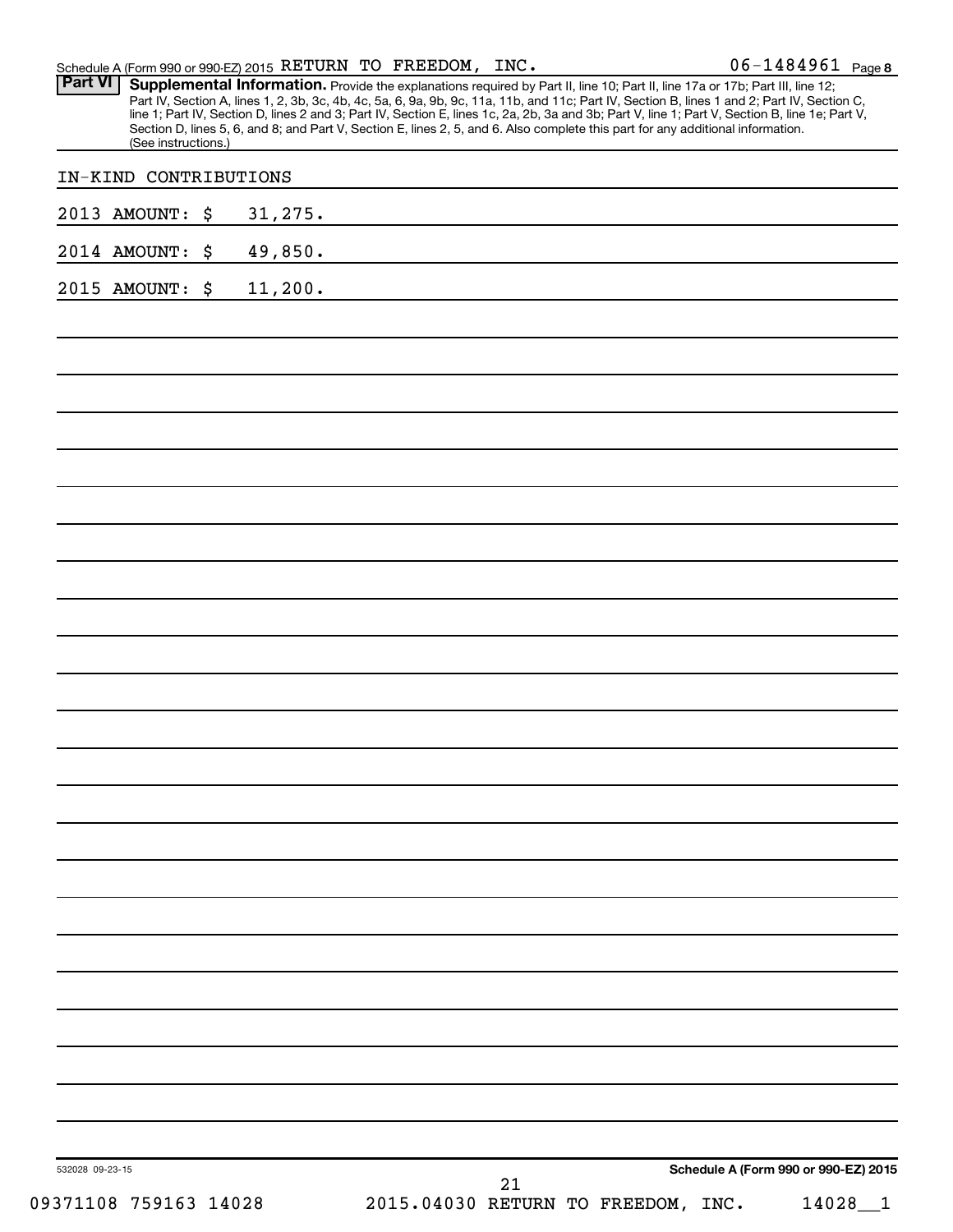Department of the Treasury Internal Revenue Service **(Form 990, 990-EZ,**

# **Schedule B Schedule of Contributors**

**or 990-PF) | Attach to Form 990, Form 990-EZ, or Form 990-PF. | Information about Schedule B (Form 990, 990-EZ, or 990-PF) and** its instructions is at www.irs.gov/form990.

OMB No. 1545-0047

**2015**

**Employer identification number** 

|  | Name of the organization |
|--|--------------------------|
|  |                          |

**Organization type** (check one):

#### RETURN TO FREEDOM, INC.  $\vert$  06-1484961

| Filers of:         | Section:                                                                  |
|--------------------|---------------------------------------------------------------------------|
| Form 990 or 990-EZ | $ \mathbf{X} $ 501(c)( 3) (enter number) organization                     |
|                    | 4947(a)(1) nonexempt charitable trust not treated as a private foundation |
|                    | 527 political organization                                                |
| Form 990-PF        | 501(c)(3) exempt private foundation                                       |
|                    | 4947(a)(1) nonexempt charitable trust treated as a private foundation     |
|                    | 501(c)(3) taxable private foundation                                      |

Check if your organization is covered by the General Rule or a Special Rule.

**Note.**  Only a section 501(c)(7), (8), or (10) organization can check boxes for both the General Rule and a Special Rule. See instructions.

#### **General Rule**

 $\Box$ 

For an organization filing Form 990, 990-EZ, or 990-PF that received, during the year, contributions totaling \$5,000 or more (in money or property) from any one contributor. Complete Parts I and II. See instructions for determining a contributor's total contributions.

#### **Special Rules**

any one contributor, during the year, total contributions of the greater of **(1)** \$5,000 or **(2)** 2% of the amount on (i) Form 990, Part VIII, line 1h,  $\boxed{\text{X}}$  For an organization described in section 501(c)(3) filing Form 990 or 990-EZ that met the 33 1/3% support test of the regulations under sections 509(a)(1) and 170(b)(1)(A)(vi), that checked Schedule A (Form 990 or 990-EZ), Part II, line 13, 16a, or 16b, and that received from or (ii) Form 990-EZ, line 1. Complete Parts I and II.

year, total contributions of more than \$1,000 *exclusively* for religious, charitable, scientific, literary, or educational purposes, or for For an organization described in section 501(c)(7), (8), or (10) filing Form 990 or 990-EZ that received from any one contributor, during the the prevention of cruelty to children or animals. Complete Parts I, II, and III.  $\Box$ 

purpose. Do not complete any of the parts unless the General Rule applies to this organization because it received nonexclusively year, contributions exclusively for religious, charitable, etc., purposes, but no such contributions totaled more than \$1,000. If this box is checked, enter here the total contributions that were received during the year for an exclusively religious, charitable, etc., For an organization described in section 501(c)(7), (8), or (10) filing Form 990 or 990-EZ that received from any one contributor, during the religious, charitable, etc., contributions totaling \$5,000 or more during the year  $\ldots$  $\ldots$  $\ldots$  $\ldots$  $\ldots$  $\ldots$  $\Box$ 

**Caution.** An organization that is not covered by the General Rule and/or the Special Rules does not file Schedule B (Form 990, 990-EZ, or 990-PF),  **must** but it answer "No" on Part IV, line 2, of its Form 990; or check the box on line H of its Form 990-EZ or on its Form 990-PF, Part I, line 2, to certify that it does not meet the filing requirements of Schedule B (Form 990, 990-EZ, or 990-PF).

LHA For Paperwork Reduction Act Notice, see the Instructions for Form 990, 990-EZ, or 990-PF. Schedule B (Form 990, 990-EZ, or 990-PF) (2015)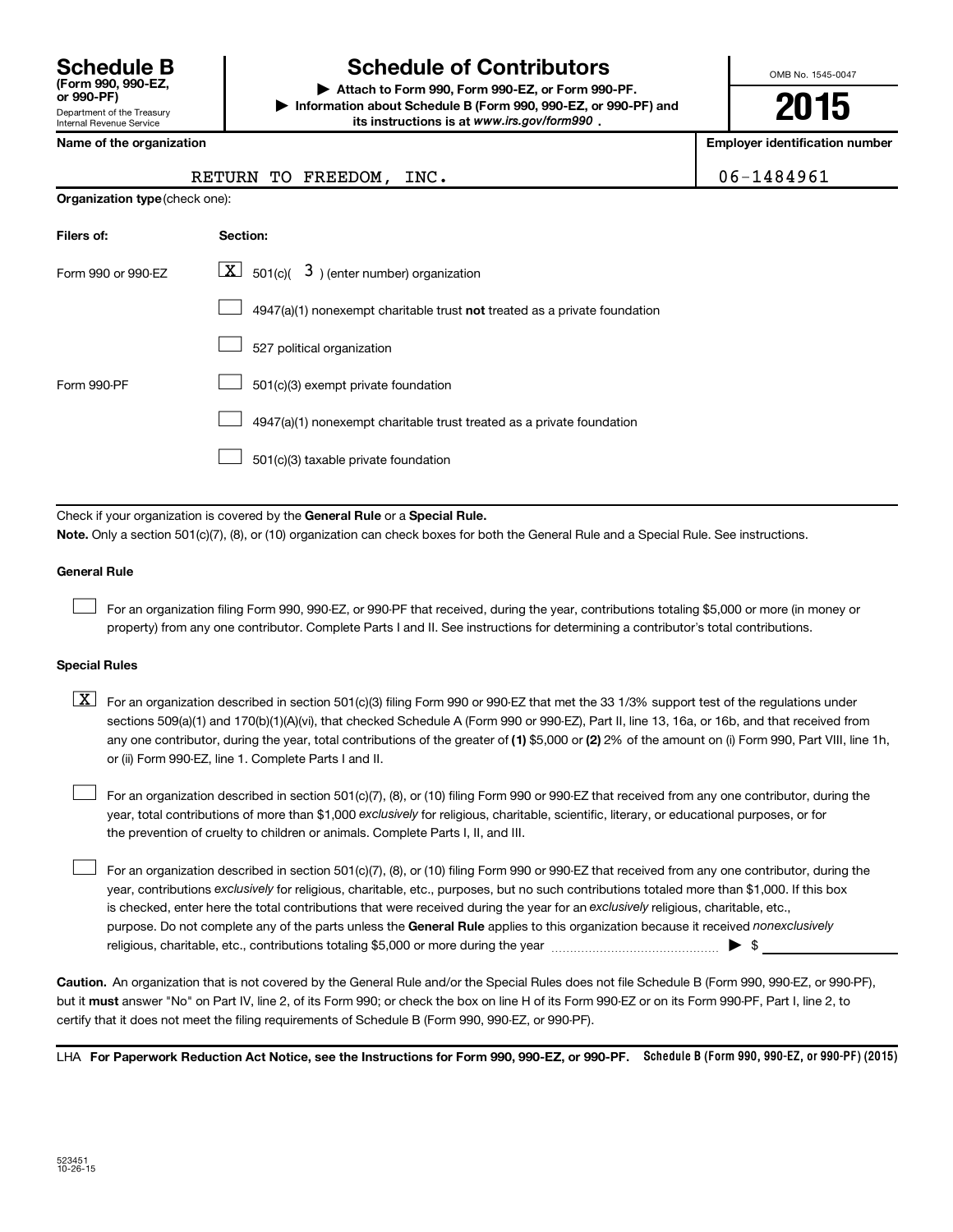#### Schedule B (Form 990, 990-EZ, or 990-PF) (2015)

| Name of organization |
|----------------------|
|----------------------|

## RETURN TO FREEDOM, INC. 06-1484961

| (a)        | (b)                                                 | (c)<br><b>Total contributions</b> | (d)                                                                                              |
|------------|-----------------------------------------------------|-----------------------------------|--------------------------------------------------------------------------------------------------|
| No.        | Name, address, and ZIP + 4                          |                                   | Type of contribution                                                                             |
| 1          | ANN MATHEWS<br>4115 JALAMA ROAD<br>LOMPOC, CA 93436 | 5,000.<br>$\frac{1}{2}$           | $\mathbf{X}$<br>Person<br>Payroll<br>Noncash<br>(Complete Part II for<br>noncash contributions.) |
| (a)<br>No. | (b)<br>Name, address, and ZIP + 4                   | (c)<br><b>Total contributions</b> | (d)<br>Type of contribution                                                                      |
| 2          | NORMA FRIES                                         |                                   | $\overline{\mathbf{X}}$<br>Person                                                                |
|            | 4115 JALAMA ROAD                                    | 5,000.<br>\$                      | Payroll<br>Noncash<br>(Complete Part II for                                                      |
|            | LOMPOC, CA 93436                                    |                                   | noncash contributions.)                                                                          |
| (a)<br>No. | (b)<br>Name, address, and ZIP + 4                   | (c)<br><b>Total contributions</b> | (d)<br>Type of contribution                                                                      |
| 3          | DIANA BRELSFORD                                     |                                   | $\mathbf{X}$                                                                                     |
|            | 4115 JALAMA ROAD                                    | 20,000.<br>\$                     | Person<br>Payroll<br>Noncash                                                                     |
|            | LOMPOC, CA 93436                                    |                                   | (Complete Part II for<br>noncash contributions.)                                                 |
| (a)<br>No. | (b)<br>Name, address, and ZIP + 4                   | (c)<br><b>Total contributions</b> | (d)<br>Type of contribution                                                                      |
| 4          | CAROLYN HINKLE                                      |                                   | $\overline{\mathbf{X}}$<br>Person                                                                |
|            | 4115 JALAMA ROAD                                    | 5,000.<br>\$                      | Payroll<br>Noncash                                                                               |
|            | LOMPOC, CA 93436                                    |                                   | (Complete Part II for<br>noncash contributions.)                                                 |
| (a)        | (b)                                                 | (c)                               | (d)                                                                                              |
| No.        | Name, address, and ZIP + 4                          | <b>Total contributions</b>        | Type of contribution                                                                             |
| 5          | JACQUE LYNN SCHULTZ<br>4115 JALAMA ROAD             | 10,000.                           | $\mathbf{X}$<br>Person<br>Payroll<br>Noncash                                                     |
|            | LOMPOC, CA 93436                                    | \$                                | (Complete Part II for<br>noncash contributions.)                                                 |
| (a)        | (b)                                                 | (c)                               | (d)                                                                                              |
| No.        | Name, address, and ZIP + 4                          | <b>Total contributions</b>        | Type of contribution                                                                             |
|            | UGO SAP                                             |                                   | $\mathbf{X}$<br>Person                                                                           |
| 6          |                                                     |                                   | Payroll                                                                                          |
|            | 4115 JALAMA ROAD                                    | 25,000.<br>\$                     | Noncash<br>(Complete Part II for                                                                 |

**2**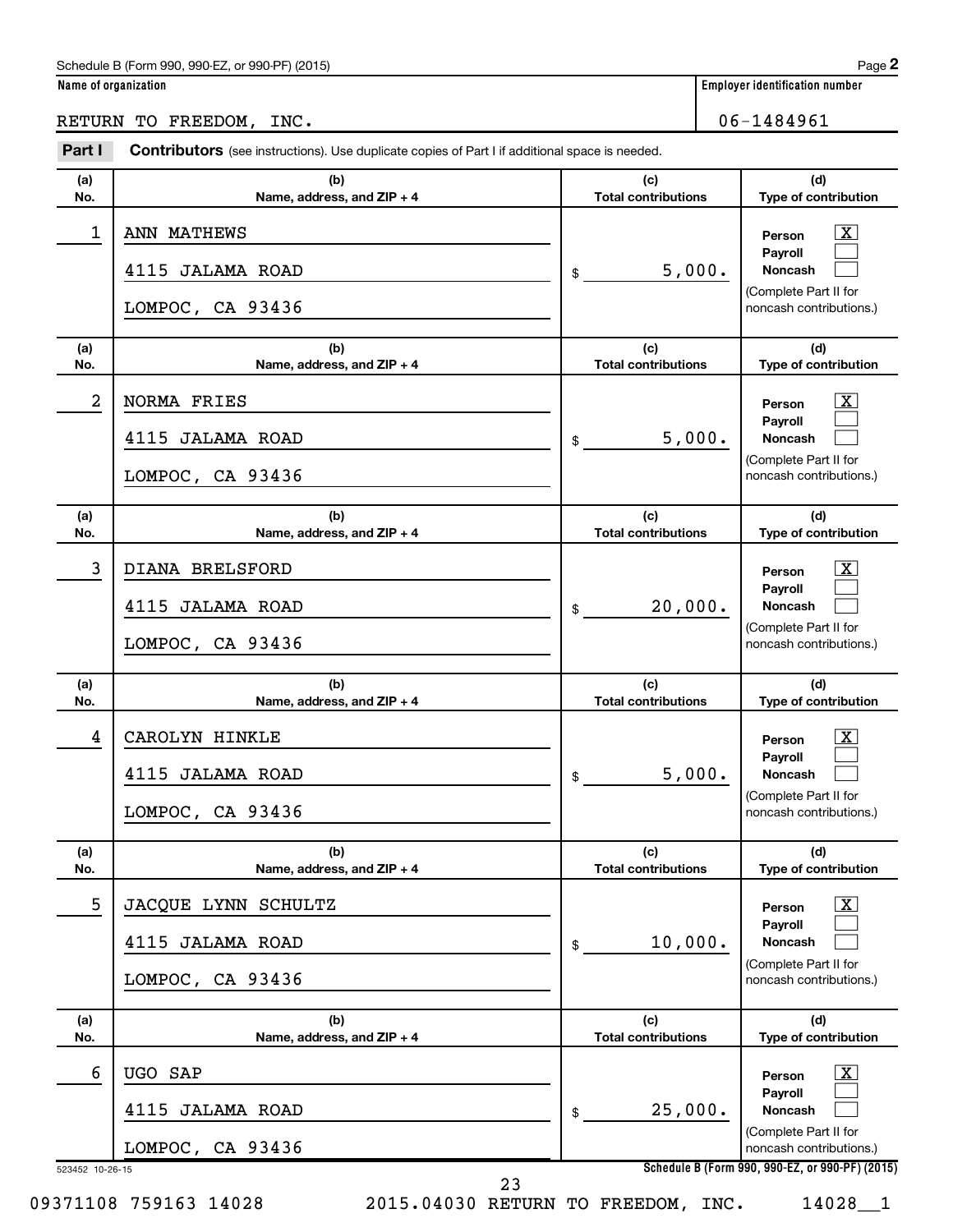#### Schedule B (Form 990, 990-EZ, or 990-PF) (2015)

| Name of organization |
|----------------------|
|----------------------|

# RETURN TO FREEDOM, INC. 06-1484961

| (b)<br>Name, address, and ZIP + 4                                 | <b>Contributors</b> (see instructions). Use duplicate copies of Part I if additional space is needed. |                                                                                                                    |
|-------------------------------------------------------------------|-------------------------------------------------------------------------------------------------------|--------------------------------------------------------------------------------------------------------------------|
|                                                                   | (c)<br><b>Total contributions</b>                                                                     | (d)<br>Type of contribution                                                                                        |
| MOZELLE SUKUT<br>4115 JALAMA ROAD<br>LOMPOC, CA 93436             | 5,000.<br>\$                                                                                          | $\overline{\text{X}}$<br>Person<br>Payroll<br>Noncash<br>(Complete Part II for<br>noncash contributions.)          |
| (b)<br>Name, address, and ZIP + 4                                 | (c)<br><b>Total contributions</b>                                                                     | (d)<br>Type of contribution                                                                                        |
| <b>MARA KERR</b><br>4115 JALAMA ROAD<br>LOMPOC, CA 93436          | 5,000.<br>\$                                                                                          | $\overline{\mathbf{X}}$<br>Person<br>Payroll<br><b>Noncash</b><br>(Complete Part II for<br>noncash contributions.) |
| (b)<br>Name, address, and ZIP + 4                                 | (c)<br><b>Total contributions</b>                                                                     | (d)<br>Type of contribution                                                                                        |
| KATHY SIMAS<br>4115<br><b>JALAMA ROAD</b><br>LOMPOC, CA 93436     | 5,000.<br>\$                                                                                          | $\boxed{\textbf{X}}$<br>Person<br>Payroll<br><b>Noncash</b><br>(Complete Part II for<br>noncash contributions.)    |
| (b)<br>Name, address, and ZIP + 4                                 | (c)<br><b>Total contributions</b>                                                                     | (d)<br>Type of contribution                                                                                        |
| PAUL W. DOLL<br>4115<br><b>JALAMA ROAD</b><br>LOMPOC, CA 93436    | 10,000.<br>\$                                                                                         | $\boxed{\textbf{X}}$<br>Person<br>Payroll<br><b>Noncash</b><br>(Complete Part II for<br>noncash contributions.)    |
| (b)<br>Name, address, and ZIP + 4                                 | (c)<br><b>Total contributions</b>                                                                     | (d)<br>Type of contribution                                                                                        |
| J. RISE RICHTER<br>4115<br><b>JALAMA ROAD</b><br>LOMPOC, CA 93436 | 20,000.<br>\$                                                                                         | $\boxed{\textbf{X}}$<br>Person<br>Payroll<br>Noncash<br>(Complete Part II for<br>noncash contributions.)           |
| (b)<br>Name, address, and ZIP + 4                                 | (c)<br><b>Total contributions</b>                                                                     | (d)<br>Type of contribution                                                                                        |
|                                                                   | 5,000.<br>\$                                                                                          | $\vert X \vert$<br>Person<br>Payroll<br>Noncash<br>(Complete Part II for<br>noncash contributions.)                |
|                                                                   | JOHN L. MCWILLIAMS<br><b>JALAMA ROAD</b>                                                              | LOMPOC, CA 93436                                                                                                   |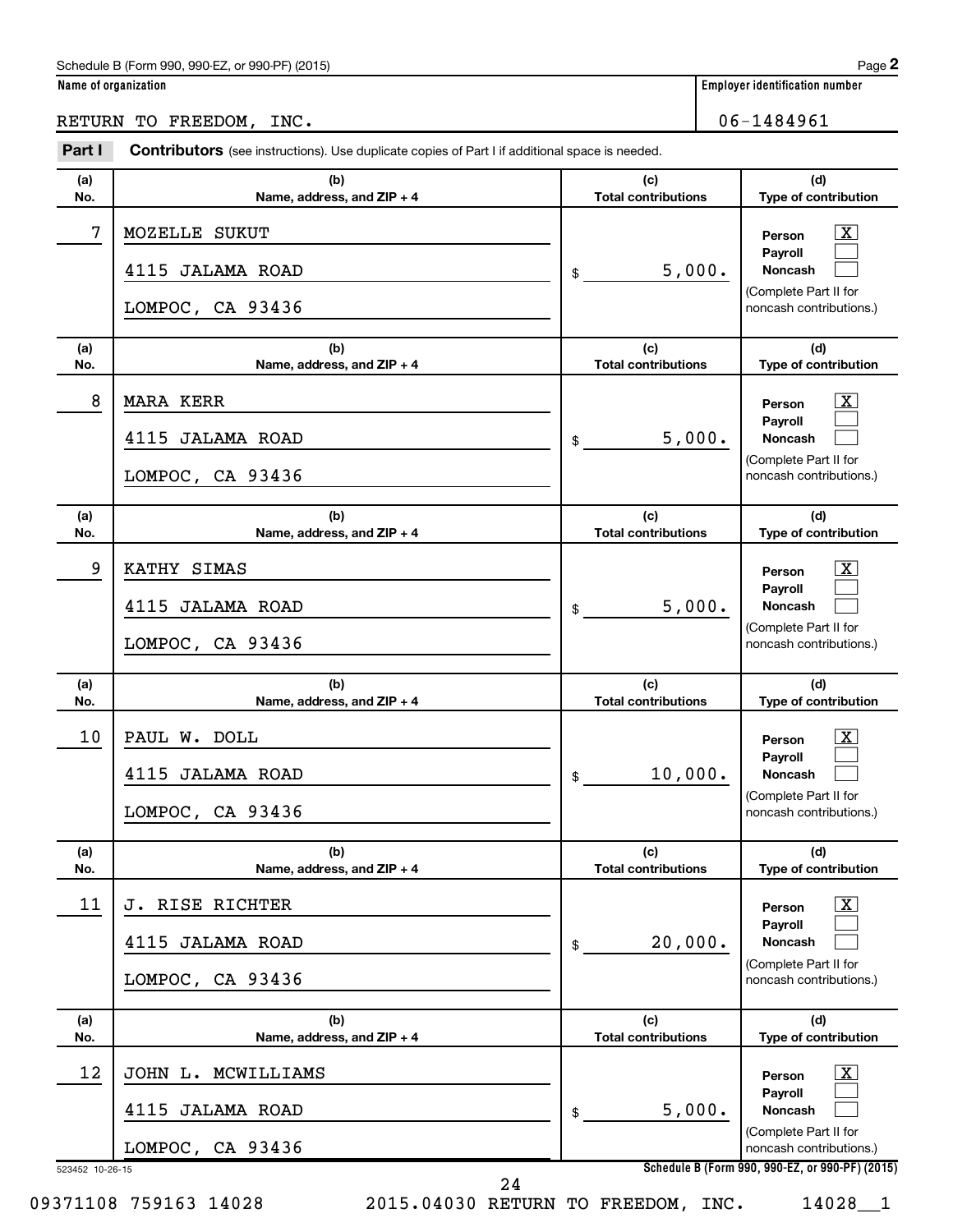RETURN TO FREEDOM, INC. 106-1484961

Part II Noncash Property (see instructions). Use duplicate copies of Part II if additional space is needed.

| (a)<br>No.<br>from<br>Part I | (b)<br>Description of noncash property given | (c)<br>FMV (or estimate)<br>(see instructions) | (d)<br>Date received                                       |
|------------------------------|----------------------------------------------|------------------------------------------------|------------------------------------------------------------|
|                              |                                              | \$                                             |                                                            |
| (a)<br>No.<br>from<br>Part I | (b)<br>Description of noncash property given | (c)<br>FMV (or estimate)<br>(see instructions) | (d)<br>Date received                                       |
|                              |                                              | \$                                             |                                                            |
| (a)<br>No.<br>from<br>Part I | (b)<br>Description of noncash property given | (c)<br>FMV (or estimate)<br>(see instructions) | (d)<br>Date received                                       |
|                              |                                              | \$                                             |                                                            |
| (a)<br>No.<br>from<br>Part I | (b)<br>Description of noncash property given | (c)<br>FMV (or estimate)<br>(see instructions) | (d)<br>Date received                                       |
|                              |                                              | \$                                             |                                                            |
| (a)<br>No.<br>from<br>Part I | (b)<br>Description of noncash property given | (c)<br>FMV (or estimate)<br>(see instructions) | (d)<br>Date received                                       |
|                              |                                              | \$                                             |                                                            |
| (a)<br>No.<br>from<br>Part I | (b)<br>Description of noncash property given | (c)<br>FMV (or estimate)<br>(see instructions) | (d)<br>Date received                                       |
|                              |                                              | \$                                             |                                                            |
| 523453 10-26-15              | 25<br>09371108 759163 14028                  | 2015.04030 RETURN TO FREEDOM, INC.             | Schedule B (Form 990, 990-EZ, or 990-PF) (2015)<br>14028_1 |

**3**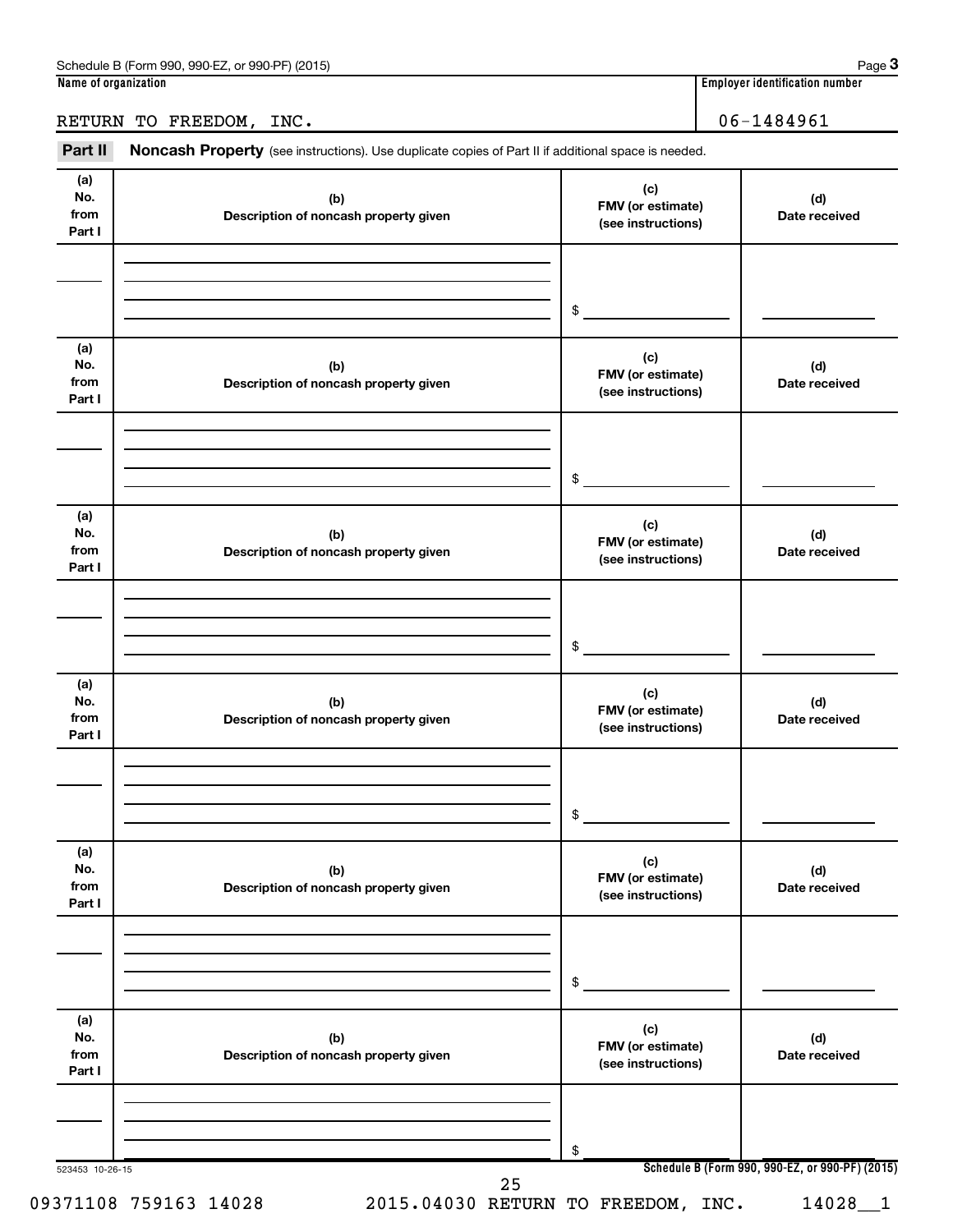| Name of organization      |                                                                                                                                                                                                                                                                                 |                      | <b>Employer identification number</b>                                                                                                                               |  |  |  |  |  |
|---------------------------|---------------------------------------------------------------------------------------------------------------------------------------------------------------------------------------------------------------------------------------------------------------------------------|----------------------|---------------------------------------------------------------------------------------------------------------------------------------------------------------------|--|--|--|--|--|
| Part III                  | RETURN TO FREEDOM, INC.                                                                                                                                                                                                                                                         |                      | 06-1484961<br>Exclusively religious, charitable, etc., contributions to organizations described in section 501(c)(7), (8), or (10) that total more than \$1,000 for |  |  |  |  |  |
|                           | the year from any one contributor. Complete columns (a) through (e) and the following line entry. For organizations<br>completing Part III, enter the total of exclusively religious, charitable, etc., contributions of \$1,000 or less for the year. (Enter this info. once.) |                      |                                                                                                                                                                     |  |  |  |  |  |
|                           | Use duplicate copies of Part III if additional space is needed.                                                                                                                                                                                                                 |                      |                                                                                                                                                                     |  |  |  |  |  |
| (a) No.<br>from<br>Part I | (b) Purpose of gift                                                                                                                                                                                                                                                             | (c) Use of gift      | (d) Description of how gift is held                                                                                                                                 |  |  |  |  |  |
|                           |                                                                                                                                                                                                                                                                                 | (e) Transfer of gift |                                                                                                                                                                     |  |  |  |  |  |
|                           | Transferee's name, address, and ZIP + 4                                                                                                                                                                                                                                         |                      | Relationship of transferor to transferee                                                                                                                            |  |  |  |  |  |
| (a) No.<br>from<br>Part I | (b) Purpose of gift                                                                                                                                                                                                                                                             | (c) Use of gift      | (d) Description of how gift is held                                                                                                                                 |  |  |  |  |  |
|                           |                                                                                                                                                                                                                                                                                 |                      |                                                                                                                                                                     |  |  |  |  |  |
|                           | (e) Transfer of gift                                                                                                                                                                                                                                                            |                      |                                                                                                                                                                     |  |  |  |  |  |
|                           | Transferee's name, address, and ZIP + 4                                                                                                                                                                                                                                         |                      | Relationship of transferor to transferee                                                                                                                            |  |  |  |  |  |
|                           |                                                                                                                                                                                                                                                                                 |                      |                                                                                                                                                                     |  |  |  |  |  |
| (a) No.<br>from<br>Part I | (b) Purpose of gift                                                                                                                                                                                                                                                             | (c) Use of gift      | (d) Description of how gift is held                                                                                                                                 |  |  |  |  |  |
|                           |                                                                                                                                                                                                                                                                                 |                      |                                                                                                                                                                     |  |  |  |  |  |
|                           |                                                                                                                                                                                                                                                                                 | (e) Transfer of gift |                                                                                                                                                                     |  |  |  |  |  |
|                           | Transferee's name, address, and ZIP + 4                                                                                                                                                                                                                                         |                      | Relationship of transferor to transferee                                                                                                                            |  |  |  |  |  |
| (a) No.<br>from<br>Part I | (b) Purpose of gift                                                                                                                                                                                                                                                             | (c) Use of gift      | (d) Description of how gift is held                                                                                                                                 |  |  |  |  |  |
|                           |                                                                                                                                                                                                                                                                                 |                      |                                                                                                                                                                     |  |  |  |  |  |
|                           | (e) Transfer of gift                                                                                                                                                                                                                                                            |                      |                                                                                                                                                                     |  |  |  |  |  |
|                           | Transferee's name, address, and ZIP + 4                                                                                                                                                                                                                                         |                      | Relationship of transferor to transferee                                                                                                                            |  |  |  |  |  |
|                           |                                                                                                                                                                                                                                                                                 |                      |                                                                                                                                                                     |  |  |  |  |  |
| 523454 10-26-15           |                                                                                                                                                                                                                                                                                 | 26                   | Schedule B (Form 990, 990-EZ, or 990-PF) (2015)                                                                                                                     |  |  |  |  |  |

09371108 759163 14028 2015.04030 RETURN TO FREEDOM, INC. 14028\_1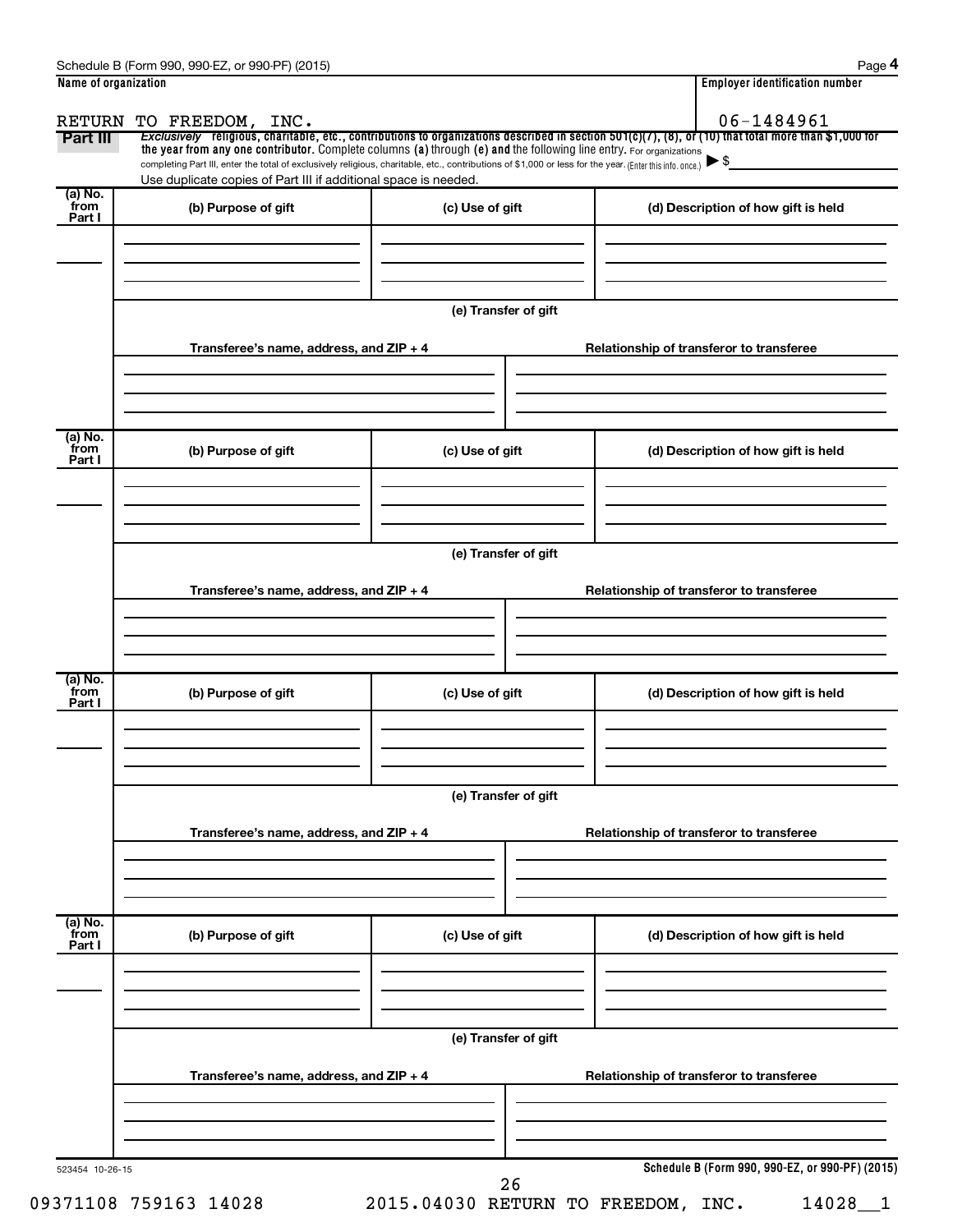|                      |                                                        |                                                                                                        |                                                                                                                                                                                                                                                                                                            |          | OMB No. 1545-0047                     |
|----------------------|--------------------------------------------------------|--------------------------------------------------------------------------------------------------------|------------------------------------------------------------------------------------------------------------------------------------------------------------------------------------------------------------------------------------------------------------------------------------------------------------|----------|---------------------------------------|
|                      | <b>SCHEDULE D</b><br>(Form 990)                        |                                                                                                        | <b>Supplemental Financial Statements</b><br>Complete if the organization answered "Yes" on Form 990,                                                                                                                                                                                                       |          |                                       |
|                      |                                                        |                                                                                                        | Part IV, line 6, 7, 8, 9, 10, 11a, 11b, 11c, 11d, 11e, 11f, 12a, or 12b.                                                                                                                                                                                                                                   |          | <b>Open to Public</b>                 |
|                      | Department of the Treasury<br>Internal Revenue Service |                                                                                                        | Attach to Form 990.<br>Information about Schedule D (Form 990) and its instructions is at www.irs.gov/form990.                                                                                                                                                                                             |          | Inspection                            |
|                      | Name of the organization                               |                                                                                                        |                                                                                                                                                                                                                                                                                                            |          | <b>Employer identification number</b> |
|                      |                                                        | RETURN TO FREEDOM, INC.                                                                                |                                                                                                                                                                                                                                                                                                            |          | 06-1484961                            |
| Part I               |                                                        | organization answered "Yes" on Form 990, Part IV, line 6.                                              | Organizations Maintaining Donor Advised Funds or Other Similar Funds or Accounts. Complete if the                                                                                                                                                                                                          |          |                                       |
|                      |                                                        |                                                                                                        | (a) Donor advised funds                                                                                                                                                                                                                                                                                    |          | (b) Funds and other accounts          |
| 1                    |                                                        |                                                                                                        |                                                                                                                                                                                                                                                                                                            |          |                                       |
| 2                    |                                                        | Aggregate value of contributions to (during year)                                                      |                                                                                                                                                                                                                                                                                                            |          |                                       |
| З                    |                                                        | Aggregate value of grants from (during year)                                                           |                                                                                                                                                                                                                                                                                                            |          |                                       |
| 4                    |                                                        |                                                                                                        |                                                                                                                                                                                                                                                                                                            |          |                                       |
| 5                    |                                                        |                                                                                                        | Did the organization inform all donors and donor advisors in writing that the assets held in donor advised funds                                                                                                                                                                                           |          |                                       |
|                      |                                                        |                                                                                                        |                                                                                                                                                                                                                                                                                                            |          | Yes<br>No                             |
| 6                    |                                                        |                                                                                                        | Did the organization inform all grantees, donors, and donor advisors in writing that grant funds can be used only<br>for charitable purposes and not for the benefit of the donor or donor advisor, or for any other purpose conferring                                                                    |          |                                       |
|                      | impermissible private benefit?                         |                                                                                                        |                                                                                                                                                                                                                                                                                                            |          | Yes<br>No                             |
|                      | Part II                                                |                                                                                                        | Conservation Easements. Complete if the organization answered "Yes" on Form 990, Part IV, line 7.                                                                                                                                                                                                          |          |                                       |
| 1.                   |                                                        | Purpose(s) of conservation easements held by the organization (check all that apply).                  |                                                                                                                                                                                                                                                                                                            |          |                                       |
|                      |                                                        | Preservation of land for public use (e.g., recreation or education)                                    | Preservation of a historically important land area                                                                                                                                                                                                                                                         |          |                                       |
|                      |                                                        | Protection of natural habitat                                                                          | Preservation of a certified historic structure                                                                                                                                                                                                                                                             |          |                                       |
|                      |                                                        | Preservation of open space                                                                             |                                                                                                                                                                                                                                                                                                            |          |                                       |
| 2                    |                                                        |                                                                                                        | Complete lines 2a through 2d if the organization held a qualified conservation contribution in the form of a conservation easement on the last                                                                                                                                                             |          |                                       |
|                      | day of the tax year.                                   |                                                                                                        |                                                                                                                                                                                                                                                                                                            |          | Held at the End of the Tax Year       |
| а                    |                                                        |                                                                                                        |                                                                                                                                                                                                                                                                                                            | 2a       |                                       |
| b                    |                                                        | Total acreage restricted by conservation easements                                                     | Number of conservation easements on a certified historic structure included in (a) manufacture included in (a)                                                                                                                                                                                             | 2b<br>2c |                                       |
| d                    |                                                        |                                                                                                        | Number of conservation easements included in (c) acquired after 8/17/06, and not on a historic structure                                                                                                                                                                                                   |          |                                       |
|                      |                                                        |                                                                                                        | listed in the National Register [111] Marshall Register [11] Marshall Register [11] Marshall Register [11] Marshall Register [11] Marshall Register [11] Marshall Register [11] Marshall Register [11] Marshall Register [11]                                                                              | 2d       |                                       |
| 3                    |                                                        |                                                                                                        | Number of conservation easements modified, transferred, released, extinguished, or terminated by the organization during the tax                                                                                                                                                                           |          |                                       |
|                      | $year \triangleright$                                  |                                                                                                        |                                                                                                                                                                                                                                                                                                            |          |                                       |
| 4                    |                                                        | Number of states where property subject to conservation easement is located >                          |                                                                                                                                                                                                                                                                                                            |          |                                       |
| 5                    |                                                        | Does the organization have a written policy regarding the periodic monitoring, inspection, handling of |                                                                                                                                                                                                                                                                                                            |          |                                       |
|                      |                                                        | violations, and enforcement of the conservation easements it holds?                                    |                                                                                                                                                                                                                                                                                                            |          | Yes<br>No                             |
| 6                    |                                                        |                                                                                                        | Staff and volunteer hours devoted to monitoring, inspecting, handling of violations, and enforcing conservation easements during the year                                                                                                                                                                  |          |                                       |
| 7                    |                                                        |                                                                                                        | Amount of expenses incurred in monitoring, inspecting, handling of violations, and enforcing conservation easements during the year                                                                                                                                                                        |          |                                       |
|                      | $\blacktriangleright$ \$                               |                                                                                                        |                                                                                                                                                                                                                                                                                                            |          |                                       |
| 8                    |                                                        |                                                                                                        | Does each conservation easement reported on line 2(d) above satisfy the requirements of section 170(h)(4)(B)(i)                                                                                                                                                                                            |          |                                       |
|                      |                                                        |                                                                                                        |                                                                                                                                                                                                                                                                                                            |          | <b>No</b><br>Yes                      |
| 9                    |                                                        |                                                                                                        | In Part XIII, describe how the organization reports conservation easements in its revenue and expense statement, and balance sheet, and                                                                                                                                                                    |          |                                       |
|                      |                                                        |                                                                                                        | include, if applicable, the text of the footnote to the organization's financial statements that describes the organization's accounting for                                                                                                                                                               |          |                                       |
|                      | conservation easements.                                |                                                                                                        |                                                                                                                                                                                                                                                                                                            |          |                                       |
|                      | Part III                                               | Complete if the organization answered "Yes" on Form 990, Part IV, line 8.                              | Organizations Maintaining Collections of Art, Historical Treasures, or Other Similar Assets.                                                                                                                                                                                                               |          |                                       |
|                      |                                                        |                                                                                                        |                                                                                                                                                                                                                                                                                                            |          |                                       |
|                      |                                                        |                                                                                                        | 1a If the organization elected, as permitted under SFAS 116 (ASC 958), not to report in its revenue statement and balance sheet works of art,<br>historical treasures, or other similar assets held for public exhibition, education, or research in furtherance of public service, provide, in Part XIII, |          |                                       |
|                      |                                                        | the text of the footnote to its financial statements that describes these items.                       |                                                                                                                                                                                                                                                                                                            |          |                                       |
|                      |                                                        |                                                                                                        | b If the organization elected, as permitted under SFAS 116 (ASC 958), to report in its revenue statement and balance sheet works of art, historical                                                                                                                                                        |          |                                       |
|                      |                                                        |                                                                                                        | treasures, or other similar assets held for public exhibition, education, or research in furtherance of public service, provide the following amounts                                                                                                                                                      |          |                                       |
|                      | relating to these items:                               |                                                                                                        |                                                                                                                                                                                                                                                                                                            |          |                                       |
|                      |                                                        |                                                                                                        |                                                                                                                                                                                                                                                                                                            |          |                                       |
|                      |                                                        |                                                                                                        |                                                                                                                                                                                                                                                                                                            |          | $\blacktriangleright$ \$              |
| 2                    |                                                        |                                                                                                        | If the organization received or held works of art, historical treasures, or other similar assets for financial gain, provide                                                                                                                                                                               |          |                                       |
|                      |                                                        | the following amounts required to be reported under SFAS 116 (ASC 958) relating to these items:        |                                                                                                                                                                                                                                                                                                            |          |                                       |
| а                    |                                                        |                                                                                                        |                                                                                                                                                                                                                                                                                                            | -\$      |                                       |
|                      |                                                        | LHA For Paperwork Reduction Act Notice, see the Instructions for Form 990.                             |                                                                                                                                                                                                                                                                                                            |          | Schedule D (Form 990) 2015            |
| 532051<br>$11-02-15$ |                                                        |                                                                                                        |                                                                                                                                                                                                                                                                                                            |          |                                       |
|                      |                                                        |                                                                                                        | 27                                                                                                                                                                                                                                                                                                         |          |                                       |

09371108 759163 14028 2015.04030 RETURN TO FREEDOM, INC. 14028\_1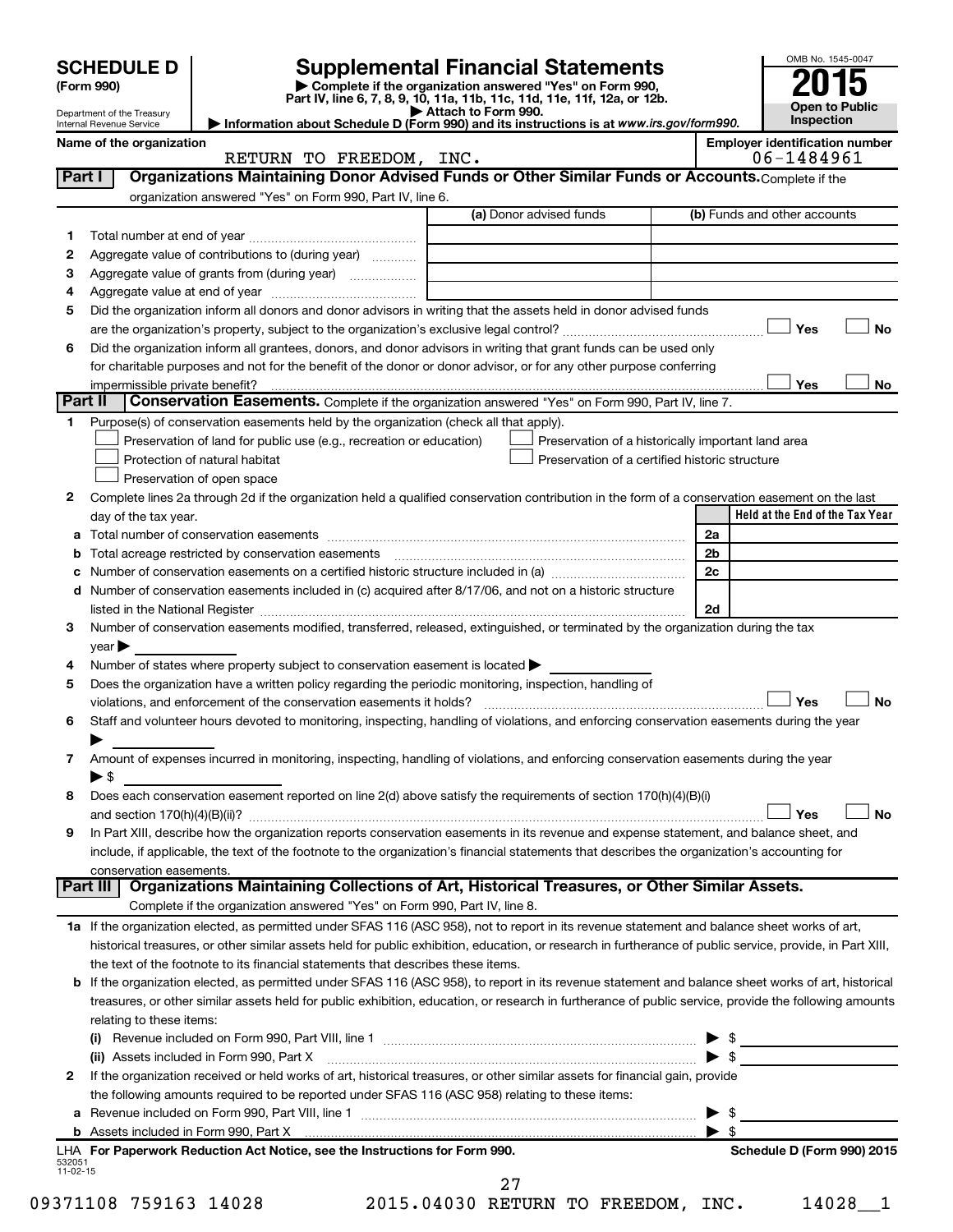|        | Schedule D (Form 990) 2015                                                                                                                                                                                                    | RETURN TO FREEDOM, INC. |                |                                                                                                                                                                                                                                |                 | $06 - 1484961$ Page 2                      |                |          |                   |
|--------|-------------------------------------------------------------------------------------------------------------------------------------------------------------------------------------------------------------------------------|-------------------------|----------------|--------------------------------------------------------------------------------------------------------------------------------------------------------------------------------------------------------------------------------|-----------------|--------------------------------------------|----------------|----------|-------------------|
|        | Part III<br>Organizations Maintaining Collections of Art, Historical Treasures, or Other Similar Assets (continued)                                                                                                           |                         |                |                                                                                                                                                                                                                                |                 |                                            |                |          |                   |
| 3      | Using the organization's acquisition, accession, and other records, check any of the following that are a significant use of its collection items                                                                             |                         |                |                                                                                                                                                                                                                                |                 |                                            |                |          |                   |
|        | (check all that apply):                                                                                                                                                                                                       |                         |                |                                                                                                                                                                                                                                |                 |                                            |                |          |                   |
| a      | Public exhibition                                                                                                                                                                                                             | d                       |                | Loan or exchange programs                                                                                                                                                                                                      |                 |                                            |                |          |                   |
| b      | Scholarly research                                                                                                                                                                                                            | e                       |                | Other the contract of the contract of the contract of the contract of the contract of the contract of the contract of the contract of the contract of the contract of the contract of the contract of the contract of the cont |                 |                                            |                |          |                   |
| с      | Preservation for future generations                                                                                                                                                                                           |                         |                |                                                                                                                                                                                                                                |                 |                                            |                |          |                   |
| 4      | Provide a description of the organization's collections and explain how they further the organization's exempt purpose in Part XIII.                                                                                          |                         |                |                                                                                                                                                                                                                                |                 |                                            |                |          |                   |
| 5      | During the year, did the organization solicit or receive donations of art, historical treasures, or other similar assets                                                                                                      |                         |                |                                                                                                                                                                                                                                |                 |                                            |                |          |                   |
|        |                                                                                                                                                                                                                               |                         |                |                                                                                                                                                                                                                                |                 |                                            | Yes            |          | No                |
|        | Part IV<br>Escrow and Custodial Arrangements. Complete if the organization answered "Yes" on Form 990, Part IV, line 9, or                                                                                                    |                         |                |                                                                                                                                                                                                                                |                 |                                            |                |          |                   |
|        | reported an amount on Form 990, Part X, line 21.                                                                                                                                                                              |                         |                |                                                                                                                                                                                                                                |                 |                                            |                |          |                   |
|        | 1a Is the organization an agent, trustee, custodian or other intermediary for contributions or other assets not included                                                                                                      |                         |                |                                                                                                                                                                                                                                |                 |                                            |                |          | $\overline{X}$ No |
|        |                                                                                                                                                                                                                               |                         |                |                                                                                                                                                                                                                                |                 |                                            | Yes            |          |                   |
|        | b If "Yes," explain the arrangement in Part XIII and complete the following table:                                                                                                                                            |                         |                |                                                                                                                                                                                                                                |                 |                                            |                |          |                   |
|        |                                                                                                                                                                                                                               |                         |                |                                                                                                                                                                                                                                |                 |                                            | Amount         |          |                   |
|        |                                                                                                                                                                                                                               |                         |                |                                                                                                                                                                                                                                | 1c              |                                            |                |          |                   |
|        |                                                                                                                                                                                                                               |                         |                |                                                                                                                                                                                                                                | 1d              |                                            |                |          |                   |
|        | e Distributions during the year manufactured and continuum control of the control of the control of the state of the control of the control of the control of the control of the control of the control of the control of the |                         |                |                                                                                                                                                                                                                                | 1e              |                                            |                |          |                   |
| f.     |                                                                                                                                                                                                                               |                         |                |                                                                                                                                                                                                                                | 1f              |                                            |                |          |                   |
|        | 2a Did the organization include an amount on Form 990, Part X, line 21, for escrow or custodial account liability?                                                                                                            |                         |                |                                                                                                                                                                                                                                |                 |                                            | Yes            |          | No                |
|        | <b>b</b> If "Yes," explain the arrangement in Part XIII. Check here if the explanation has been provided on Part XIII                                                                                                         |                         |                |                                                                                                                                                                                                                                |                 |                                            |                |          |                   |
| Part V | Endowment Funds. Complete if the organization answered "Yes" on Form 990, Part IV, line 10.                                                                                                                                   |                         |                |                                                                                                                                                                                                                                |                 |                                            |                |          |                   |
|        |                                                                                                                                                                                                                               | (a) Current year        | (b) Prior year | (c) Two years back                                                                                                                                                                                                             |                 | (d) Three years back   (e) Four years back |                |          |                   |
|        | 1a Beginning of year balance                                                                                                                                                                                                  | 951,182.                | 710,145.       | 640,779.                                                                                                                                                                                                                       |                 | 573,955.                                   |                | 598,838. |                   |
|        |                                                                                                                                                                                                                               |                         | 197,895.       |                                                                                                                                                                                                                                |                 |                                            |                |          |                   |
|        | c Net investment earnings, gains, and losses                                                                                                                                                                                  | $-35,914.$              | 43, 142.       | 69,366.                                                                                                                                                                                                                        |                 | 66,824.                                    |                |          | $-24,883.$        |
|        |                                                                                                                                                                                                                               |                         |                |                                                                                                                                                                                                                                |                 |                                            |                |          |                   |
|        | e Other expenditures for facilities                                                                                                                                                                                           |                         |                |                                                                                                                                                                                                                                |                 |                                            |                |          |                   |
|        | and programs                                                                                                                                                                                                                  |                         |                |                                                                                                                                                                                                                                |                 |                                            |                |          |                   |
| f.     | Administrative expenses                                                                                                                                                                                                       |                         |                |                                                                                                                                                                                                                                |                 |                                            |                |          |                   |
| g      | End of year balance <i>manually contained</i>                                                                                                                                                                                 | 915, 268.               | 951,182.       | 710, 145.                                                                                                                                                                                                                      |                 | 640,779.                                   |                |          | 573,955.          |
| 2      | Provide the estimated percentage of the current year end balance (line 1g, column (a)) held as:                                                                                                                               |                         |                |                                                                                                                                                                                                                                |                 |                                            |                |          |                   |
| a      | Board designated or quasi-endowment                                                                                                                                                                                           | 78.00                   | %              |                                                                                                                                                                                                                                |                 |                                            |                |          |                   |
|        | 22.00<br><b>b</b> Permanent endowment $\blacktriangleright$                                                                                                                                                                   | %                       |                |                                                                                                                                                                                                                                |                 |                                            |                |          |                   |
|        | c Temporarily restricted endowment $\blacktriangleright$                                                                                                                                                                      | %                       |                |                                                                                                                                                                                                                                |                 |                                            |                |          |                   |
|        | The percentages on lines 2a, 2b, and 2c should equal 100%.                                                                                                                                                                    |                         |                |                                                                                                                                                                                                                                |                 |                                            |                |          |                   |
|        | 3a Are there endowment funds not in the possession of the organization that are held and administered for the organization                                                                                                    |                         |                |                                                                                                                                                                                                                                |                 |                                            |                |          |                   |
|        | by:                                                                                                                                                                                                                           |                         |                |                                                                                                                                                                                                                                |                 |                                            |                | Yes      | No<br>х           |
|        | (i)                                                                                                                                                                                                                           |                         |                |                                                                                                                                                                                                                                |                 |                                            | 3a(i)          |          |                   |
|        |                                                                                                                                                                                                                               |                         |                |                                                                                                                                                                                                                                |                 |                                            | 3a(ii)         |          | x                 |
|        |                                                                                                                                                                                                                               |                         |                |                                                                                                                                                                                                                                |                 |                                            | 3b             |          |                   |
| 4      | Describe in Part XIII the intended uses of the organization's endowment funds.                                                                                                                                                |                         |                |                                                                                                                                                                                                                                |                 |                                            |                |          |                   |
|        | Land, Buildings, and Equipment.<br><b>Part VI</b>                                                                                                                                                                             |                         |                |                                                                                                                                                                                                                                |                 |                                            |                |          |                   |
|        | Complete if the organization answered "Yes" on Form 990, Part IV, line 11a. See Form 990, Part X, line 10.                                                                                                                    |                         |                |                                                                                                                                                                                                                                |                 |                                            |                |          |                   |
|        | Description of property                                                                                                                                                                                                       | (a) Cost or other       |                | (b) Cost or other                                                                                                                                                                                                              | (c) Accumulated |                                            | (d) Book value |          |                   |
|        |                                                                                                                                                                                                                               | basis (investment)      |                | basis (other)                                                                                                                                                                                                                  | depreciation    |                                            |                |          |                   |
|        |                                                                                                                                                                                                                               |                         |                |                                                                                                                                                                                                                                |                 |                                            |                |          |                   |
|        |                                                                                                                                                                                                                               |                         |                |                                                                                                                                                                                                                                |                 |                                            |                |          |                   |
|        |                                                                                                                                                                                                                               |                         |                | 258,951.                                                                                                                                                                                                                       | 86,719.         |                                            |                | 172,232. |                   |
|        |                                                                                                                                                                                                                               |                         |                | 178,015.                                                                                                                                                                                                                       | 99,277.         |                                            |                | 78,738.  |                   |
|        |                                                                                                                                                                                                                               |                         |                |                                                                                                                                                                                                                                |                 |                                            |                |          |                   |
|        | Total. Add lines 1a through 1e. (Column (d) must equal Form 990, Part X, column (B), line 10c.)                                                                                                                               |                         |                |                                                                                                                                                                                                                                |                 |                                            |                | 250,970. |                   |
|        |                                                                                                                                                                                                                               |                         |                |                                                                                                                                                                                                                                |                 | Schedule D (Form 990) 2015                 |                |          |                   |

532052 09-21-15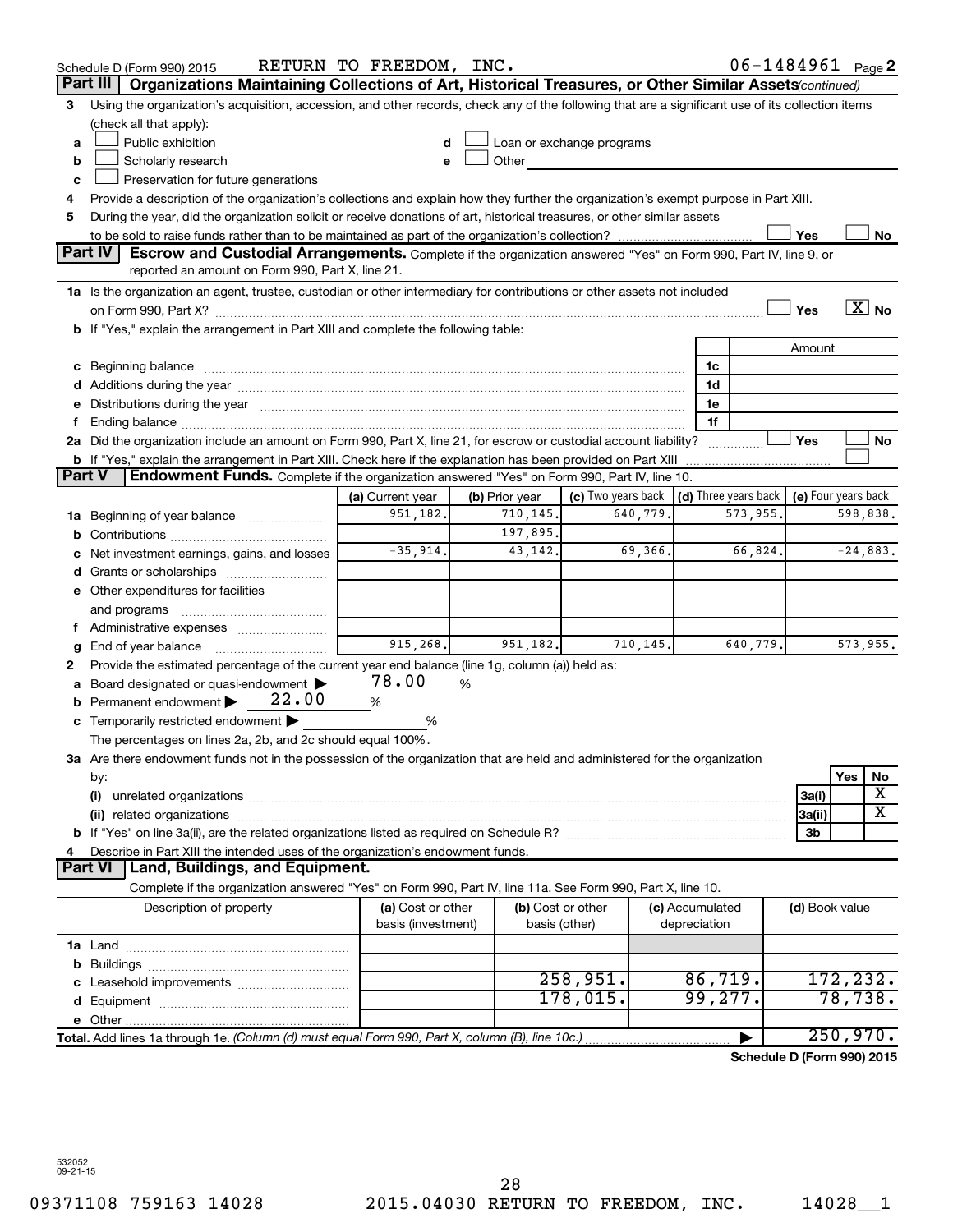| (a) Description of security or category (including name of security)                                              | Complete if the organization answered "Yes" on Form 990, Part IV, line 11b. See Form 990, Part X, line 12.<br>(b) Book value |                | (c) Method of valuation: Cost or end-of-year market value |
|-------------------------------------------------------------------------------------------------------------------|------------------------------------------------------------------------------------------------------------------------------|----------------|-----------------------------------------------------------|
| (1) Financial derivatives                                                                                         |                                                                                                                              |                |                                                           |
|                                                                                                                   |                                                                                                                              |                |                                                           |
| (3) Other                                                                                                         |                                                                                                                              |                |                                                           |
| (A)                                                                                                               |                                                                                                                              |                |                                                           |
| (B)                                                                                                               |                                                                                                                              |                |                                                           |
| (C)                                                                                                               |                                                                                                                              |                |                                                           |
| (D)                                                                                                               |                                                                                                                              |                |                                                           |
| (E)                                                                                                               |                                                                                                                              |                |                                                           |
| (F)                                                                                                               |                                                                                                                              |                |                                                           |
| (G)                                                                                                               |                                                                                                                              |                |                                                           |
| (H)                                                                                                               |                                                                                                                              |                |                                                           |
| <b>Total.</b> (Col. (b) must equal Form 990, Part X, col. (B) line 12.) $\blacktriangleright$                     |                                                                                                                              |                |                                                           |
| Part VIII Investments - Program Related.                                                                          |                                                                                                                              |                |                                                           |
| Complete if the organization answered "Yes" on Form 990, Part IV, line 11c. See Form 990, Part X, line 13.        |                                                                                                                              |                |                                                           |
| (a) Description of investment                                                                                     | (b) Book value                                                                                                               |                | (c) Method of valuation: Cost or end-of-year market value |
|                                                                                                                   |                                                                                                                              |                |                                                           |
| (1)                                                                                                               |                                                                                                                              |                |                                                           |
| (2)                                                                                                               |                                                                                                                              |                |                                                           |
| (3)                                                                                                               |                                                                                                                              |                |                                                           |
| (4)                                                                                                               |                                                                                                                              |                |                                                           |
| (5)                                                                                                               |                                                                                                                              |                |                                                           |
| (6)                                                                                                               |                                                                                                                              |                |                                                           |
| (7)                                                                                                               |                                                                                                                              |                |                                                           |
| (8)                                                                                                               |                                                                                                                              |                |                                                           |
| (9)                                                                                                               |                                                                                                                              |                |                                                           |
| <b>Other Assets.</b>                                                                                              |                                                                                                                              |                |                                                           |
| Complete if the organization answered "Yes" on Form 990, Part IV, line 11d. See Form 990, Part X, line 15.        | (a) Description                                                                                                              |                | (b) Book value                                            |
| (1)                                                                                                               |                                                                                                                              |                |                                                           |
| (2)                                                                                                               |                                                                                                                              |                |                                                           |
| (3)                                                                                                               |                                                                                                                              |                |                                                           |
| (4)                                                                                                               |                                                                                                                              |                |                                                           |
| (5)                                                                                                               |                                                                                                                              |                |                                                           |
| (6)                                                                                                               |                                                                                                                              |                |                                                           |
|                                                                                                                   |                                                                                                                              |                |                                                           |
| (7)                                                                                                               |                                                                                                                              |                |                                                           |
| <b>Total.</b> (Col. (b) must equal Form 990, Part X, col. (B) line 13.)<br>Part IX<br>(8)                         |                                                                                                                              |                |                                                           |
| (9)<br><b>Other Liabilities.</b>                                                                                  |                                                                                                                              |                |                                                           |
| Complete if the organization answered "Yes" on Form 990, Part IV, line 11e or 11f. See Form 990, Part X, line 25. |                                                                                                                              |                |                                                           |
| (a) Description of liability                                                                                      |                                                                                                                              | (b) Book value |                                                           |
| (1)<br>Federal income taxes                                                                                       |                                                                                                                              |                |                                                           |
| EQUIPMENT NOTE PAYABLE<br>(2)                                                                                     |                                                                                                                              | 31, 375.       |                                                           |
| (3)                                                                                                               |                                                                                                                              |                |                                                           |
| (4)                                                                                                               |                                                                                                                              |                |                                                           |
| (5)                                                                                                               |                                                                                                                              |                |                                                           |
| (6)                                                                                                               |                                                                                                                              |                |                                                           |
| (7)                                                                                                               |                                                                                                                              |                |                                                           |
| Total. (Column (b) must equal Form 990, Part X, col. (B) line 15.)<br>Part X<br>1.                                |                                                                                                                              |                |                                                           |
| (8)<br>(9)                                                                                                        |                                                                                                                              |                |                                                           |

532053 09-21-15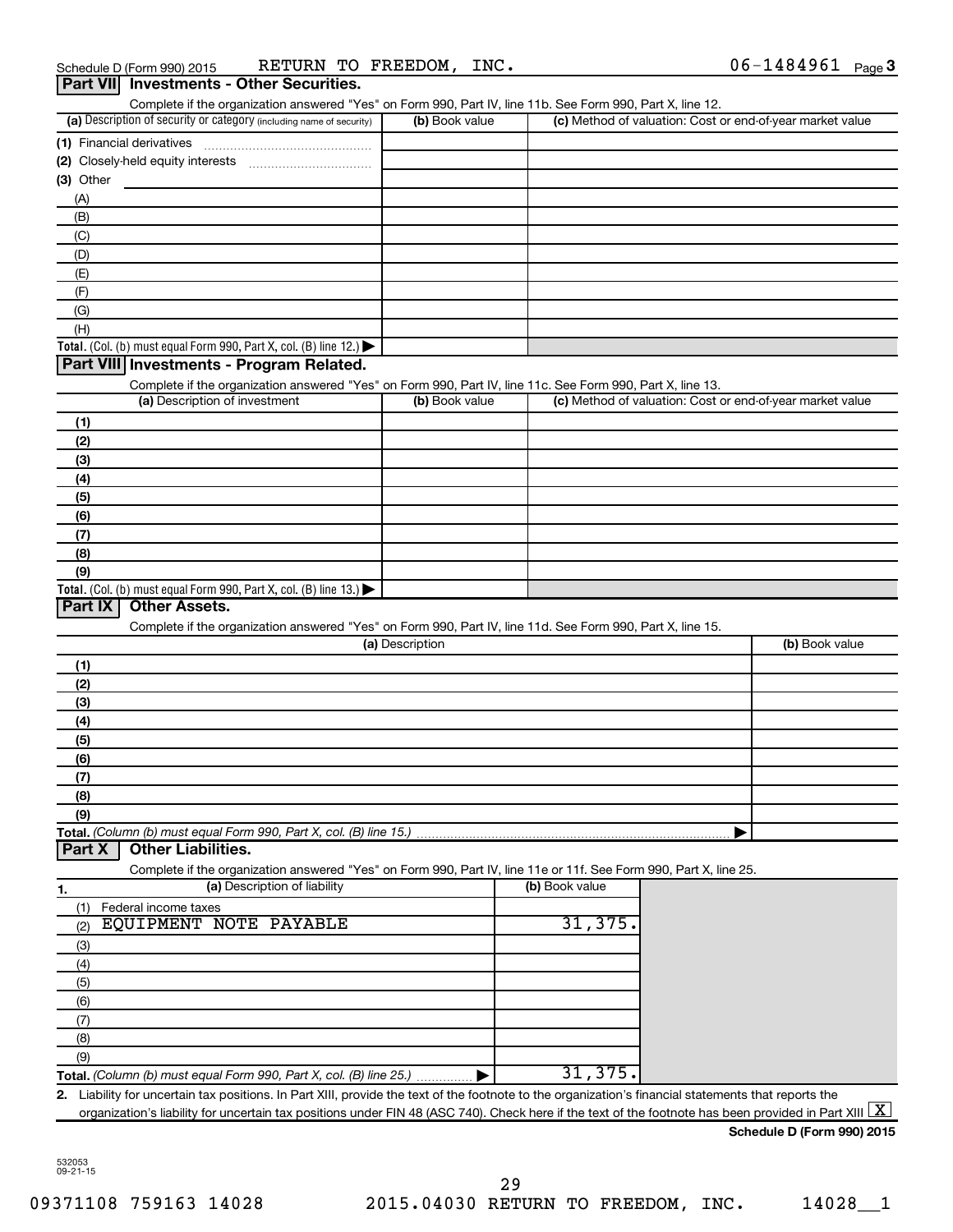|    | RETURN TO FREEDOM, INC.<br>Schedule D (Form 990) 2015                                                                                                                |                | $06 - 1484961$ Page 4 |
|----|----------------------------------------------------------------------------------------------------------------------------------------------------------------------|----------------|-----------------------|
|    | Reconciliation of Revenue per Audited Financial Statements With Revenue per Return.<br>Part XI                                                                       |                |                       |
|    | Complete if the organization answered "Yes" on Form 990, Part IV, line 12a.                                                                                          |                |                       |
| 1. | Total revenue, gains, and other support per audited financial statements [11] [11] Total revenue, [21] Total revenue of the support per audited financial statements |                | $\mathbf{1}$          |
| 2  | Amounts included on line 1 but not on Form 990, Part VIII, line 12:                                                                                                  |                |                       |
|    |                                                                                                                                                                      | 2a             |                       |
|    |                                                                                                                                                                      | 2 <sub>b</sub> |                       |
|    |                                                                                                                                                                      | 2c             |                       |
|    |                                                                                                                                                                      |                |                       |
|    | e Add lines 2a through 2d                                                                                                                                            |                | 2е                    |
| 3  |                                                                                                                                                                      |                | 3                     |
| 4  | Amounts included on Form 990, Part VIII, line 12, but not on line 1:                                                                                                 |                |                       |
| a  |                                                                                                                                                                      | 4a             |                       |
|    |                                                                                                                                                                      |                |                       |
|    | c Add lines 4a and 4b                                                                                                                                                |                | 4c                    |
| 5  |                                                                                                                                                                      |                | 5                     |
|    | Part XII   Reconciliation of Expenses per Audited Financial Statements With Expenses per Return.                                                                     |                |                       |
|    | Complete if the organization answered "Yes" on Form 990, Part IV, line 12a.                                                                                          |                |                       |
| 1  |                                                                                                                                                                      |                | $\mathbf{1}$          |
| 2  | Amounts included on line 1 but not on Form 990. Part IX, line 25:                                                                                                    |                |                       |
| a  |                                                                                                                                                                      | 2a             |                       |
|    |                                                                                                                                                                      | 2 <sub>b</sub> |                       |
|    |                                                                                                                                                                      | 2c             |                       |
|    |                                                                                                                                                                      |                |                       |
| е  |                                                                                                                                                                      |                | 2е                    |
| З  |                                                                                                                                                                      |                | 3                     |
|    | Amounts included on Form 990, Part IX, line 25, but not on line 1:                                                                                                   |                |                       |
|    |                                                                                                                                                                      | 4a             |                       |

**5 3 4c.**  *(This must equal Form 990, Part I, line 18.)* Total expenses. Add lines and **Part XIII Supplemental Information.**

**b** Other (Describe in Part XIII.) ~~~~~~~~~~~~~~~~~~~~~~~~~~

Provide the descriptions required for Part II, lines 3, 5, and 9; Part III, lines 1a and 4; Part IV, lines 1b and 2b; Part V, line 4; Part X, line 2; Part XI, lines 2d and 4b; and Part XII, lines 2d and 4b. Also complete this part to provide any additional information.

**4b**

**4c 5**

**c 4a 4b** Add lines and ~~~~~~~~~~~~~~~~~~~~~~~~~~~~~~~~~~~~~~~~~~~~~

## PART X, LINE 2:

| ADOPTED<br>ORGANIZATION HAS<br>ACCOUNTING<br><b>FOR</b><br>UNCERTAINTY<br>TAX<br>THE.<br>THE<br><b>INCOME</b><br>ΤN                    |
|----------------------------------------------------------------------------------------------------------------------------------------|
| THE<br>POSITIONS<br>CONTAINED<br>ACCOUNTING<br>PRINCIPLES<br>GENERALLY<br>ACCEPTED<br>WITHIN<br>ΤN                                     |
| $("GARP")$ .<br>GUIDANCE<br><b>STATES</b><br>AMERICA<br>THIS<br>REQUIRES<br>UNITED<br>ΟF<br>THE<br><b>EVALUATION</b>                   |
| POSITIONS<br>OR.<br>EXPECTED<br>TО<br>ВE<br>TAKEN<br>THE<br><b>COURSE</b><br>PREPARING<br>ΟF<br>TAX<br>TAKEN<br>ΙN<br>ΟF               |
| ORGANIZATION'S<br>CONSOLIDATED<br>FINANCIAL<br><b>STATEMENTS</b><br>TО<br>DETERMINE<br>WHETHER<br>THE                                  |
| POSITIONS<br>MORE<br>THAN<br><b>SUSTAINED</b><br>THE<br>ARE<br>LIKELY<br>NOT<br>OF<br><b>BEING</b><br>THE<br>TAX<br>BY                 |
| APPLICABLE<br>TAX AUTHORITY.<br>TAX POSITIONS<br>NOT<br><b>DEEMED</b><br>MEET<br>THE<br>MORE<br>TО                                     |
| RECORDED<br>THAN<br>NOT<br>THRESHOLD<br><b>WOULD</b><br>BE<br>AS<br>A<br>TAX<br><b>BENEFIT</b><br><b>EXPENSE</b><br>ΙN<br>LIKELY<br>0R |
| ORGANIZATION'S<br>CURRENT<br>YEAR.<br>MANAGEMENT<br>EVALUATED<br>THE<br>TAX POSITIONS<br>THE                                           |
| ORGANIZATION<br><b>UNCERTAIN</b><br>CONCLUDED<br>THAT<br>THE<br>HAD<br>TAKEN<br>TAX POSITIONS<br>NO<br>AND                             |
| <b>REQUIRE</b><br>ADJUSTMENT<br>OR.<br><b>DISCLOSURE</b><br>CONSOLIDATED<br>TО<br>ΙN<br>THE<br>FINANCIAL<br>THAT                       |
| 532054<br>Schedule D (Form 990) 2015<br>$09 - 21 - 15$<br>30                                                                           |
| 09371108<br>759163<br>14028<br>2015.04030<br>14028<br><b>RETURN</b><br>TО<br>FREEDOM,<br>INC.                                          |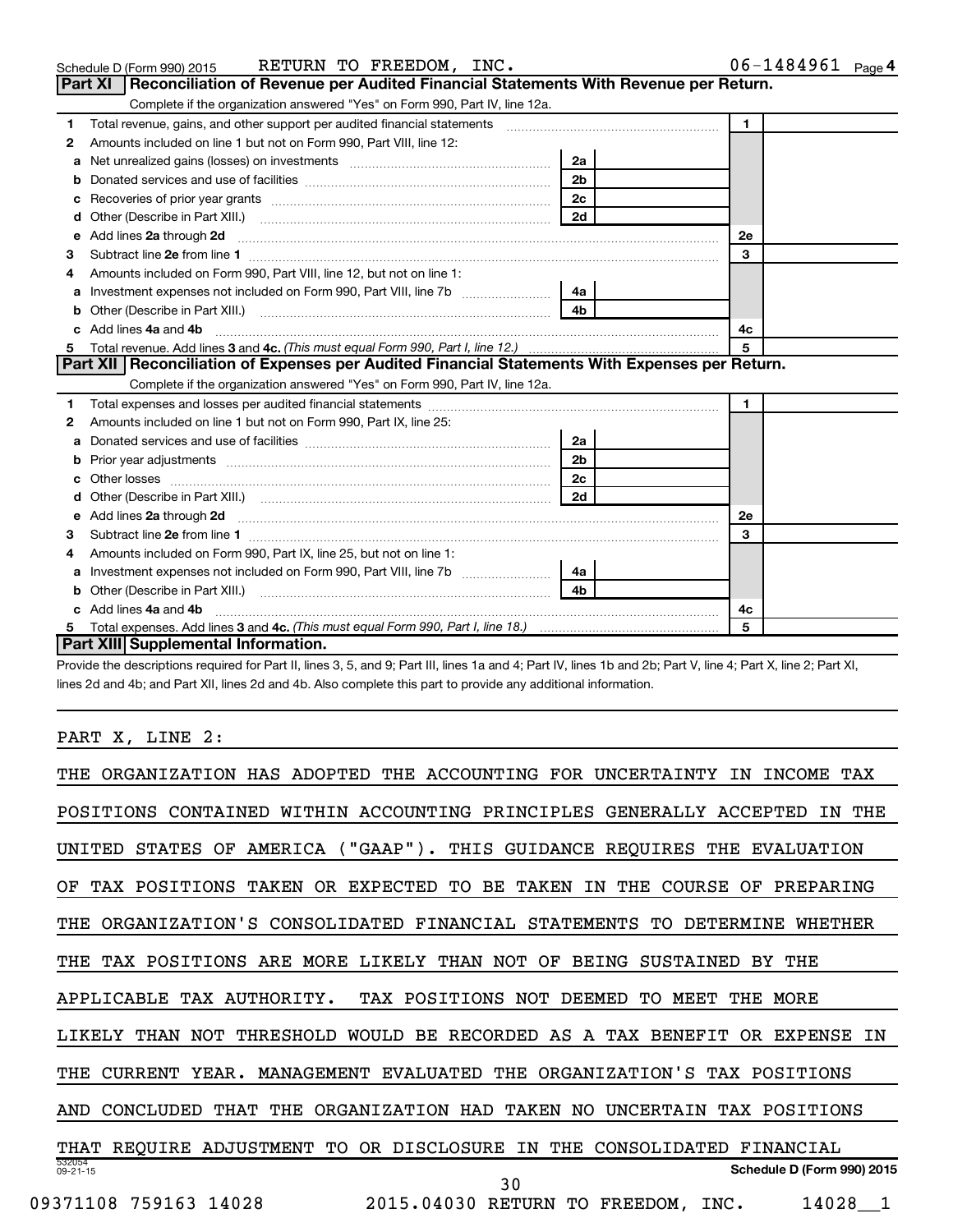STATEMENTS TO COMPLY WITH THE PROVISIONS OF THIS GUIDANCE.

HOWEVER, THE CONCLUSIONS REGARDING ACCOUNTING FOR UNCERTAINTY IN INCOME TAXES WILL BE SUBJECT TO REVIEW AND MAY BE ADJUSTED AT A LATER DATE BASED ON FACTORS INCLUDING, BUT NOT LIMITED TO, ONGOING ANALYSIS OF TAX LAWS, REGULATIONS, AND INTERPRETATIONS THEREOF.

THE ORGANIZATION FILES INCOME TAX RETURNS IN THE U.S. FEDERAL JURISDICTION AND IN THE STATE OF CALIFORNIA. THE ORGANIZATION IS NO LONGER SUBJECT TO U.S. FEDERAL TAX AUTHORITIES FOR THE YEARS BEFORE 2012 AND BY STATE OF CALIFORNIA TAX AUTHORITIES FOR YEARS BEFORE 2011.

**Schedule D (Form 990) 2015**

532055 09-21-15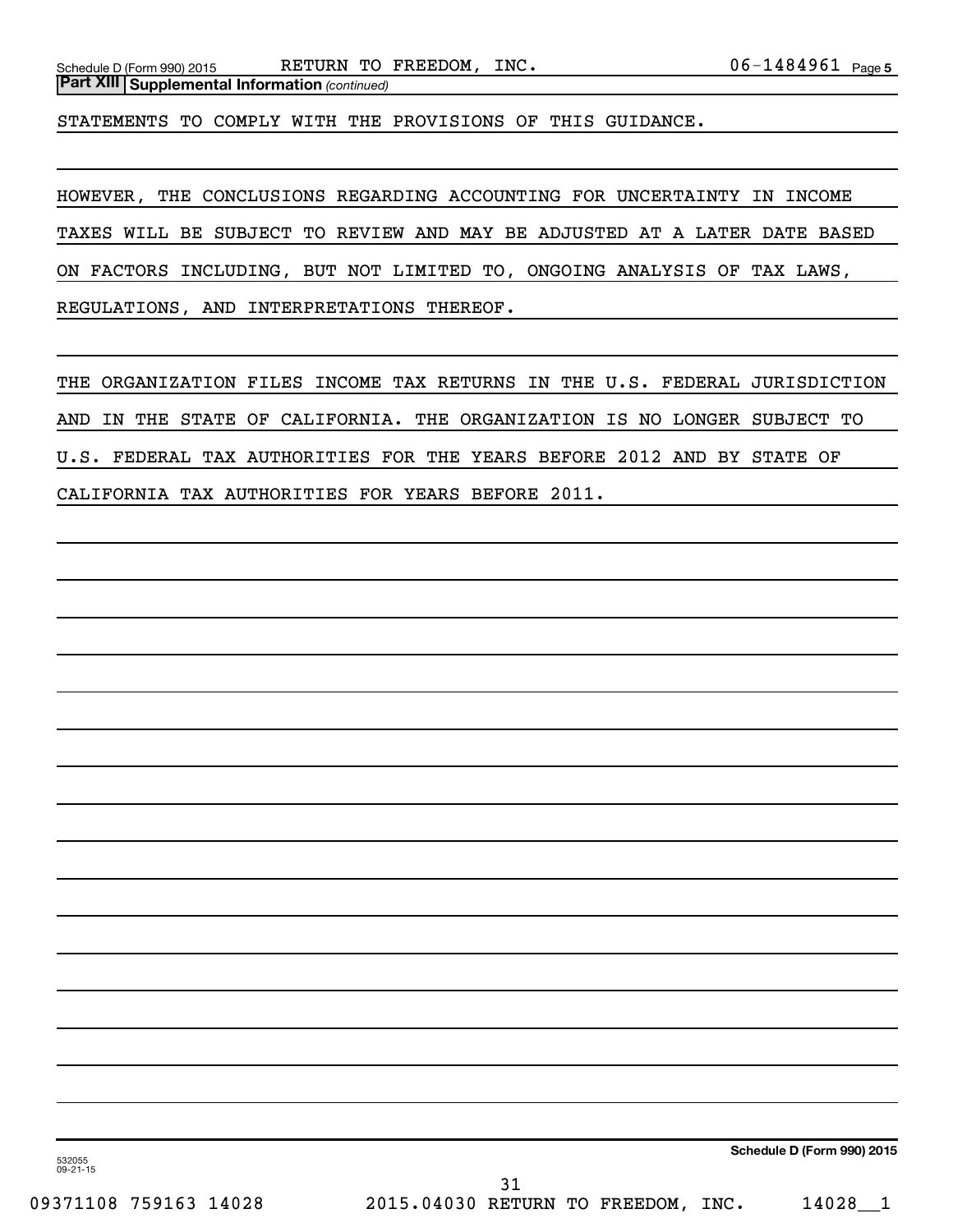| <b>SCHEDULE G</b><br>(Form 990 or 990-EZ)<br>Department of the Treasury<br>Internal Revenue Service                                                                               | <b>Supplemental Information Regarding Fundraising or Gaming Activities</b><br>Complete if the organization answered "Yes" on Form 990, Part IV, lines 17, 18, or 19, or if the<br>organization entered more than \$15,000 on Form 990-EZ, line 6a.<br>Attach to Form 990 or Form 990-EZ.<br>Information about Schedule G (Form 990 or 990-EZ) and its instructions is at WWW.irs.gov/form990.                                                                                                                                                      |     |                                                                            |                                                                            |                                                                            | OMB No. 1545-0047<br><b>Open to Public</b><br>Inspection |
|-----------------------------------------------------------------------------------------------------------------------------------------------------------------------------------|----------------------------------------------------------------------------------------------------------------------------------------------------------------------------------------------------------------------------------------------------------------------------------------------------------------------------------------------------------------------------------------------------------------------------------------------------------------------------------------------------------------------------------------------------|-----|----------------------------------------------------------------------------|----------------------------------------------------------------------------|----------------------------------------------------------------------------|----------------------------------------------------------|
| Name of the organization                                                                                                                                                          |                                                                                                                                                                                                                                                                                                                                                                                                                                                                                                                                                    |     |                                                                            |                                                                            |                                                                            | <b>Employer identification number</b>                    |
|                                                                                                                                                                                   | RETURN TO FREEDOM, INC.                                                                                                                                                                                                                                                                                                                                                                                                                                                                                                                            |     |                                                                            |                                                                            | 06-1484961                                                                 |                                                          |
| Part I<br>required to complete this part.                                                                                                                                         | Fundraising Activities. Complete if the organization answered "Yes" on Form 990, Part IV, line 17. Form 990-EZ filers are not                                                                                                                                                                                                                                                                                                                                                                                                                      |     |                                                                            |                                                                            |                                                                            |                                                          |
| Mail solicitations<br>a<br>Internet and email solicitations<br>b<br>Phone solicitations<br>с<br>In-person solicitations<br>d<br>compensated at least \$5,000 by the organization. | 1 Indicate whether the organization raised funds through any of the following activities. Check all that apply.<br>е<br>f<br>Special fundraising events<br>g<br>2 a Did the organization have a written or oral agreement with any individual (including officers, directors, trustees or<br>key employees listed in Form 990, Part VII) or entity in connection with professional fundraising services?<br>b If "Yes," list the ten highest paid individuals or entities (fundraisers) pursuant to agreements under which the fundraiser is to be |     |                                                                            | Solicitation of non-government grants<br>Solicitation of government grants |                                                                            | Yes<br><b>No</b>                                         |
| (i) Name and address of individual<br>or entity (fundraiser)                                                                                                                      | (ii) Activity                                                                                                                                                                                                                                                                                                                                                                                                                                                                                                                                      |     | (iii) Did<br>fundraiser<br>have custody<br>or control of<br>contributions? | (iv) Gross receipts<br>from activity                                       | (v) Amount paid<br>to (or retained by)<br>fundraiser<br>listed in col. (i) | (vi) Amount paid<br>to (or retained by)<br>organization  |
|                                                                                                                                                                                   |                                                                                                                                                                                                                                                                                                                                                                                                                                                                                                                                                    | Yes | No                                                                         |                                                                            |                                                                            |                                                          |
|                                                                                                                                                                                   |                                                                                                                                                                                                                                                                                                                                                                                                                                                                                                                                                    |     |                                                                            |                                                                            |                                                                            |                                                          |
|                                                                                                                                                                                   |                                                                                                                                                                                                                                                                                                                                                                                                                                                                                                                                                    |     |                                                                            |                                                                            |                                                                            |                                                          |
|                                                                                                                                                                                   |                                                                                                                                                                                                                                                                                                                                                                                                                                                                                                                                                    |     |                                                                            |                                                                            |                                                                            |                                                          |
|                                                                                                                                                                                   |                                                                                                                                                                                                                                                                                                                                                                                                                                                                                                                                                    |     |                                                                            |                                                                            |                                                                            |                                                          |
|                                                                                                                                                                                   |                                                                                                                                                                                                                                                                                                                                                                                                                                                                                                                                                    |     |                                                                            |                                                                            |                                                                            |                                                          |
|                                                                                                                                                                                   |                                                                                                                                                                                                                                                                                                                                                                                                                                                                                                                                                    |     |                                                                            |                                                                            |                                                                            |                                                          |
|                                                                                                                                                                                   |                                                                                                                                                                                                                                                                                                                                                                                                                                                                                                                                                    |     |                                                                            |                                                                            |                                                                            |                                                          |
|                                                                                                                                                                                   |                                                                                                                                                                                                                                                                                                                                                                                                                                                                                                                                                    |     |                                                                            |                                                                            |                                                                            |                                                          |
|                                                                                                                                                                                   |                                                                                                                                                                                                                                                                                                                                                                                                                                                                                                                                                    |     |                                                                            |                                                                            |                                                                            |                                                          |
| Total                                                                                                                                                                             | 3 List all states in which the organization is registered or licensed to solicit contributions or has been notified it is exempt from registration                                                                                                                                                                                                                                                                                                                                                                                                 |     |                                                                            |                                                                            |                                                                            |                                                          |
| or licensing.                                                                                                                                                                     |                                                                                                                                                                                                                                                                                                                                                                                                                                                                                                                                                    |     |                                                                            |                                                                            |                                                                            |                                                          |
|                                                                                                                                                                                   |                                                                                                                                                                                                                                                                                                                                                                                                                                                                                                                                                    |     |                                                                            |                                                                            |                                                                            |                                                          |
|                                                                                                                                                                                   |                                                                                                                                                                                                                                                                                                                                                                                                                                                                                                                                                    |     |                                                                            |                                                                            |                                                                            |                                                          |
|                                                                                                                                                                                   |                                                                                                                                                                                                                                                                                                                                                                                                                                                                                                                                                    |     |                                                                            |                                                                            |                                                                            |                                                          |
|                                                                                                                                                                                   |                                                                                                                                                                                                                                                                                                                                                                                                                                                                                                                                                    |     |                                                                            |                                                                            |                                                                            |                                                          |
|                                                                                                                                                                                   |                                                                                                                                                                                                                                                                                                                                                                                                                                                                                                                                                    |     |                                                                            |                                                                            |                                                                            |                                                          |
|                                                                                                                                                                                   |                                                                                                                                                                                                                                                                                                                                                                                                                                                                                                                                                    |     |                                                                            |                                                                            |                                                                            |                                                          |
|                                                                                                                                                                                   |                                                                                                                                                                                                                                                                                                                                                                                                                                                                                                                                                    |     |                                                                            |                                                                            |                                                                            |                                                          |
|                                                                                                                                                                                   |                                                                                                                                                                                                                                                                                                                                                                                                                                                                                                                                                    |     |                                                                            |                                                                            |                                                                            |                                                          |

**For Paperwork Reduction Act Notice, see the Instructions for Form 990 or 990-EZ. Schedule G (Form 990 or 990-EZ) 2015** LHA

532081 09-14-15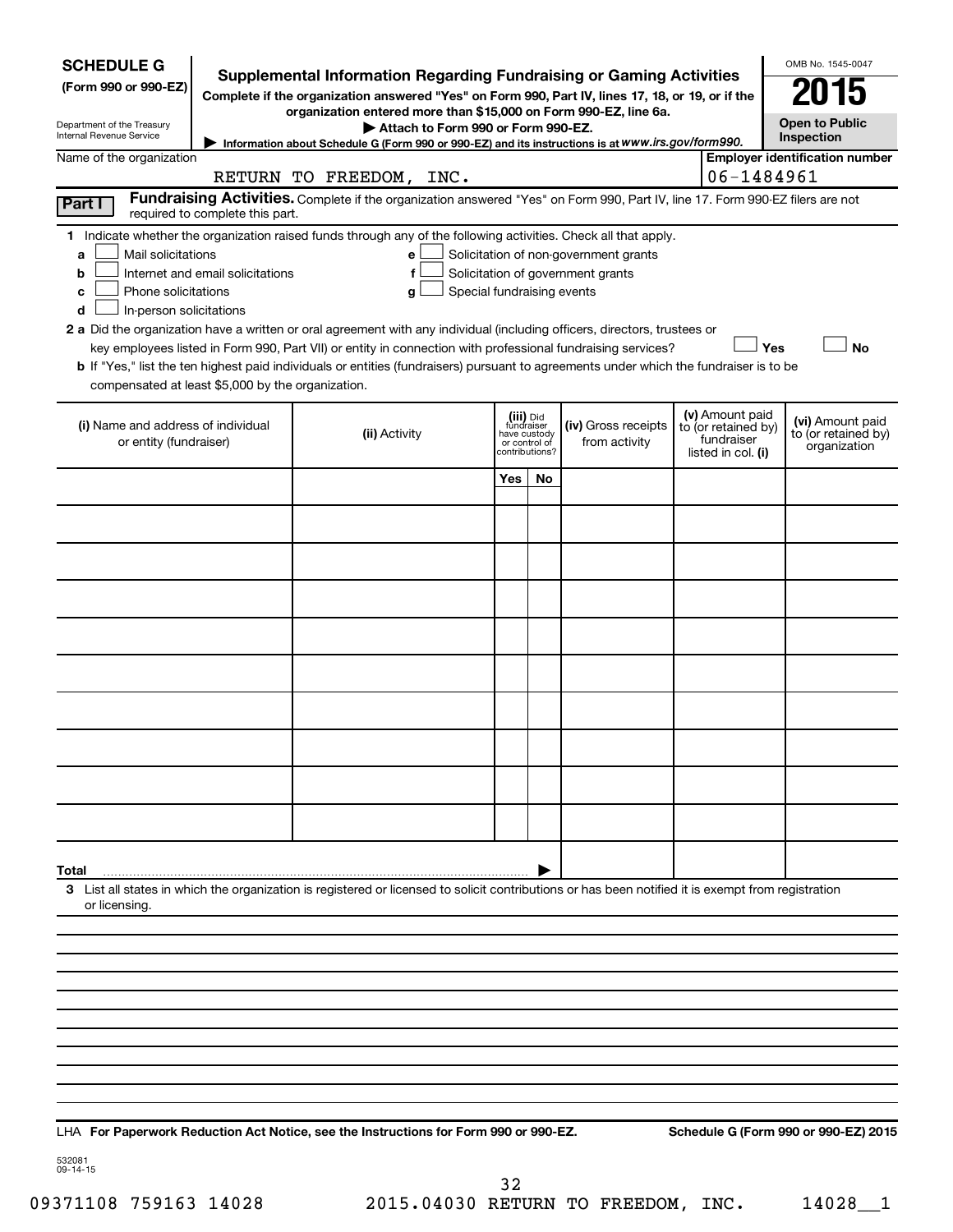|                 |          | Schedule G (Form 990 or 990-EZ) 2015 RETURN TO FREEDOM, INC.                                                                              |                |                         |                  | $06 - 1484961$ Page 2                |
|-----------------|----------|-------------------------------------------------------------------------------------------------------------------------------------------|----------------|-------------------------|------------------|--------------------------------------|
| Part II         |          | Fundraising Events. Complete if the organization answered "Yes" on Form 990, Part IV, line 18, or reported more than \$15,000             |                |                         |                  |                                      |
|                 |          | of fundraising event contributions and gross income on Form 990-EZ, lines 1 and 6b. List events with gross receipts greater than \$5,000. | (a) Event $#1$ | (b) Event #2            |                  |                                      |
|                 |          |                                                                                                                                           | HORSE OF A     |                         | (c) Other events | (d) Total events                     |
|                 |          |                                                                                                                                           |                |                         |                  | (add col. (a) through                |
|                 |          |                                                                                                                                           | DIFFERENT      | COOPENING DAY           | 4                | col. (c)                             |
|                 |          |                                                                                                                                           | (event type)   | (event type)            | (total number)   |                                      |
| Revenue         |          |                                                                                                                                           |                |                         |                  |                                      |
|                 | 1        |                                                                                                                                           | 3,000.         | 16,625.                 | 4,115.           | 23,740.                              |
|                 |          |                                                                                                                                           |                |                         |                  |                                      |
|                 | 2.       |                                                                                                                                           |                |                         |                  |                                      |
|                 |          |                                                                                                                                           |                |                         |                  |                                      |
|                 | 3        | Gross income (line 1 minus line 2)                                                                                                        | 3,000.         | 16,625.                 | 4,115.           | 23,740.                              |
|                 |          |                                                                                                                                           |                |                         |                  |                                      |
|                 |          |                                                                                                                                           |                |                         |                  |                                      |
|                 |          |                                                                                                                                           |                |                         |                  |                                      |
|                 | 5        |                                                                                                                                           |                |                         |                  |                                      |
|                 |          |                                                                                                                                           |                |                         |                  |                                      |
|                 | 6        |                                                                                                                                           |                |                         |                  |                                      |
| Direct Expenses |          |                                                                                                                                           |                |                         |                  |                                      |
|                 | 7        |                                                                                                                                           |                |                         |                  |                                      |
|                 |          |                                                                                                                                           |                |                         |                  |                                      |
|                 | 8        |                                                                                                                                           |                |                         |                  |                                      |
|                 | 9        |                                                                                                                                           |                |                         | 3,869.           | 3,869.                               |
|                 | 10       |                                                                                                                                           |                |                         |                  | 3,869.                               |
|                 | 11       |                                                                                                                                           |                |                         |                  | 19,871.                              |
|                 | Part III | Gaming. Complete if the organization answered "Yes" on Form 990, Part IV, line 19, or reported more than                                  |                |                         |                  |                                      |
|                 |          | \$15,000 on Form 990-EZ, line 6a.                                                                                                         |                |                         |                  |                                      |
|                 |          |                                                                                                                                           | (a) Bingo      | (b) Pull tabs/instant   | (c) Other gaming | (d) Total gaming (add                |
| Revenue         |          |                                                                                                                                           |                | bingo/progressive bingo |                  | col. (a) through col. (c))           |
|                 |          |                                                                                                                                           |                |                         |                  |                                      |
|                 |          |                                                                                                                                           |                |                         |                  |                                      |
|                 |          |                                                                                                                                           |                |                         |                  |                                      |
|                 | 2        |                                                                                                                                           |                |                         |                  |                                      |
|                 |          |                                                                                                                                           |                |                         |                  |                                      |
| Expenses        | 3        |                                                                                                                                           |                |                         |                  |                                      |
|                 |          |                                                                                                                                           |                |                         |                  |                                      |
| ë               |          |                                                                                                                                           |                |                         |                  |                                      |
| à               |          |                                                                                                                                           |                |                         |                  |                                      |
|                 |          |                                                                                                                                           |                |                         |                  |                                      |
|                 |          |                                                                                                                                           | Yes<br>%       | Yes<br>%                | Yes<br>%         |                                      |
|                 | 6        |                                                                                                                                           | No             | No                      | No               |                                      |
|                 |          |                                                                                                                                           |                |                         |                  |                                      |
|                 | 7        | Direct expense summary. Add lines 2 through 5 in column (d)                                                                               |                |                         |                  |                                      |
|                 |          |                                                                                                                                           |                |                         |                  |                                      |
|                 | 8        |                                                                                                                                           |                |                         |                  |                                      |
|                 |          |                                                                                                                                           |                |                         |                  |                                      |
| 9               |          |                                                                                                                                           |                |                         |                  |                                      |
|                 |          |                                                                                                                                           |                |                         |                  | Yes<br><b>No</b>                     |
|                 |          |                                                                                                                                           |                |                         |                  |                                      |
|                 |          |                                                                                                                                           |                |                         |                  |                                      |
|                 |          |                                                                                                                                           |                |                         |                  |                                      |
|                 |          |                                                                                                                                           |                |                         |                  | Yes<br><b>No</b>                     |
|                 |          |                                                                                                                                           |                |                         |                  |                                      |
|                 |          |                                                                                                                                           |                |                         |                  |                                      |
|                 |          |                                                                                                                                           |                |                         |                  |                                      |
|                 |          |                                                                                                                                           |                |                         |                  |                                      |
|                 |          | 532082 09-14-15                                                                                                                           |                |                         |                  | Schedule G (Form 990 or 990-EZ) 2015 |
|                 |          |                                                                                                                                           |                |                         |                  |                                      |
|                 |          |                                                                                                                                           |                |                         |                  |                                      |

09371108 759163 14028 2015.04030 RETURN TO FREEDOM, INC. 14028\_1 33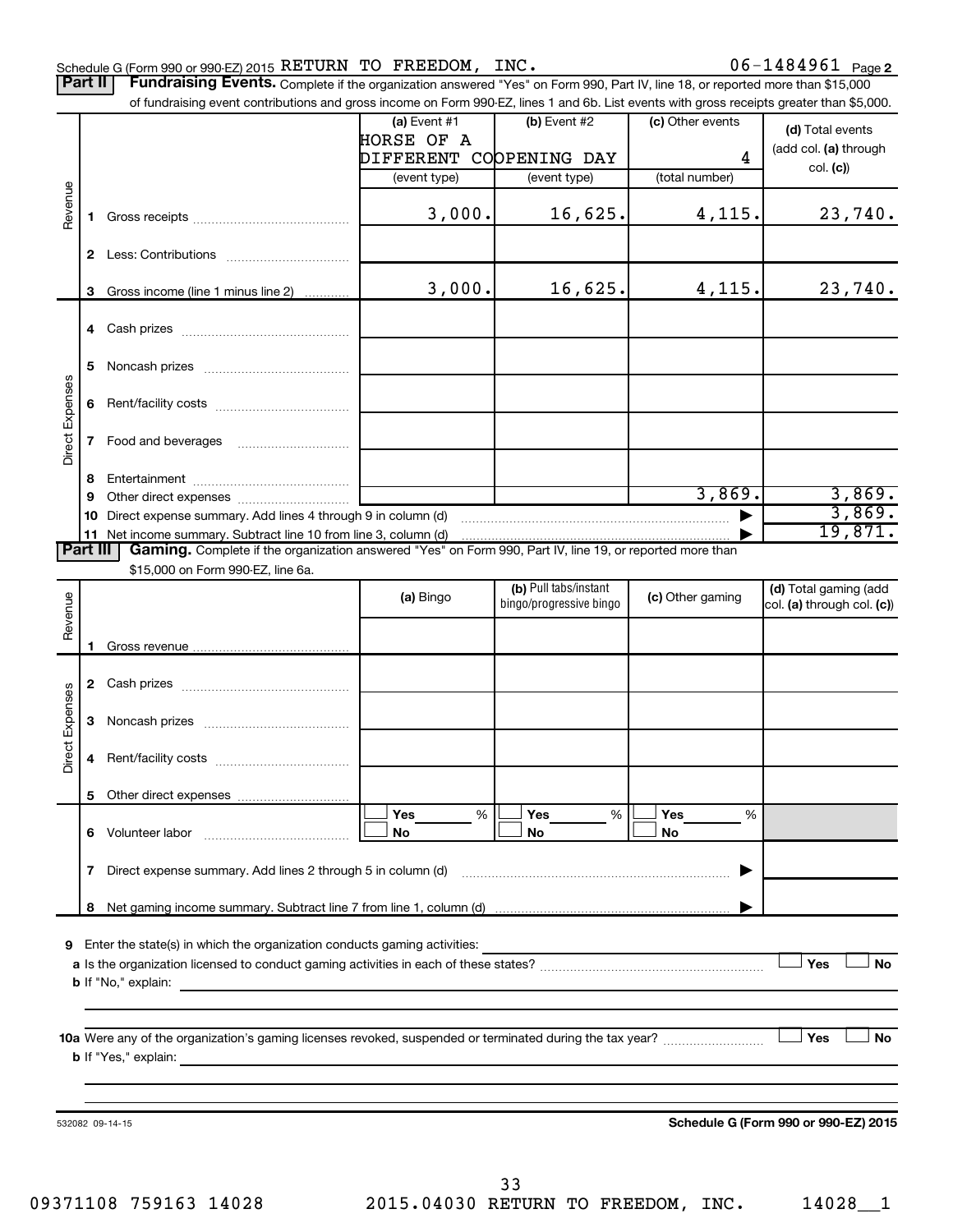|    | Schedule G (Form 990 or 990-EZ) 2015 RETURN TO FREEDOM, INC.                                                                                       |                 |       | $06 - 1484961$ Page 3 |
|----|----------------------------------------------------------------------------------------------------------------------------------------------------|-----------------|-------|-----------------------|
|    |                                                                                                                                                    |                 | Yes   | <b>No</b>             |
|    | 12 Is the organization a grantor, beneficiary or trustee of a trust or a member of a partnership or other entity formed                            |                 |       |                       |
|    |                                                                                                                                                    |                 | ∣ Yes | <b>No</b>             |
|    | 13 Indicate the percentage of gaming activity conducted in:                                                                                        |                 |       |                       |
|    |                                                                                                                                                    |                 |       | %                     |
|    |                                                                                                                                                    | 13 <sub>b</sub> |       | %                     |
|    | 14 Enter the name and address of the person who prepares the organization's gaming/special events books and records:                               |                 |       |                       |
|    |                                                                                                                                                    |                 |       |                       |
|    |                                                                                                                                                    |                 |       |                       |
|    |                                                                                                                                                    |                 |       |                       |
|    |                                                                                                                                                    |                 |       | <b>No</b>             |
|    |                                                                                                                                                    |                 |       |                       |
|    | of gaming revenue retained by the third party $\triangleright$ \$ _________________.                                                               |                 |       |                       |
|    | c If "Yes," enter name and address of the third party:                                                                                             |                 |       |                       |
|    |                                                                                                                                                    |                 |       |                       |
|    |                                                                                                                                                    |                 |       |                       |
|    | Address ><br><u> 1989 - Johann Stoff, amerikansk politiker (d. 1989)</u>                                                                           |                 |       |                       |
|    | 16 Gaming manager information:                                                                                                                     |                 |       |                       |
|    | Name $\blacktriangleright$<br><u> 1989 - Johann Barbara, martin amerikan basal dan berasal dan berasal dalam basal dan berasal dan berasal dan</u> |                 |       |                       |
|    | Gaming manager compensation > \$                                                                                                                   |                 |       |                       |
|    |                                                                                                                                                    |                 |       |                       |
|    |                                                                                                                                                    |                 |       |                       |
|    |                                                                                                                                                    |                 |       |                       |
|    |                                                                                                                                                    |                 |       |                       |
|    | Director/officer<br>Employee<br>Independent contractor                                                                                             |                 |       |                       |
|    |                                                                                                                                                    |                 |       |                       |
| 17 | Mandatory distributions:                                                                                                                           |                 |       |                       |
|    | a Is the organization required under state law to make charitable distributions from the gaming proceeds to                                        |                 |       |                       |
|    |                                                                                                                                                    |                 |       | $\Box$ Yes $\Box$ No  |
|    | <b>b</b> Enter the amount of distributions required under state law to be distributed to other exempt organizations or spent in the                |                 |       |                       |
|    | organization's own exempt activities during the tax year $\triangleright$ \$<br><b>Part IV</b>                                                     |                 |       |                       |
|    | Supplemental Information. Provide the explanations required by Part I, line 2b, columns (iii) and (v); and Part III, lines 9, 9b, 10b, 15b,        |                 |       |                       |
|    | 15c, 16, and 17b, as applicable. Also provide any additional information (see instructions).                                                       |                 |       |                       |
|    |                                                                                                                                                    |                 |       |                       |
|    |                                                                                                                                                    |                 |       |                       |
|    |                                                                                                                                                    |                 |       |                       |
|    |                                                                                                                                                    |                 |       |                       |
|    |                                                                                                                                                    |                 |       |                       |
|    |                                                                                                                                                    |                 |       |                       |
|    |                                                                                                                                                    |                 |       |                       |
|    |                                                                                                                                                    |                 |       |                       |
|    |                                                                                                                                                    |                 |       |                       |
|    |                                                                                                                                                    |                 |       |                       |
|    |                                                                                                                                                    |                 |       |                       |
|    |                                                                                                                                                    |                 |       |                       |
|    |                                                                                                                                                    |                 |       |                       |
|    | Schedule G (Form 990 or 990-EZ) 2015<br>532083 09-14-15                                                                                            |                 |       |                       |
|    | 34                                                                                                                                                 |                 |       |                       |

09371108 759163 14028 2015.04030 RETURN TO FREEDOM, INC. 14028\_1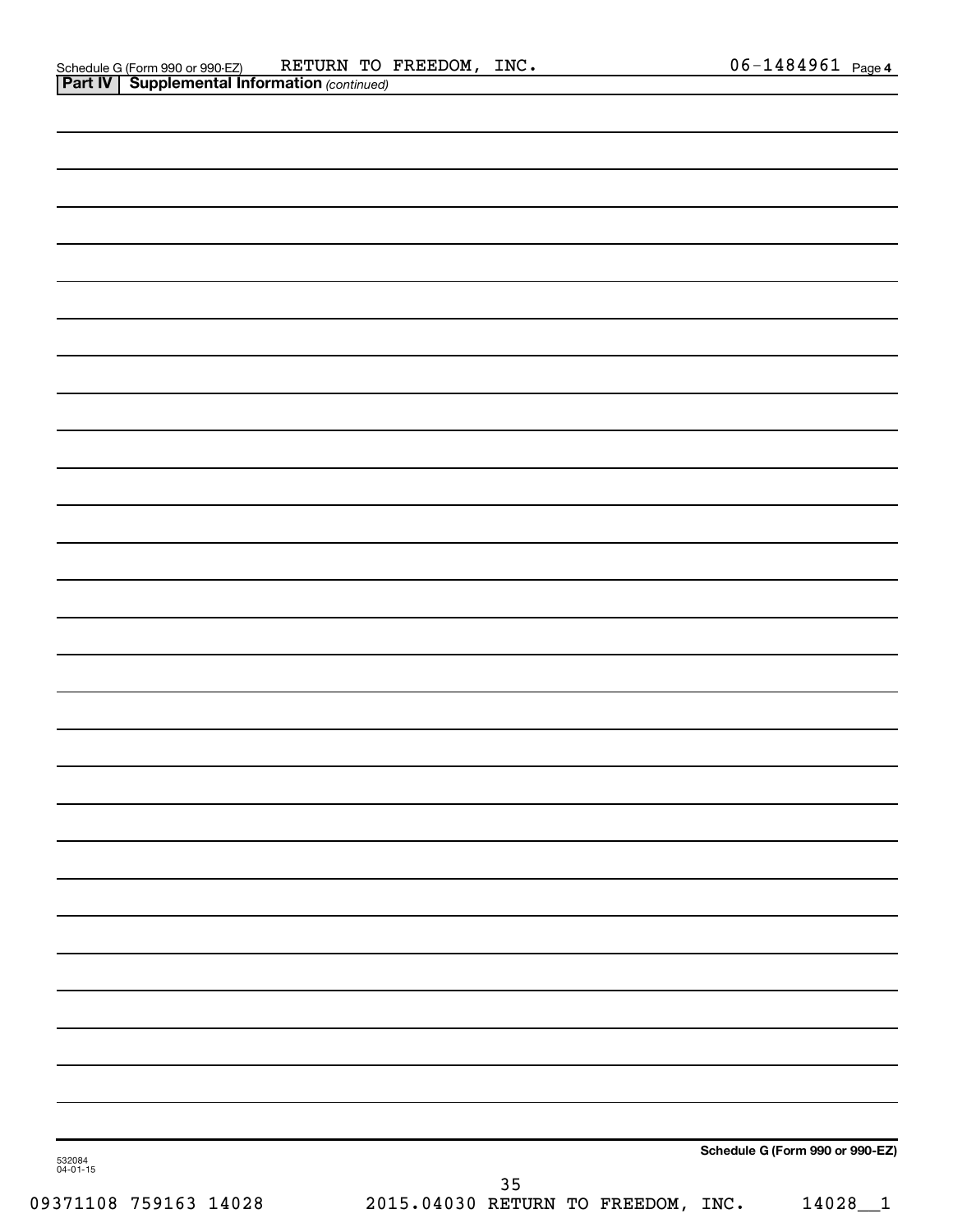| <b>SCHEDULE O</b><br>(Form 990 or 990-EZ)<br>Department of the Treasury<br>Internal Revenue Service | Supplemental Information to Form 990 or 990-EZ<br>Complete to provide information for responses to specific questions on<br>Form 990 or 990-EZ or to provide any additional information.<br>Attach to Form 990 or 990-EZ.<br>Information about Schedule O (Form 990 or 990-EZ) and its instructions is at WWW.irs.gov/form990. | OMB No. 1545-0047<br><b>Open to Public</b><br>Inspection |
|-----------------------------------------------------------------------------------------------------|--------------------------------------------------------------------------------------------------------------------------------------------------------------------------------------------------------------------------------------------------------------------------------------------------------------------------------|----------------------------------------------------------|
| Name of the organization                                                                            | RETURN TO FREEDOM, INC.                                                                                                                                                                                                                                                                                                        | <b>Emplover identification number</b><br>06-1484961      |
|                                                                                                     | FORM 990, PART I, LINE 1, DESCRIPTION OF ORGANIZATION MISSION:                                                                                                                                                                                                                                                                 |                                                          |
|                                                                                                     | ROAM WITHOUT FOOD OR WATER. THE FOCUS OF<br>THE                                                                                                                                                                                                                                                                                | ORGANIZATION IS WILD HORSE                               |
| RESCUE AND                                                                                          | SANCTUARY EDUCATION AND PRESERVATION OF DIVERSE NATURAL HERD                                                                                                                                                                                                                                                                   |                                                          |
| GROUPS.                                                                                             |                                                                                                                                                                                                                                                                                                                                |                                                          |
|                                                                                                     |                                                                                                                                                                                                                                                                                                                                |                                                          |
|                                                                                                     | FORM 990, PART VI, SECTION A, LINE 2:                                                                                                                                                                                                                                                                                          |                                                          |
| THE                                                                                                 | ORGANIZATION LEASES THE PROPERTY FROM THE<br>PRESIDENT AND                                                                                                                                                                                                                                                                     | THE SECRETARY                                            |
| <b>WHO</b>                                                                                          | ARE SISTERS AND OWN<br>THE PROPERTY JOINTLY. THE PRESIDENT ALSO SERVES ON                                                                                                                                                                                                                                                      |                                                          |
|                                                                                                     | STAFF AS A PAID EMPLOYEE. THE ORGANIZATION ALSO LEASES PASTURE SPACE FOR                                                                                                                                                                                                                                                       |                                                          |
|                                                                                                     | EXCESS HORSES FROM A KEY EMPLOYEE.                                                                                                                                                                                                                                                                                             |                                                          |
|                                                                                                     |                                                                                                                                                                                                                                                                                                                                |                                                          |
|                                                                                                     | FORM 990, PART VI, SECTION B, LINE 11:                                                                                                                                                                                                                                                                                         |                                                          |
|                                                                                                     | FINANCIAL PLANNING COMMITTEE OF BOARD OF DIRECTORS REVIEWS FORM 990 AND                                                                                                                                                                                                                                                        | IT                                                       |
| ΙS                                                                                                  | MADE AVAILABLE TO THE ENTIRE BOARD.                                                                                                                                                                                                                                                                                            |                                                          |
|                                                                                                     |                                                                                                                                                                                                                                                                                                                                |                                                          |
|                                                                                                     | FORM 990, PART VI, SECTION B, LINE 12C:                                                                                                                                                                                                                                                                                        |                                                          |
|                                                                                                     | THESE MATTERS ARE DISCUSSED AND ADDRESSED AS THEY ARISE DURING REGULARLY                                                                                                                                                                                                                                                       |                                                          |
|                                                                                                     | SCHEDULED BOARD MEETINGS.                                                                                                                                                                                                                                                                                                      |                                                          |
|                                                                                                     |                                                                                                                                                                                                                                                                                                                                |                                                          |
|                                                                                                     | FORM 990, PART VI, SECTION B, LINE 15:                                                                                                                                                                                                                                                                                         |                                                          |
|                                                                                                     | THE BOARD OF DIRECTORS DETERMINES COMPENSATION FOR EMPLOYEES USING                                                                                                                                                                                                                                                             |                                                          |
|                                                                                                     | COMPARABLE INCOME DATA IN OUR INDUSTRY. PERIODICALLY, THIS INFORMATION IS                                                                                                                                                                                                                                                      |                                                          |
|                                                                                                     | REVIEWED BY OUR INDEPENDENT LABOR ATTORNEY TO BE SURE WE ARE MATCHING                                                                                                                                                                                                                                                          |                                                          |
| INDUSTRY STANDARDS.                                                                                 |                                                                                                                                                                                                                                                                                                                                |                                                          |
|                                                                                                     |                                                                                                                                                                                                                                                                                                                                |                                                          |
|                                                                                                     | FORM 990, PART VI, SECTION C, LINE 18:                                                                                                                                                                                                                                                                                         |                                                          |
| 532211<br>09-02-15                                                                                  | LHA For Paperwork Reduction Act Notice, see the Instructions for Form 990 or 990-EZ.                                                                                                                                                                                                                                           | Schedule O (Form 990 or 990-EZ) (2015)                   |

36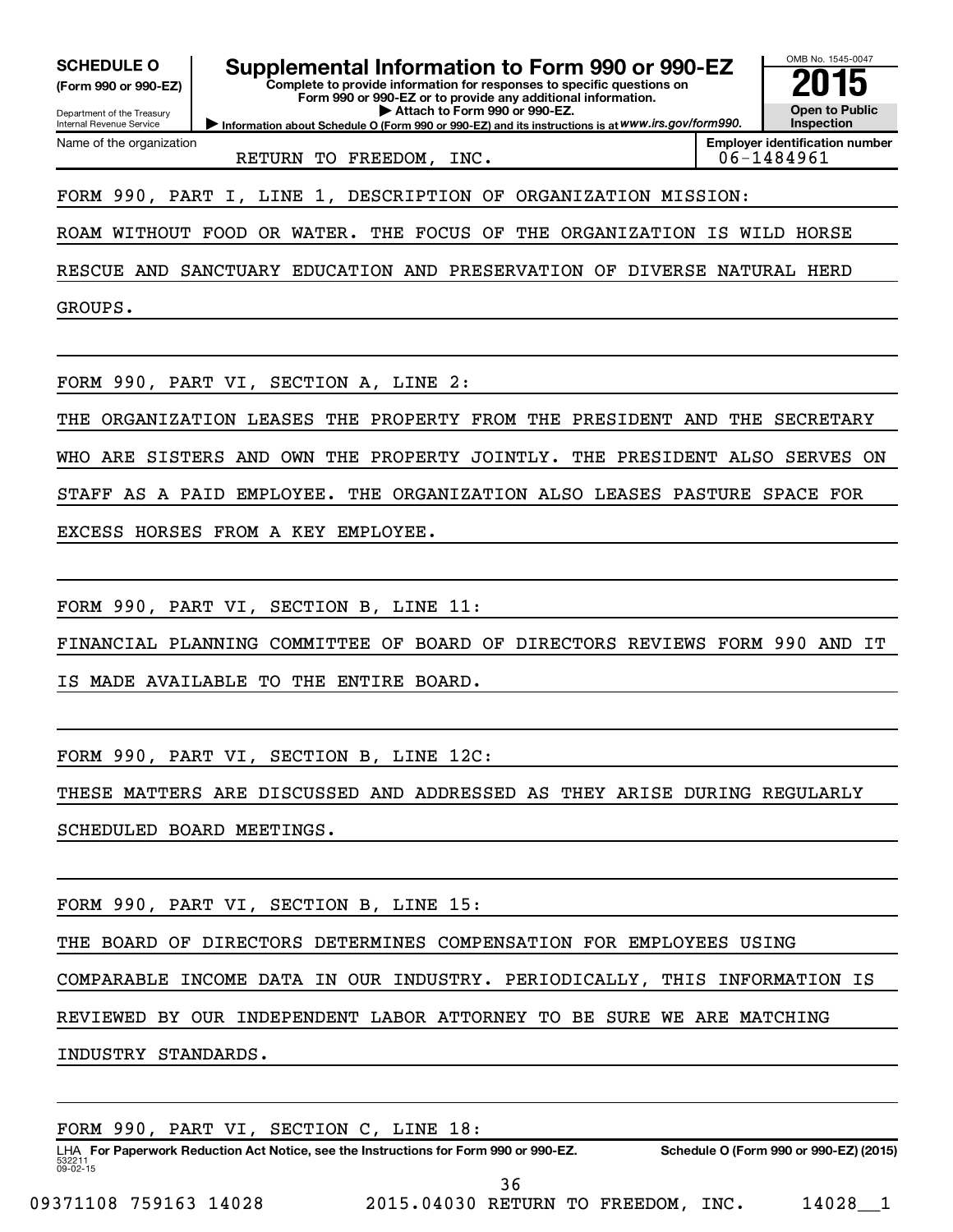| Schedule O (Form 990 or 990-EZ) (2015)                               |  |                                                         | Page 2  |
|----------------------------------------------------------------------|--|---------------------------------------------------------|---------|
| Name of the organization<br>RETURN TO FREEDOM, INC.                  |  | <b>Employer identification number</b><br>$06 - 1484961$ |         |
| OUR FINANCIAL STATEMENTS ARE AVAILABLE ON OUR WEB SITE AND ALL OTHER |  |                                                         |         |
| GOVERNING DOCUMENTATIONS ARE AVAILABLE UPON REQUEST.                 |  |                                                         |         |
| FORM 990, PART VI, SECTION C, LINE 19:                               |  |                                                         |         |
| OUR FINANCIAL STATEMENTS ARE AVAILABLE ON OUR WEB SITE AND ALL OTHER |  |                                                         |         |
| GOVERNING DOCUMENTATIONS ARE AVAILABLE UPON REQUEST.                 |  |                                                         |         |
| FORM 990, PART IX, LINE 24E, ALL OTHER FUNCTIONAL EXPENSES:          |  |                                                         |         |
| GROUNDS AND FACILITY MAINTENANCE:                                    |  |                                                         |         |
| PROGRAM SERVICE EXPENSES                                             |  |                                                         | 52,003. |
| MANAGEMENT AND GENERAL EXPENSES                                      |  |                                                         | 0.      |
| FUNDRAISING EXPENSES                                                 |  |                                                         | 0.      |
| TOTAL EXPENSES                                                       |  |                                                         | 52,003. |
| COMPUTER EXPENSES:                                                   |  |                                                         |         |
| PROGRAM SERVICE EXPENSES                                             |  |                                                         | 15,273. |
| MANAGEMENT AND GENERAL EXPENSES                                      |  |                                                         | 15,274. |
| FUNDRAISING EXPENSES                                                 |  |                                                         | 0.      |
| TOTAL EXPENSES                                                       |  |                                                         | 30,547. |
| <b>AUTOMOBILE EXPENSES:</b>                                          |  |                                                         |         |
| PROGRAM SERVICE EXPENSES                                             |  |                                                         | 28,503. |
| MANAGEMENT AND GENERAL EXPENSES                                      |  |                                                         | 1,500.  |
| FUNDRAISING EXPENSES                                                 |  |                                                         | 0.      |
| <b>TOTAL EXPENSES</b>                                                |  |                                                         | 30,003. |
| CREDIT CARD FEES:                                                    |  |                                                         |         |
| PROGRAM SERVICE EXPENSES                                             |  |                                                         | 0.      |
| 532212 09-02-15<br>ד כ                                               |  | Schedule O (Form 990 or 990-EZ) (2015)                  |         |

09371108 759163 14028 2015.04030 RETURN TO FREEDOM, INC. 14028\_1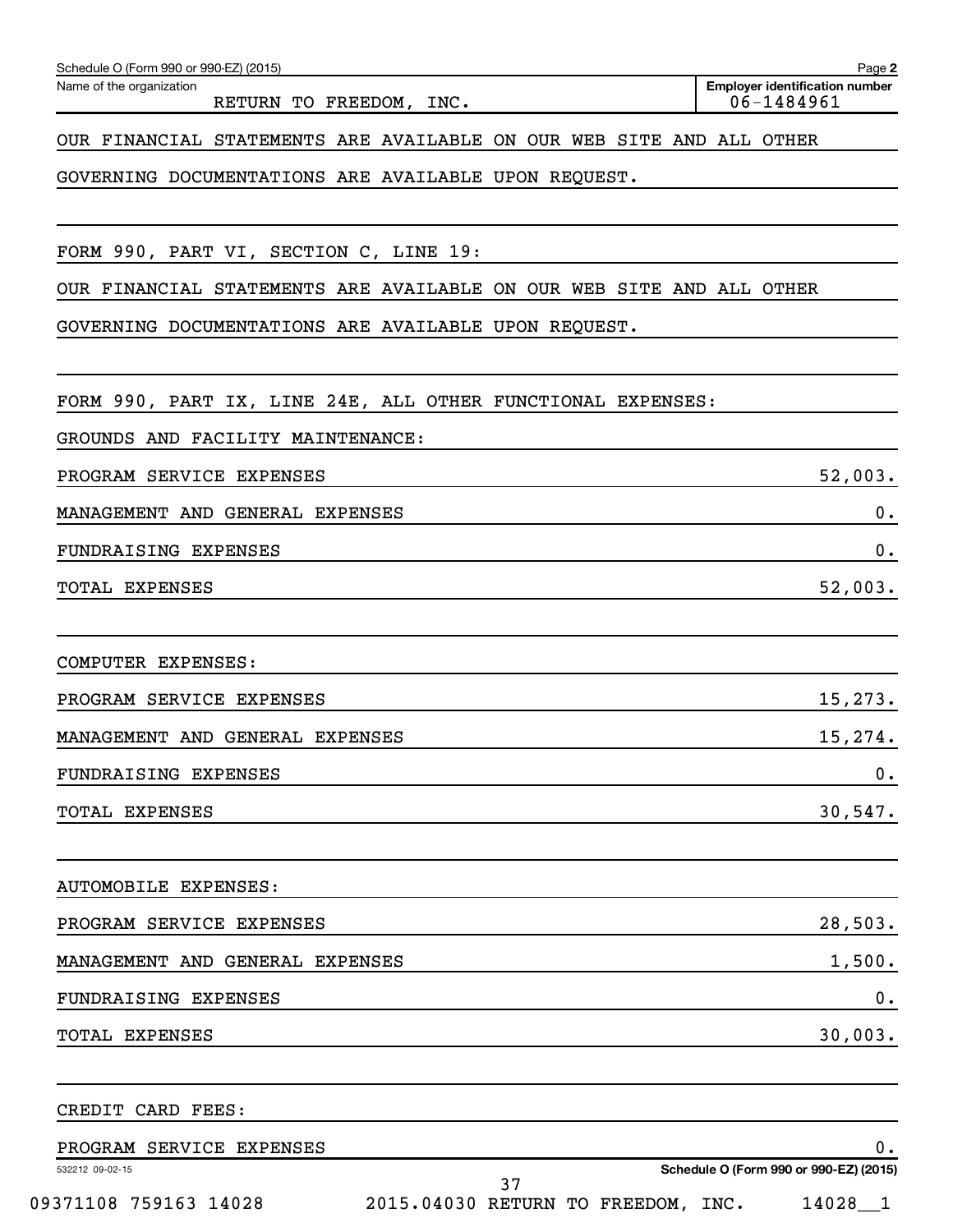| Schedule O (Form 990 or 990-EZ) (2015)              | Page 2                                              |
|-----------------------------------------------------|-----------------------------------------------------|
| Name of the organization<br>RETURN TO FREEDOM, INC. | <b>Employer identification number</b><br>06-1484961 |
| MANAGEMENT AND GENERAL EXPENSES                     | 22,184.                                             |
| FUNDRAISING EXPENSES                                | 0.                                                  |
| TOTAL EXPENSES                                      | 22,184.                                             |
| DIRECT MAIL PROGRAM:                                |                                                     |
| PROGRAM SERVICE EXPENSES                            | 14,599.                                             |
| MANAGEMENT AND GENERAL EXPENSES                     | 0.                                                  |
| FUNDRAISING EXPENSES                                | 4,867.                                              |
| TOTAL EXPENSES                                      | 19,466.                                             |
| ON-SITE EVENTS:                                     |                                                     |
| PROGRAM SERVICE EXPENSES                            | 13,037.                                             |
| MANAGEMENT AND GENERAL EXPENSES                     | 0.                                                  |
| FUNDRAISING EXPENSES                                | 686.                                                |
| TOTAL EXPENSES                                      | 13,723.                                             |
| DONATED SERVICES:                                   |                                                     |
| PROGRAM SERVICE EXPENSES                            | $\mathbf 0$ .                                       |
| MANAGEMENT AND GENERAL EXPENSES                     | 11,200.                                             |
| FUNDRAISING EXPENSES                                | $\mathbf 0$ .                                       |
| TOTAL EXPENSES                                      | 11,200.                                             |
| TELEPHONE:                                          |                                                     |
| PROGRAM SERVICE EXPENSES                            | 8,863.                                              |
| MANAGEMENT AND GENERAL EXPENSES                     | 985.                                                |
| FUNDRAISING EXPENSES                                | $\mathbf 0$ .                                       |
| TOTAL EXPENSES                                      | 9,848.                                              |

532212 09-02-15

**Schedule O (Form 990 or 990-EZ) (2015)**

09371108 759163 14028 2015.04030 RETURN TO FREEDOM, INC. 14028\_1 38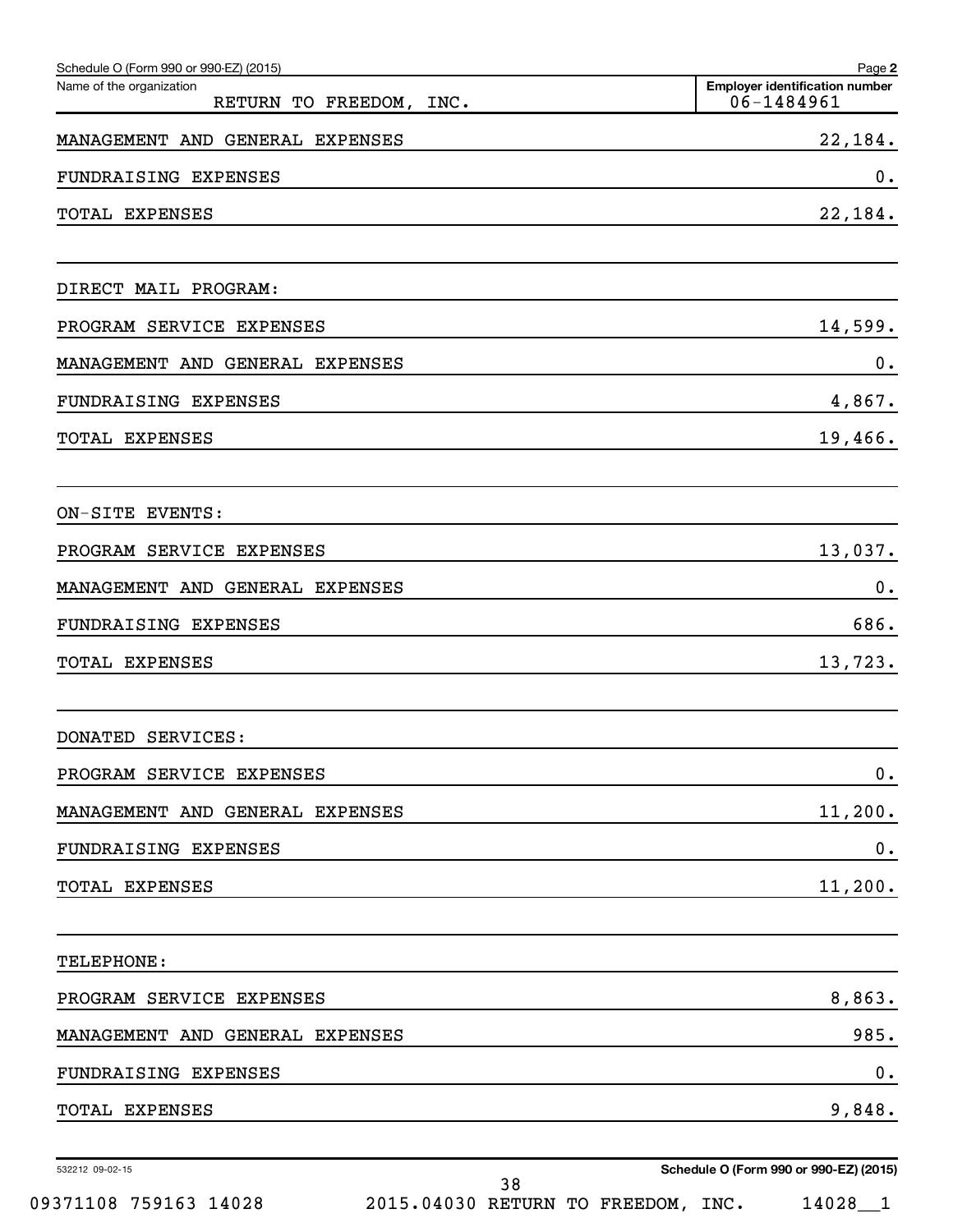| Schedule O (Form 990 or 990-EZ) (2015)<br>Name of the organization | Page 2<br><b>Employer identification number</b><br>06-1484961 |
|--------------------------------------------------------------------|---------------------------------------------------------------|
| RETURN TO FREEDOM, INC.<br>MERCHANDISE EXPENSES:                   |                                                               |
|                                                                    |                                                               |
| PROGRAM SERVICE EXPENSES                                           | 0.                                                            |
| MANAGEMENT AND GENERAL EXPENSES                                    | 0.                                                            |
| FUNDRAISING EXPENSES                                               | 6,186.                                                        |
| TOTAL EXPENSES                                                     | 6,186.                                                        |
| EDUCATION EXPENSES:                                                |                                                               |
| PROGRAM SERVICE EXPENSES                                           | 5,785.                                                        |
| MANAGEMENT AND GENERAL EXPENSES                                    | 0.                                                            |
| FUNDRAISING EXPENSES                                               | 0.                                                            |
| TOTAL EXPENSES                                                     | 5,785.                                                        |
| UTILITIES:                                                         |                                                               |
| PROGRAM SERVICE EXPENSES                                           | 5,092.                                                        |
| MANAGEMENT AND GENERAL EXPENSES                                    | 566.                                                          |
| FUNDRAISING EXPENSES                                               | 0.                                                            |
| TOTAL EXPENSES                                                     | 5,658.                                                        |
| <b>BANK FEES:</b>                                                  |                                                               |
| PROGRAM SERVICE EXPENSES                                           | 0.                                                            |
| MANAGEMENT AND GENERAL EXPENSES                                    | 4,602.                                                        |
| FUNDRAISING EXPENSES                                               | $\mathbf 0$ .                                                 |
| TOTAL EXPENSES                                                     | 4,602.                                                        |
| RESCUES:                                                           |                                                               |
| PROGRAM SERVICE EXPENSES                                           | 4,050.                                                        |
| MANAGEMENT AND GENERAL EXPENSES                                    | 0.                                                            |
| FUNDRAISING EXPENSES                                               | $0$ .                                                         |
| 532212 09-02-15<br>39                                              | Schedule O (Form 990 or 990-EZ) (2015)                        |
| 09371108 759163 14028                                              | 2015.04030 RETURN TO FREEDOM, INC.<br>$14028 - 1$             |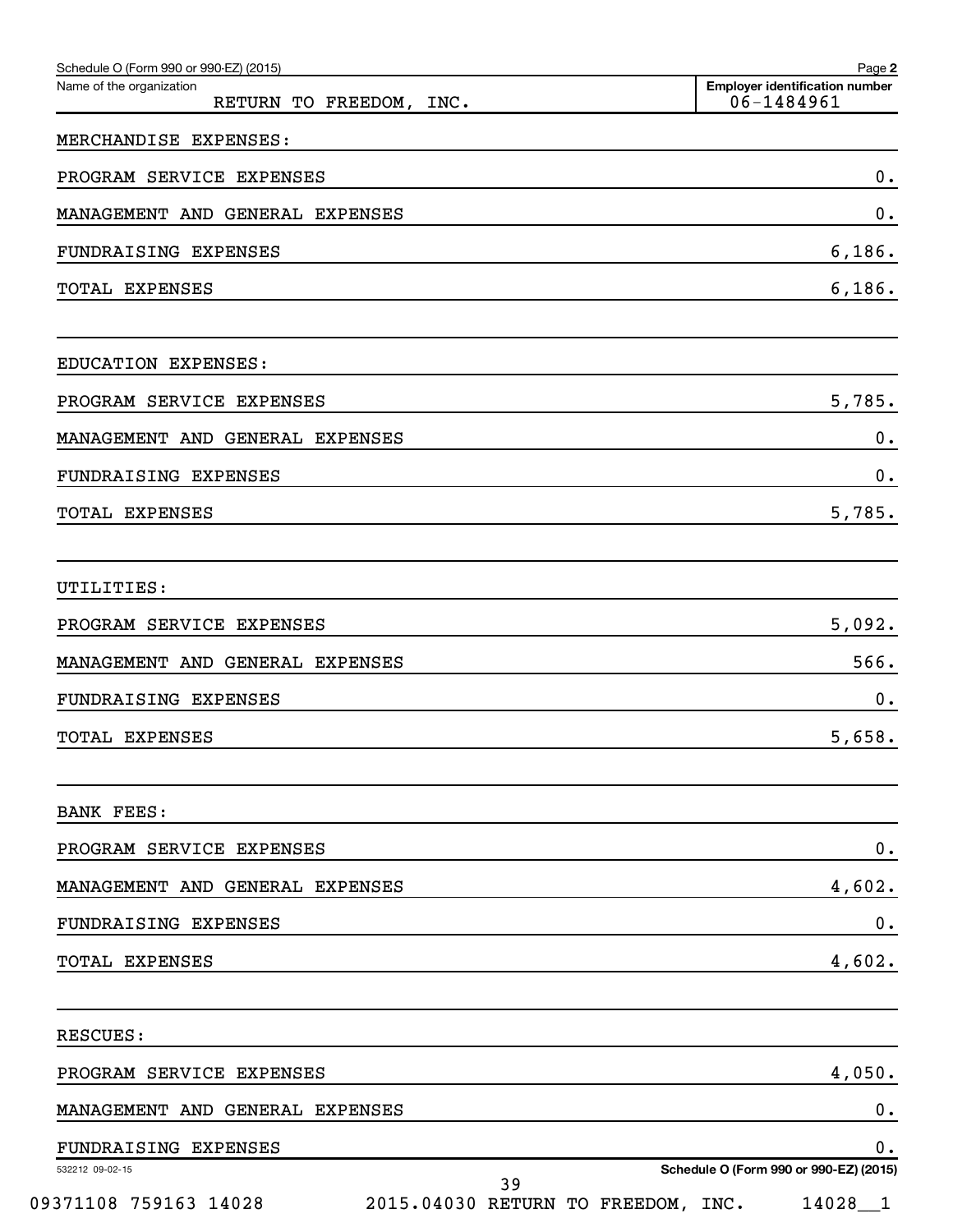| Schedule O (Form 990 or 990-EZ) (2015)<br>Name of the organization | Page 2<br><b>Employer identification number</b> |
|--------------------------------------------------------------------|-------------------------------------------------|
| RETURN TO FREEDOM, INC.                                            | 06-1484961                                      |
| TOTAL EXPENSES                                                     | 4,050.                                          |
| SUPPLIES:                                                          |                                                 |
| PROGRAM SERVICE EXPENSES                                           | 776.                                            |
| MANAGEMENT AND GENERAL EXPENSES                                    | 1,554.                                          |
| FUNDRAISING EXPENSES                                               | $0$ .                                           |
| TOTAL EXPENSES                                                     | 2,330.                                          |
| PRINTING FEES:                                                     |                                                 |
| PROGRAM SERVICE EXPENSES                                           | 1,702.                                          |
| MANAGEMENT AND GENERAL EXPENSES                                    | 426.                                            |
| FUNDRAISING EXPENSES                                               | $0$ .                                           |
| TOTAL EXPENSES                                                     | 2,128.                                          |
|                                                                    |                                                 |
| MISCELLANEOUS EXPENSES:                                            |                                                 |
| PROGRAM SERVICE EXPENSES                                           | 0.                                              |
| MANAGEMENT AND GENERAL EXPENSES                                    | 1,494.                                          |
| FUNDRAISING EXPENSES                                               | 0.                                              |
| TOTAL EXPENSES                                                     | 1,494.                                          |
| DUES AND SUBSCRIPTIONS:                                            |                                                 |
| PROGRAM SERVICE EXPENSES                                           | $\mathbf 0$ .                                   |
| MANAGEMENT AND GENERAL EXPENSES                                    | $\mathbf 0$ .                                   |
| FUNDRAISING EXPENSES                                               | 780.                                            |
| TOTAL EXPENSES                                                     | 780.                                            |
|                                                                    |                                                 |
| EQUIPMENT FEES:                                                    |                                                 |
| PROGRAM SERVICE EXPENSES<br>532212 09-02-15                        | 574.<br>Schedule O (Form 990 or 990-EZ) (2015)  |

09371108 759163 14028 2015.04030 RETURN TO FREEDOM, INC. 14028\_1

**Schedule O (Form 990 or 990-EZ) (2015)**